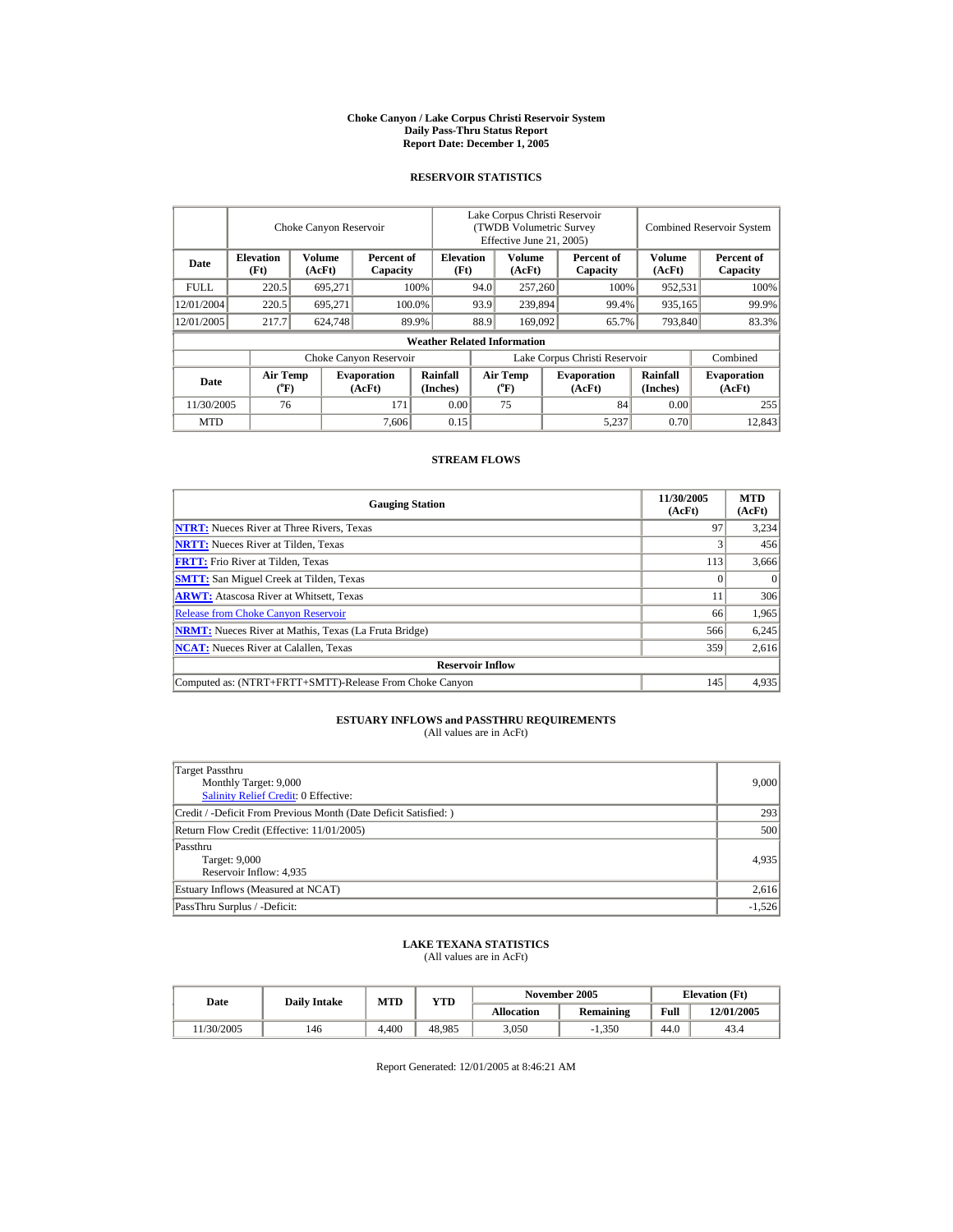#### **Choke Canyon / Lake Corpus Christi Reservoir System Daily Pass-Thru Status Report Report Date: December 2, 2005**

## **RESERVOIR STATISTICS**

l.

|             |                                      | Choke Canyon Reservoir  |                              |                                    | Lake Corpus Christi Reservoir<br>(TWDB Volumetric Survey)<br>Effective June 21, 2005) |                                |         |                              |                         | <b>Combined Reservoir System</b> |
|-------------|--------------------------------------|-------------------------|------------------------------|------------------------------------|---------------------------------------------------------------------------------------|--------------------------------|---------|------------------------------|-------------------------|----------------------------------|
| Date        | <b>Elevation</b><br>(Ft)             | <b>Volume</b><br>(AcFt) | Percent of<br>Capacity       | <b>Elevation</b><br>(Ft)           | Volume<br>(AcFt)                                                                      |                                |         | Percent of<br>Capacity       | <b>Volume</b><br>(AcFt) | Percent of<br>Capacity           |
| <b>FULL</b> | 220.5                                | 695.271                 |                              | 100%                               |                                                                                       | 257,260<br>94.0                |         | 100%                         | 952.531                 | 100%                             |
| 12/02/2004  | 220.5                                | 695.271                 |                              | 100.0%                             | 94.0                                                                                  |                                | 240,663 | 99.8%                        | 935,934                 | 99.9%                            |
| 12/02/2005  | 217.7                                | 624,261                 |                              | 89.8%                              | 88.9                                                                                  | 168.923                        |         | 65.7%                        | 793,184                 | 83.3%                            |
|             |                                      |                         |                              | <b>Weather Related Information</b> |                                                                                       |                                |         |                              |                         |                                  |
|             |                                      |                         | Choke Canyon Reservoir       |                                    | Lake Corpus Christi Reservoir                                                         |                                |         |                              |                         | Combined                         |
| Date        | Air Temp<br>$({}^{\circ}\mathbf{F})$ |                         | <b>Evaporation</b><br>(AcFt) | Rainfall<br>(Inches)               |                                                                                       | Air Temp<br>$({}^o\mathrm{F})$ |         | <b>Evaporation</b><br>(AcFt) | Rainfall<br>(Inches)    | <b>Evaporation</b><br>(AcFt)     |
| 12/01/2005  | 72                                   |                         | 399                          | 0.00                               |                                                                                       | 72                             |         | 159                          | 0.00                    | 558                              |
| <b>MTD</b>  |                                      |                         | 399                          | 0.00                               |                                                                                       |                                |         | 159                          | 0.00                    | 558                              |

## **STREAM FLOWS**

| <b>Gauging Station</b>                                       | 12/01/2005<br>(AcFt) | <b>MTD</b><br>(AcFt) |
|--------------------------------------------------------------|----------------------|----------------------|
| <b>NTRT:</b> Nueces River at Three Rivers, Texas             | 95                   | 95                   |
| <b>NRTT:</b> Nueces River at Tilden, Texas                   |                      |                      |
| <b>FRTT:</b> Frio River at Tilden, Texas                     | 111                  | 111                  |
| <b>SMTT:</b> San Miguel Creek at Tilden, Texas               |                      | $\Omega$             |
| <b>ARWT:</b> Atascosa River at Whitsett, Texas               | 10                   | 10                   |
| <b>Release from Choke Canyon Reservoir</b>                   | 66                   | 66                   |
| <b>NRMT:</b> Nueces River at Mathis, Texas (La Fruta Bridge) | 578                  | 578                  |
| <b>NCAT:</b> Nueces River at Calallen, Texas                 | 562                  | 562                  |
| <b>Reservoir Inflow</b>                                      |                      |                      |
| Computed as: (NTRT+FRTT+SMTT)-Release From Choke Canyon      | 141                  | 141                  |

# **ESTUARY INFLOWS and PASSTHRU REQUIREMENTS**<br>(All values are in AcFt)

| Target Passthru<br>Monthly Target: 4,500<br>Salinity Relief Credit: 0 Effective: | 4,500           |
|----------------------------------------------------------------------------------|-----------------|
| Credit / -Deficit From Previous Month (Date Deficit Satisfied:)                  | $-1,526$        |
| Return Flow Credit (Effective: )                                                 | $\vert 0 \vert$ |
| Passthru<br>Target: 4,500<br>Reservoir Inflow: 141                               | 141             |
| Estuary Inflows (Measured at NCAT)                                               | 562             |
| PassThru Surplus / -Deficit:                                                     | $-1,105$        |

## **LAKE TEXANA STATISTICS** (All values are in AcFt)

| Date       | <b>Daily Intake</b> | MTD | <b>VTD</b> |            | December 2005    | <b>Elevation</b> (Ft) |            |
|------------|---------------------|-----|------------|------------|------------------|-----------------------|------------|
|            |                     |     |            | Allocation | <b>Remaining</b> | Full                  | 12/02/2005 |
| 12/01/2005 | 146                 | 146 | 49.131     | 3,050      | 2.904            | 44.0                  | 43.4       |

Report Generated: 12/02/2005 at 8:34:20 AM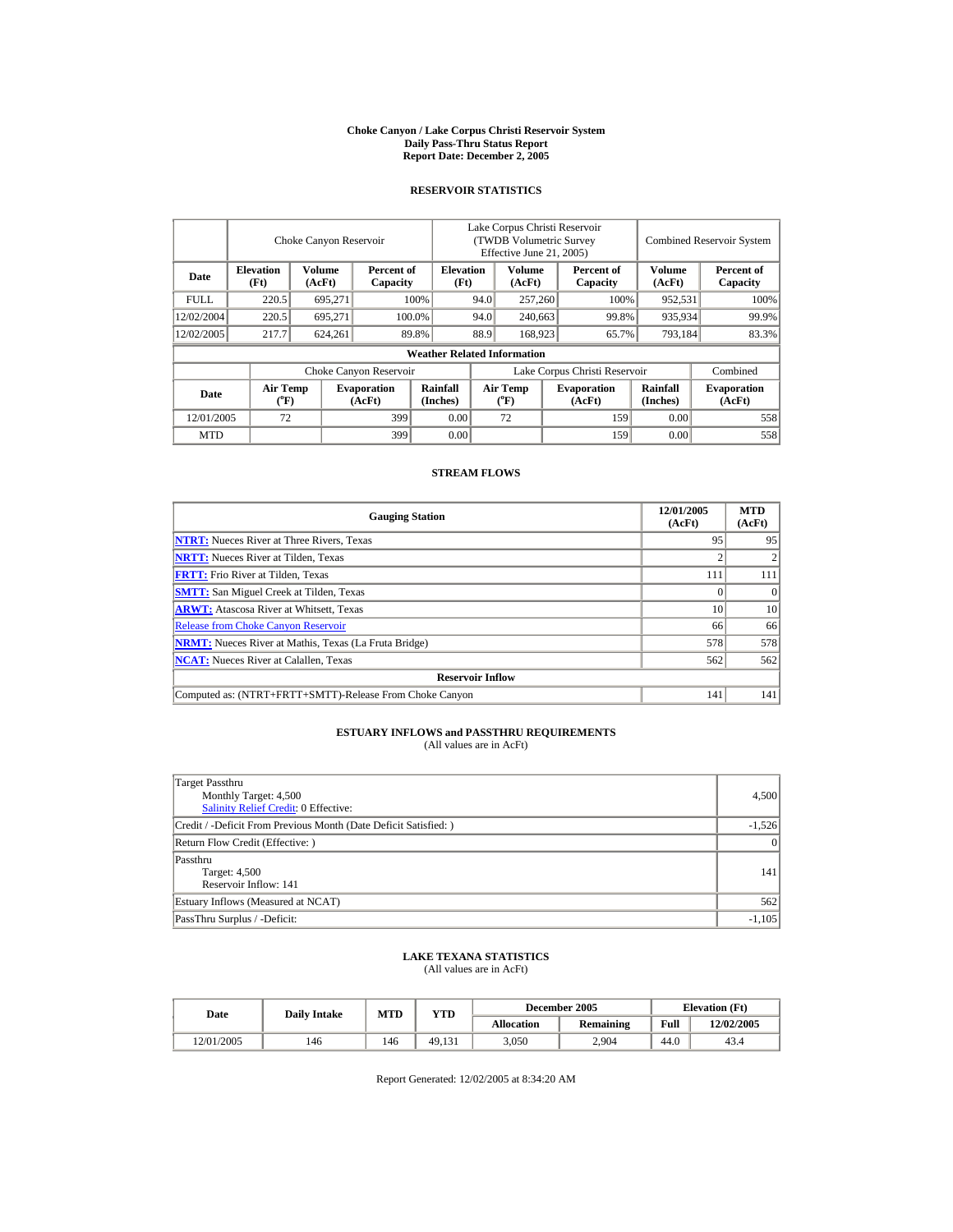#### **Choke Canyon / Lake Corpus Christi Reservoir System Daily Pass-Thru Status Report Report Date: December 3, 2005**

## **RESERVOIR STATISTICS**

|            |                                             | Choke Canyon Reservoir |                              |                                    | Lake Corpus Christi Reservoir<br>(TWDB Volumetric Survey<br>Effective June 21, 2005) |                                          |  | <b>Combined Reservoir System</b> |                         |                              |
|------------|---------------------------------------------|------------------------|------------------------------|------------------------------------|--------------------------------------------------------------------------------------|------------------------------------------|--|----------------------------------|-------------------------|------------------------------|
| Date       | <b>Elevation</b><br>(Ft)                    | Volume<br>(AcFt)       | Percent of<br>Capacity       | <b>Elevation</b><br>(Ft)           |                                                                                      | Volume<br>(AcFt)                         |  | Percent of<br>Capacity           | <b>Volume</b><br>(AcFt) | Percent of<br>Capacity       |
| FULL.      | 220.5                                       | 695,271                |                              | 100%                               | 94.0                                                                                 | 257,260                                  |  | 100%                             | 952,531                 | 100%                         |
| 12/03/2004 | 220.5                                       | 695.271                |                              | 100.0%                             | 94.0                                                                                 | 241,048                                  |  | 99.9%                            | 936,319                 | 100.0%                       |
| 12/03/2005 | 217.7                                       | 624,505                |                              | 89.8%                              | 88.8                                                                                 | 167,959                                  |  | 65.3%                            | 792,464                 | 83.2%                        |
|            |                                             |                        |                              | <b>Weather Related Information</b> |                                                                                      |                                          |  |                                  |                         |                              |
|            |                                             |                        | Choke Canyon Reservoir       |                                    | Lake Corpus Christi Reservoir                                                        |                                          |  |                                  |                         | Combined                     |
| Date       | <b>Air Temp</b><br>$({}^{\circ}\mathrm{F})$ |                        | <b>Evaporation</b><br>(AcFt) | Rainfall<br>(Inches)               |                                                                                      | <b>Air Temp</b><br>$({}^{\circ}{\rm F})$ |  | <b>Evaporation</b><br>(AcFt)     | Rainfall<br>(Inches)    | <b>Evaporation</b><br>(AcFt) |
| 12/02/2005 | 78                                          |                        | 43                           | 0.00                               |                                                                                      | 81                                       |  | 94                               | 0.00                    | 137                          |
| <b>MTD</b> |                                             |                        | 442                          | 0.00                               |                                                                                      |                                          |  | 253                              | 0.00                    | 695                          |

## **STREAM FLOWS**

| <b>Gauging Station</b>                                       | 12/02/2005<br>(AcFt) | <b>MTD</b><br>(AcFt) |
|--------------------------------------------------------------|----------------------|----------------------|
| <b>NTRT:</b> Nueces River at Three Rivers, Texas             | 95                   | 191                  |
| <b>NRTT:</b> Nueces River at Tilden, Texas                   | 79                   | 81                   |
| <b>FRTT:</b> Frio River at Tilden, Texas                     | 111                  | 222                  |
| <b>SMTT:</b> San Miguel Creek at Tilden, Texas               |                      | $\Omega$             |
| <b>ARWT:</b> Atascosa River at Whitsett, Texas               | 10                   | 20                   |
| <b>Release from Choke Canyon Reservoir</b>                   | 66                   | 131                  |
| <b>NRMT:</b> Nueces River at Mathis, Texas (La Fruta Bridge) | 441                  | 1,018                |
| <b>NCAT:</b> Nueces River at Calallen, Texas                 | 542                  | 1,104                |
| <b>Reservoir Inflow</b>                                      |                      |                      |
| Computed as: (NTRT+FRTT+SMTT)-Release From Choke Canyon      | 141                  | 282                  |

# **ESTUARY INFLOWS and PASSTHRU REQUIREMENTS**<br>(All values are in AcFt)

| Target Passthru<br>Monthly Target: 4,500<br><b>Salinity Relief Credit: 0 Effective:</b> | 4,500    |
|-----------------------------------------------------------------------------------------|----------|
| Credit / -Deficit From Previous Month (Date Deficit Satisfied: )                        | $-1,526$ |
| Return Flow Credit (Effective: )                                                        | $\Omega$ |
| Passthru<br>Target: 4,500<br>Reservoir Inflow: 282                                      | 282      |
| Estuary Inflows (Measured at NCAT)                                                      | 1,104    |
| PassThru Surplus / -Deficit:                                                            | $-704$   |

## **LAKE TEXANA STATISTICS**

(All values are in AcFt)

| Date       | <b>Daily Intake</b> | MTD | VTD    |                   | December 2005    | <b>Elevation</b> (Ft) |            |
|------------|---------------------|-----|--------|-------------------|------------------|-----------------------|------------|
|            |                     |     |        | <b>Allocation</b> | <b>Remaining</b> | Full                  | 12/03/2005 |
| 12/02/2005 | 146                 | 292 | 49.277 | 3,050             | 2.758            | 44.0                  | 43.3       |

Report Generated: 12/03/2005 at 8:54:56 AM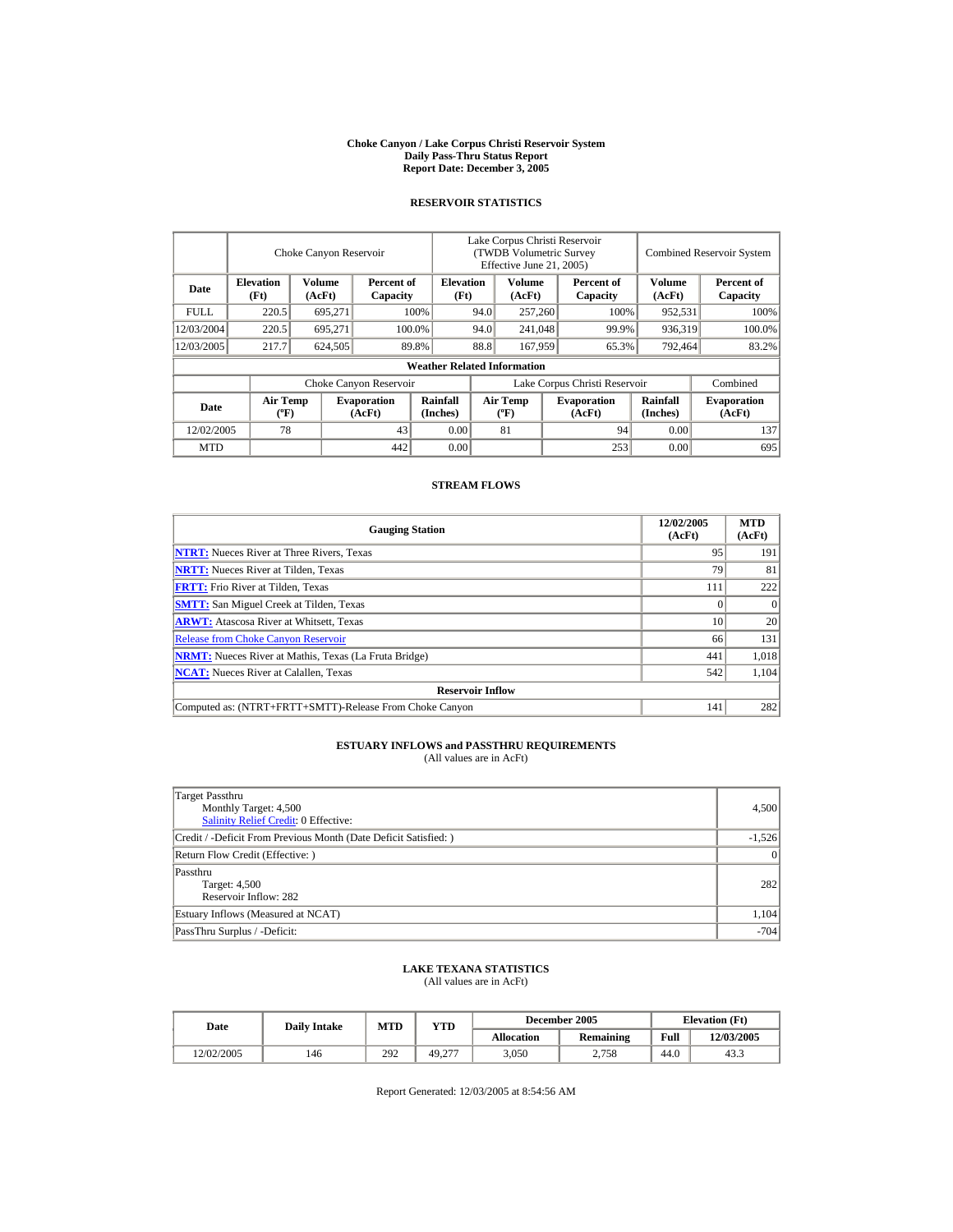#### **Choke Canyon / Lake Corpus Christi Reservoir System Daily Pass-Thru Status Report Report Date: December 4, 2005**

## **RESERVOIR STATISTICS**

|            |                                             | Choke Canyon Reservoir |                              |                                    | Lake Corpus Christi Reservoir<br>(TWDB Volumetric Survey<br>Effective June 21, 2005) |                                  |  |                              |                      | <b>Combined Reservoir System</b> |
|------------|---------------------------------------------|------------------------|------------------------------|------------------------------------|--------------------------------------------------------------------------------------|----------------------------------|--|------------------------------|----------------------|----------------------------------|
| Date       | <b>Elevation</b><br>(Ft)                    | Volume<br>(AcFt)       | Percent of<br>Capacity       | <b>Elevation</b><br>(Ft)           |                                                                                      | Volume<br>(AcFt)                 |  | Percent of<br>Capacity       | Volume<br>(AcFt)     | Percent of<br>Capacity           |
| FULL.      | 220.5                                       | 695,271                |                              | 100%                               | 94.0                                                                                 | 257,260                          |  | 100%                         | 952,531              | 100%                             |
| 12/04/2004 | 220.5                                       | 695.271                |                              | 100.0%                             | 94.0                                                                                 | 240,663                          |  | 99.8%                        | 935,934              | 99.9%                            |
| 12/04/2005 | 217.7                                       | 624,261                |                              | 89.8%                              | 88.8                                                                                 | 167,959                          |  | 65.3%                        | 792,220              | 83.2%                            |
|            |                                             |                        |                              | <b>Weather Related Information</b> |                                                                                      |                                  |  |                              |                      |                                  |
|            |                                             |                        | Choke Canyon Reservoir       |                                    | Lake Corpus Christi Reservoir                                                        |                                  |  |                              |                      | Combined                         |
| Date       | <b>Air Temp</b><br>$({}^{\circ}\mathrm{F})$ |                        | <b>Evaporation</b><br>(AcFt) | Rainfall<br>(Inches)               |                                                                                      | <b>Air Temp</b><br>$(^{\circ}F)$ |  | <b>Evaporation</b><br>(AcFt) | Rainfall<br>(Inches) | <b>Evaporation</b><br>(AcFt)     |
| 12/03/2005 | 87                                          |                        | 157                          | 0.00                               |                                                                                      | 88                               |  | 168                          | 0.00                 | 325                              |
| <b>MTD</b> |                                             |                        | 599                          | 0.00                               |                                                                                      |                                  |  | 421                          | 0.00                 | 1,020                            |

## **STREAM FLOWS**

| <b>Gauging Station</b>                                       | 12/03/2005<br>(AcFt) | <b>MTD</b><br>(AcFt) |
|--------------------------------------------------------------|----------------------|----------------------|
| <b>NTRT:</b> Nueces River at Three Rivers, Texas             | 93                   | 284                  |
| <b>NRTT:</b> Nueces River at Tilden, Texas                   |                      | 82                   |
| <b>FRTT:</b> Frio River at Tilden, Texas                     | 121                  | 343                  |
| <b>SMTT:</b> San Miguel Creek at Tilden, Texas               |                      | $\Omega$             |
| <b>ARWT:</b> Atascosa River at Whitsett, Texas               |                      | 31                   |
| <b>Release from Choke Canyon Reservoir</b>                   | 66                   | 197                  |
| <b>NRMT:</b> Nueces River at Mathis, Texas (La Fruta Bridge) | 369                  | 1,388                |
| <b>NCAT:</b> Nueces River at Calallen. Texas                 | 429                  | 1,532                |
| <b>Reservoir Inflow</b>                                      |                      |                      |
| Computed as: (NTRT+FRTT+SMTT)-Release From Choke Canyon      | 149                  | 431                  |

# **ESTUARY INFLOWS and PASSTHRU REQUIREMENTS**<br>(All values are in AcFt)

| Target Passthru<br>Monthly Target: 4,500<br>Salinity Relief Credit: 0 Effective: | 4,500    |
|----------------------------------------------------------------------------------|----------|
| Credit / -Deficit From Previous Month (Date Deficit Satisfied: 12/03/2005)       | $-1,526$ |
| Return Flow Credit (Effective: 12/04/2005)                                       | 500      |
| Passthru<br>Target: 4,500<br>Reservoir Inflow: 431                               | 431      |
| Estuary Inflows (Measured at NCAT)                                               | 1,532    |
| PassThru Surplus / -Deficit:                                                     | 0        |

## **LAKE TEXANA STATISTICS**

(All values are in AcFt)

|  | Date       | <b>Daily Intake</b> | MTD | VTD    |                   | December 2005    | <b>Elevation</b> (Ft) |            |
|--|------------|---------------------|-----|--------|-------------------|------------------|-----------------------|------------|
|  |            |                     |     |        | <b>Allocation</b> | <b>Remaining</b> | Full                  | 12/04/2005 |
|  | 12/03/2005 | 146                 | 438 | 49.423 | 3,050             | 2.612            | 44.0                  | 43.4       |

Report Generated: 12/05/2005 at 12:53:34 PM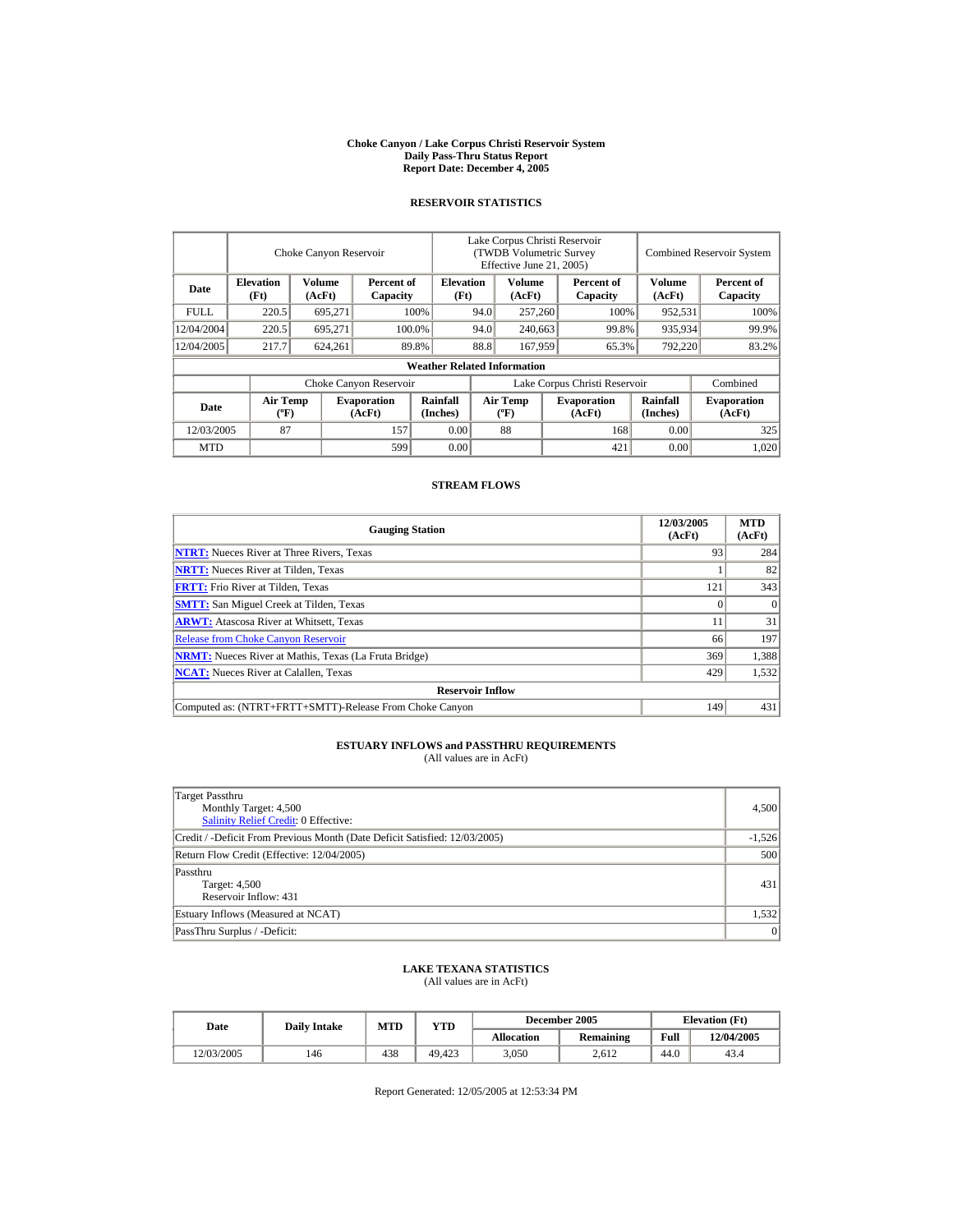#### **Choke Canyon / Lake Corpus Christi Reservoir System Daily Pass-Thru Status Report Report Date: December 5, 2005**

## **RESERVOIR STATISTICS**

|            |                                             | Choke Canyon Reservoir |                              |                                    | Lake Corpus Christi Reservoir<br>(TWDB Volumetric Survey<br>Effective June 21, 2005) |                                             |                               |                              |                      | <b>Combined Reservoir System</b> |
|------------|---------------------------------------------|------------------------|------------------------------|------------------------------------|--------------------------------------------------------------------------------------|---------------------------------------------|-------------------------------|------------------------------|----------------------|----------------------------------|
| Date       | <b>Elevation</b><br>(Ft)                    | Volume<br>(AcFt)       | Percent of<br>Capacity       | <b>Elevation</b><br>(Ft)           |                                                                                      | Volume<br>(AcFt)                            |                               | Percent of<br>Capacity       | Volume<br>(AcFt)     | Percent of<br>Capacity           |
| FULL.      | 220.5                                       | 695,271                |                              | 100%                               | 94.0                                                                                 | 257,260                                     |                               | 100%                         | 952,531              | 100%                             |
| 12/05/2004 | 220.5                                       | 695.271                |                              | 100.0%                             | 94.0                                                                                 | 240,663                                     |                               | 99.8%                        | 935,934              | 99.9%                            |
| 12/05/2005 | 217.7                                       | 623.774                |                              | 89.7%                              | 88.8                                                                                 | 168,120                                     |                               | 65.4%                        | 791,894              | 83.1%                            |
|            |                                             |                        |                              | <b>Weather Related Information</b> |                                                                                      |                                             |                               |                              |                      |                                  |
|            |                                             |                        | Choke Canyon Reservoir       |                                    |                                                                                      |                                             | Lake Corpus Christi Reservoir |                              |                      | Combined                         |
| Date       | <b>Air Temp</b><br>$({}^{\circ}\mathrm{F})$ |                        | <b>Evaporation</b><br>(AcFt) | Rainfall<br>(Inches)               |                                                                                      | <b>Air Temp</b><br>$({}^{\circ}\mathbf{F})$ |                               | <b>Evaporation</b><br>(AcFt) | Rainfall<br>(Inches) | <b>Evaporation</b><br>(AcFt)     |
| 12/04/2005 | 75                                          |                        | 342                          | 0.00                               |                                                                                      | 81                                          |                               | 196                          | 0.00                 | 538                              |
| <b>MTD</b> |                                             |                        | 941                          | 0.00                               |                                                                                      |                                             |                               | 617                          | 0.00                 | 1,558                            |

## **STREAM FLOWS**

| <b>Gauging Station</b>                                       | 12/04/2005<br>(AcFt) | <b>MTD</b><br>(AcFt) |
|--------------------------------------------------------------|----------------------|----------------------|
| <b>NTRT:</b> Nueces River at Three Rivers, Texas             | 91                   | 375                  |
| <b>NRTT:</b> Nueces River at Tilden, Texas                   |                      | 83                   |
| <b>FRTT:</b> Frio River at Tilden, Texas                     | 123                  | 466                  |
| <b>SMTT:</b> San Miguel Creek at Tilden, Texas               |                      | $\Omega$             |
| <b>ARWT:</b> Atascosa River at Whitsett, Texas               |                      | 42                   |
| <b>Release from Choke Canyon Reservoir</b>                   | 66                   | 262                  |
| <b>NRMT:</b> Nueces River at Mathis, Texas (La Fruta Bridge) | 222                  | 1,610                |
| <b>NCAT:</b> Nueces River at Calallen, Texas                 | 399                  | 1,931                |
| <b>Reservoir Inflow</b>                                      |                      |                      |
| Computed as: (NTRT+FRTT+SMTT)-Release From Choke Canyon      | 149                  | 580                  |

# **ESTUARY INFLOWS and PASSTHRU REQUIREMENTS**<br>(All values are in AcFt)

| <b>Target Passthru</b><br>Monthly Target: 4,500<br>Salinity Relief Credit: 0 Effective: | 4,500    |
|-----------------------------------------------------------------------------------------|----------|
| Credit / -Deficit From Previous Month (Date Deficit Satisfied: 12/03/2005)              | $-1,526$ |
| Return Flow Credit (Effective: 12/04/2005)                                              | 500      |
| Passthru<br>Target: 4,500<br>Reservoir Inflow: 580                                      | 580      |
| Estuary Inflows (Measured at NCAT)                                                      | 1,931    |
| PassThru Surplus / -Deficit:                                                            | 326      |

## **LAKE TEXANA STATISTICS**

(All values are in AcFt)

| Date       | <b>Daily Intake</b> | <b>MTD</b> | $_{\rm VTD}$ |                   | December 2005    | <b>Elevation</b> (Ft) |            |
|------------|---------------------|------------|--------------|-------------------|------------------|-----------------------|------------|
|            |                     |            |              | <b>Allocation</b> | <b>Remaining</b> | Full                  | 12/05/2005 |
| 12/04/2005 | 146                 | 584        | 49.569       | 3,050             | 2.466            | 44.0                  | 43.4       |

Report Generated: 12/05/2005 at 12:55:45 PM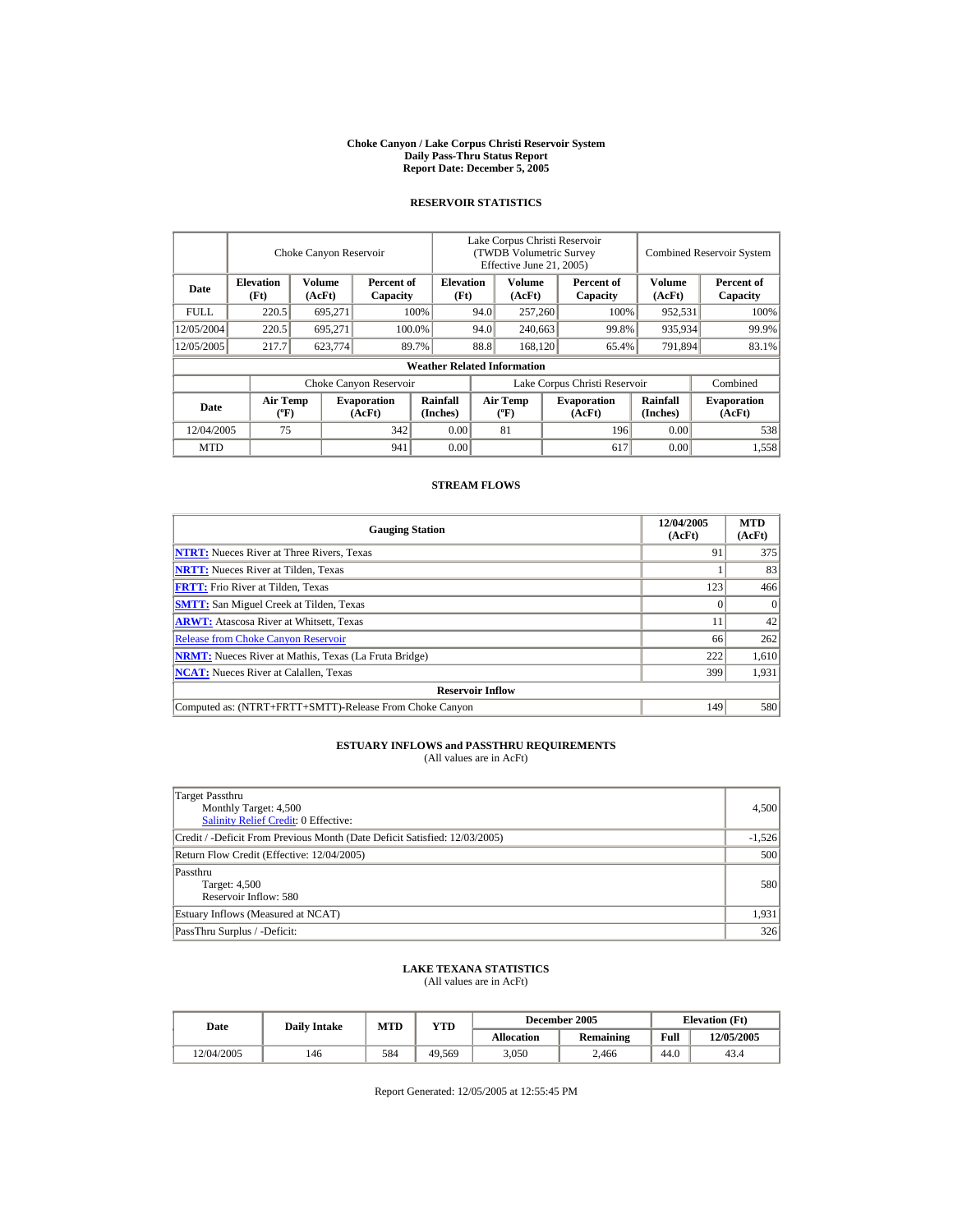#### **Choke Canyon / Lake Corpus Christi Reservoir System Daily Pass-Thru Status Report Report Date: December 6, 2005**

## **RESERVOIR STATISTICS**

|            |                                             | Choke Canyon Reservoir |                              |                                    | Lake Corpus Christi Reservoir<br>(TWDB Volumetric Survey<br>Effective June 21, 2005) |                                             |  |                              |                      | <b>Combined Reservoir System</b> |
|------------|---------------------------------------------|------------------------|------------------------------|------------------------------------|--------------------------------------------------------------------------------------|---------------------------------------------|--|------------------------------|----------------------|----------------------------------|
| Date       | <b>Elevation</b><br>(Ft)                    | Volume<br>(AcFt)       | Percent of<br>Capacity       | <b>Elevation</b><br>(Ft)           |                                                                                      | Volume<br>(AcFt)                            |  | Percent of<br>Capacity       | Volume<br>(AcFt)     | Percent of<br>Capacity           |
| FULL.      | 220.5                                       | 695,271                |                              | 100%                               | 94.0                                                                                 | 257,260                                     |  | 100%                         | 952,531              | 100%                             |
| 12/06/2004 | 220.6                                       | 695.271                |                              | 100.0%                             | 94.0                                                                                 | 241,241                                     |  | 100.0%                       | 936,512              | 100.0%                           |
| 12/06/2005 | 217.6                                       | 623,288                |                              | 89.6%                              | 88.8                                                                                 | 166,997                                     |  | 64.9%                        | 790,285              | 83.0%                            |
|            |                                             |                        |                              | <b>Weather Related Information</b> |                                                                                      |                                             |  |                              |                      |                                  |
|            |                                             |                        | Choke Canyon Reservoir       |                                    | Lake Corpus Christi Reservoir                                                        |                                             |  |                              |                      | Combined                         |
| Date       | <b>Air Temp</b><br>$({}^{\circ}\mathrm{F})$ |                        | <b>Evaporation</b><br>(AcFt) | Rainfall<br>(Inches)               |                                                                                      | <b>Air Temp</b><br>$({}^{\circ}\mathbf{F})$ |  | <b>Evaporation</b><br>(AcFt) | Rainfall<br>(Inches) | <b>Evaporation</b><br>(AcFt)     |
| 12/05/2005 | 61                                          |                        | 213                          | 0.00                               |                                                                                      | 61                                          |  | 168                          | 0.00                 | 381                              |
| <b>MTD</b> |                                             |                        | 1.154                        | 0.00                               |                                                                                      |                                             |  | 785                          | 0.00                 | 1,939                            |

## **STREAM FLOWS**

| <b>Gauging Station</b>                                       | 12/05/2005<br>(AcFt) | <b>MTD</b><br>(AcFt) |
|--------------------------------------------------------------|----------------------|----------------------|
| <b>NTRT:</b> Nueces River at Three Rivers, Texas             | 95                   | 470                  |
| <b>NRTT:</b> Nueces River at Tilden, Texas                   |                      | 84                   |
| <b>FRTT:</b> Frio River at Tilden, Texas                     | 119                  | 586                  |
| <b>SMTT:</b> San Miguel Creek at Tilden, Texas               |                      | $\Omega$             |
| <b>ARWT:</b> Atascosa River at Whitsett, Texas               | 10                   | 52                   |
| <b>Release from Choke Canyon Reservoir</b>                   | 66                   | 328                  |
| <b>NRMT:</b> Nueces River at Mathis, Texas (La Fruta Bridge) | 153                  | 1,763                |
| <b>NCAT:</b> Nueces River at Calallen, Texas                 | 165                  | 2,096                |
| <b>Reservoir Inflow</b>                                      |                      |                      |
| Computed as: (NTRT+FRTT+SMTT)-Release From Choke Canyon      | 149                  | 728                  |

# **ESTUARY INFLOWS and PASSTHRU REQUIREMENTS**<br>(All values are in AcFt)

| Target Passthru<br>Monthly Target: 4,500<br><b>Salinity Relief Credit: 0 Effective:</b> | 4,500    |
|-----------------------------------------------------------------------------------------|----------|
| Credit / -Deficit From Previous Month (Date Deficit Satisfied: 12/03/2005)              | $-1,526$ |
| Return Flow Credit (Effective: 12/04/2005)                                              | 500      |
| Passthru<br>Target: 4,500<br>Reservoir Inflow: 728                                      | 728      |
| Estuary Inflows (Measured at NCAT)                                                      | 2,096    |
| PassThru Surplus / -Deficit:                                                            | 342      |

## **LAKE TEXANA STATISTICS**

(All values are in AcFt)

| Date       | <b>Daily Intake</b> | <b>MTD</b> | $_{\rm VTD}$ |                   | December 2005    | <b>Elevation</b> (Ft) |            |
|------------|---------------------|------------|--------------|-------------------|------------------|-----------------------|------------|
|            |                     |            |              | <b>Allocation</b> | <b>Remaining</b> | Full                  | 12/06/2005 |
| 12/05/2005 | 146                 | 730        | 49.714       | 3,050             | 2.320            | 44.0                  | 43.3       |

Report Generated: 12/06/2005 at 9:09:13 AM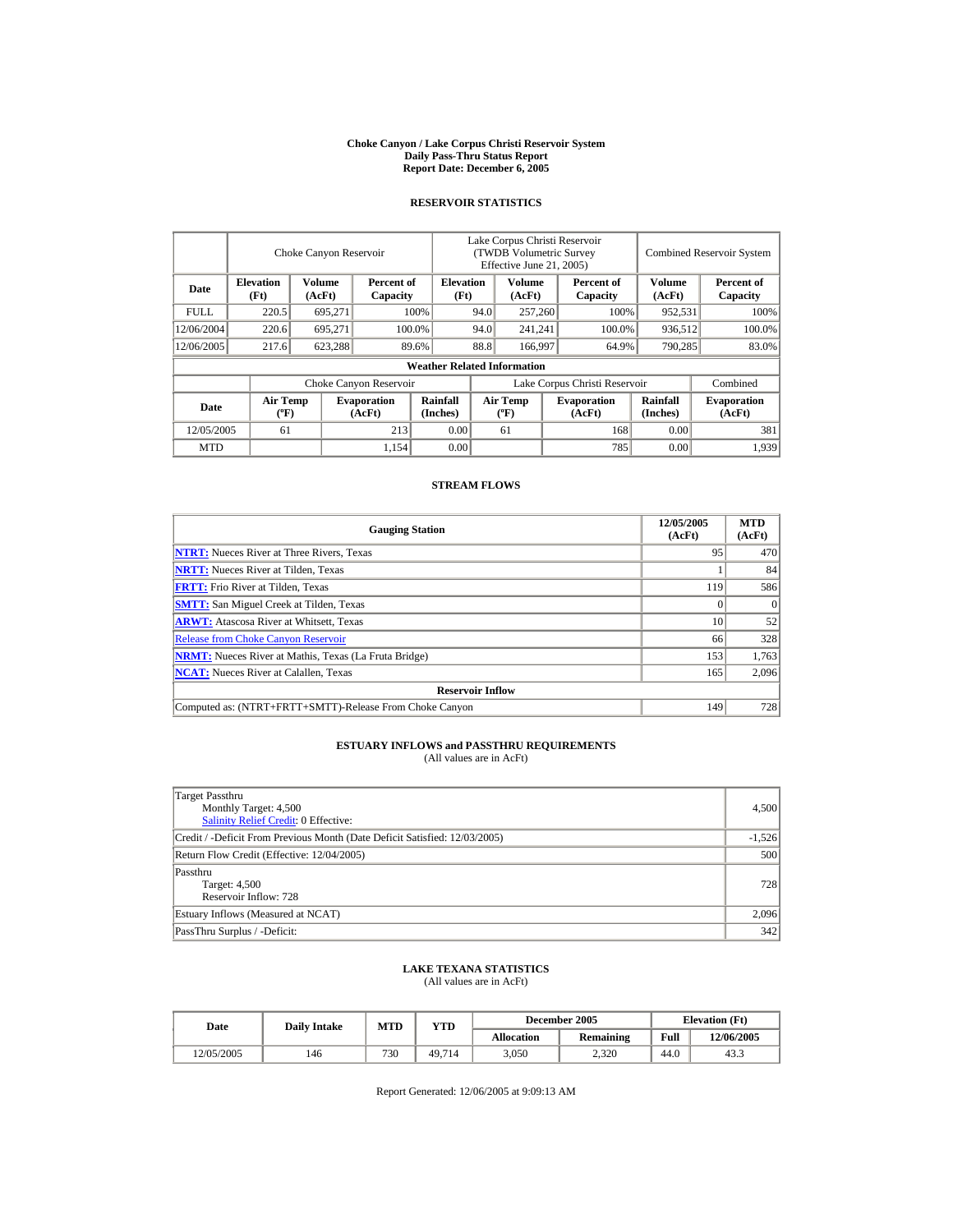#### **Choke Canyon / Lake Corpus Christi Reservoir System Daily Pass-Thru Status Report Report Date: December 7, 2005**

## **RESERVOIR STATISTICS**

|                                                     | Choke Canyon Reservoir                       |         |                              |                                    | Lake Corpus Christi Reservoir<br>(TWDB Volumetric Survey<br>Effective June 21, 2005) |                                             |      |                              |                      | <b>Combined Reservoir System</b> |
|-----------------------------------------------------|----------------------------------------------|---------|------------------------------|------------------------------------|--------------------------------------------------------------------------------------|---------------------------------------------|------|------------------------------|----------------------|----------------------------------|
| Date                                                | <b>Elevation</b><br>Volume<br>(Ft)<br>(AcFt) |         | Percent of<br>Capacity       | <b>Elevation</b><br>(Ft)           |                                                                                      | Volume<br>(AcFt)                            |      | Percent of<br>Capacity       | Volume<br>(AcFt)     | Percent of<br>Capacity           |
| FULL.                                               | 220.5                                        | 695,271 |                              | 100%                               | 94.0                                                                                 | 257,260                                     |      | 100%                         | 952,531              | 100%                             |
| 12/07/2004                                          | 220.6                                        | 695.271 |                              | 100.0%                             | 94.0                                                                                 | 241,241                                     |      | 100.0%                       | 936,512              | 100.0%                           |
| 12/07/2005                                          | 217.6                                        | 623,288 |                              | 89.6%                              | 88.8                                                                                 | 166,997                                     |      | 64.9%                        | 790,285              | 83.0%                            |
|                                                     |                                              |         |                              | <b>Weather Related Information</b> |                                                                                      |                                             |      |                              |                      |                                  |
|                                                     |                                              |         | Choke Canyon Reservoir       |                                    | Lake Corpus Christi Reservoir                                                        |                                             |      |                              |                      | Combined                         |
| <b>Air Temp</b><br>Date<br>$({}^{\circ}\mathrm{F})$ |                                              |         | <b>Evaporation</b><br>(AcFt) | Rainfall<br>(Inches)               |                                                                                      | <b>Air Temp</b><br>$({}^{\circ}\mathbf{F})$ |      | <b>Evaporation</b><br>(AcFt) | Rainfall<br>(Inches) | <b>Evaporation</b><br>(AcFt)     |
| 12/06/2005<br>65<br>142                             |                                              | 0.00    |                              | 66                                 |                                                                                      | 93                                          | 0.00 | 235                          |                      |                                  |
| <b>MTD</b>                                          |                                              |         | 1,296                        | 0.00                               |                                                                                      |                                             |      | 878                          | 0.00                 | 2.174                            |

## **STREAM FLOWS**

| <b>Gauging Station</b>                                       | 12/06/2005<br>(AcFt) | <b>MTD</b><br>(AcFt) |
|--------------------------------------------------------------|----------------------|----------------------|
| <b>NTRT:</b> Nueces River at Three Rivers, Texas             | 97                   | 568                  |
| <b>NRTT:</b> Nueces River at Tilden, Texas                   |                      | 85                   |
| <b>FRTT:</b> Frio River at Tilden, Texas                     | 115                  | 701                  |
| <b>SMTT:</b> San Miguel Creek at Tilden, Texas               |                      | $\Omega$             |
| <b>ARWT:</b> Atascosa River at Whitsett, Texas               | 10                   | 62                   |
| <b>Release from Choke Canyon Reservoir</b>                   | 66                   | 393                  |
| <b>NRMT:</b> Nueces River at Mathis, Texas (La Fruta Bridge) | 153                  | 1.916                |
| <b>NCAT:</b> Nueces River at Calallen, Texas                 | 85                   | 2,182                |
| <b>Reservoir Inflow</b>                                      |                      |                      |
| Computed as: (NTRT+FRTT+SMTT)-Release From Choke Canyon      | 147                  | 875                  |

# **ESTUARY INFLOWS and PASSTHRU REQUIREMENTS**<br>(All values are in AcFt)

| Target Passthru<br>Monthly Target: 4,500<br><b>Salinity Relief Credit: 0 Effective:</b> | 4,500    |
|-----------------------------------------------------------------------------------------|----------|
| Credit / -Deficit From Previous Month (Date Deficit Satisfied: 12/03/2005)              | $-1,526$ |
| Return Flow Credit (Effective: 12/04/2005)                                              | 500      |
| Passthru<br>Target: 4,500<br>Reservoir Inflow: 875                                      | 875      |
| Estuary Inflows (Measured at NCAT)                                                      | 2,182    |
| PassThru Surplus / -Deficit:                                                            | 280      |

## **LAKE TEXANA STATISTICS**

(All values are in AcFt)

| Date       | <b>Daily Intake</b> | MTD | YTD    |                   | December 2005    | <b>Elevation</b> (Ft) |            |
|------------|---------------------|-----|--------|-------------------|------------------|-----------------------|------------|
|            |                     |     |        | <b>Allocation</b> | <b>Remaining</b> | Full                  | 12/07/2005 |
| 12/06/2005 | 146                 | 876 | 49.860 | 3,050             | 2.174            | 44.0                  | 43.2       |

Report Generated: 12/07/2005 at 8:42:23 AM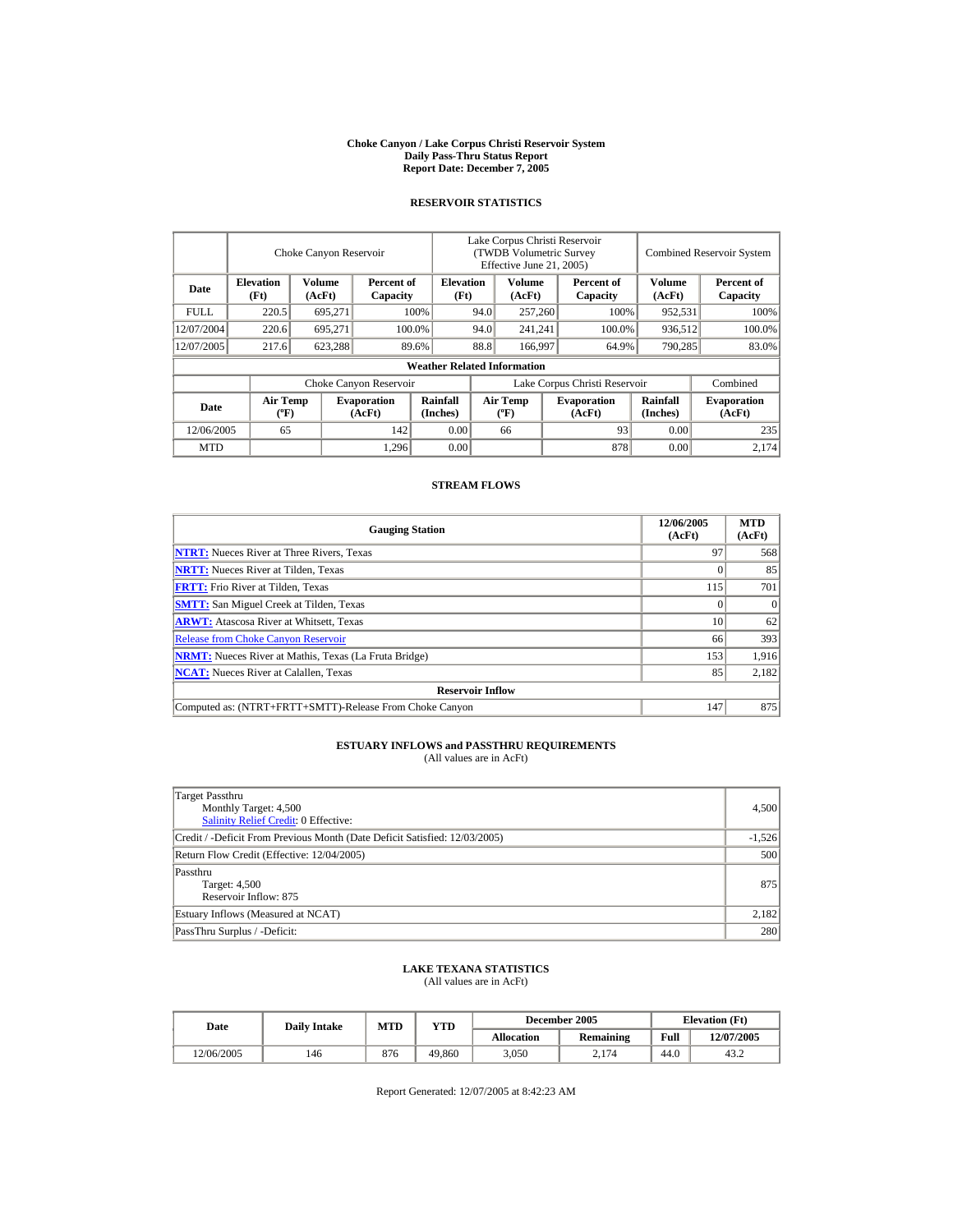#### **Choke Canyon / Lake Corpus Christi Reservoir System Daily Pass-Thru Status Report Report Date: December 8, 2005**

## **RESERVOIR STATISTICS**

|                                                     | Choke Canyon Reservoir   |                  |                              |                                    |                               | Lake Corpus Christi Reservoir<br><b>(TWDB Volumetric Survey)</b><br>Effective June 21, 2005) |  |                              |                      | <b>Combined Reservoir System</b> |  |
|-----------------------------------------------------|--------------------------|------------------|------------------------------|------------------------------------|-------------------------------|----------------------------------------------------------------------------------------------|--|------------------------------|----------------------|----------------------------------|--|
| Date                                                | <b>Elevation</b><br>(Ft) | Volume<br>(AcFt) | Percent of<br>Capacity       | <b>Elevation</b><br>(Ft)           |                               | Volume<br>(AcFt)                                                                             |  | Percent of<br>Capacity       | Volume<br>(AcFt)     | Percent of<br>Capacity           |  |
| FULL.                                               | 220.5                    | 695.271          | 100%                         |                                    | 257,260<br>94.0               |                                                                                              |  | 100%                         | 952,531              | 100%                             |  |
| 12/08/2004                                          | 220.6                    | 695.271          |                              | 100.0%                             | 94.0                          | 241.241                                                                                      |  | 100.0%                       | 936,512              | 100.0%                           |  |
| 12/08/2005                                          | 217.6                    | 622,801          |                              | 89.6%                              | 88.8                          | 167,959                                                                                      |  | 65.3%                        | 790,760              | 83.0%                            |  |
|                                                     |                          |                  |                              | <b>Weather Related Information</b> |                               |                                                                                              |  |                              |                      |                                  |  |
|                                                     |                          |                  | Choke Canyon Reservoir       |                                    | Lake Corpus Christi Reservoir |                                                                                              |  |                              | Combined             |                                  |  |
| <b>Air Temp</b><br>Date<br>$({}^{\circ}\mathrm{F})$ |                          |                  | <b>Evaporation</b><br>(AcFt) | Rainfall<br>(Inches)               |                               | <b>Air Temp</b><br>$({}^{\circ}\mathbf{F})$                                                  |  | <b>Evaporation</b><br>(AcFt) | Rainfall<br>(Inches) | <b>Evaporation</b><br>(AcFt)     |  |
| 12/07/2005                                          | 59                       |                  | 71                           |                                    | 0.00                          | 66                                                                                           |  | 28                           | 0.02                 | 99                               |  |
| <b>MTD</b>                                          |                          |                  | 1,367                        | 0.00                               |                               |                                                                                              |  | 906                          | 0.02                 | 2.273                            |  |

## **STREAM FLOWS**

| <b>Gauging Station</b>                                       | 12/07/2005<br>(AcFt) | <b>MTD</b><br>(AcFt) |
|--------------------------------------------------------------|----------------------|----------------------|
| <b>NTRT:</b> Nueces River at Three Rivers, Texas             | 93                   | 661                  |
| <b>NRTT:</b> Nueces River at Tilden, Texas                   | 36                   | 121                  |
| <b>FRTT:</b> Frio River at Tilden, Texas                     | 113                  | 814                  |
| <b>SMTT:</b> San Miguel Creek at Tilden, Texas               |                      | $\Omega$             |
| <b>ARWT:</b> Atascosa River at Whitsett, Texas               | 10                   | 72                   |
| <b>Release from Choke Canyon Reservoir</b>                   | 66                   | 459                  |
| <b>NRMT:</b> Nueces River at Mathis, Texas (La Fruta Bridge) | 159                  | 2,074                |
| <b>NCAT:</b> Nueces River at Calallen, Texas                 | 50                   | 2,231                |
| <b>Reservoir Inflow</b>                                      |                      |                      |
| Computed as: (NTRT+FRTT+SMTT)-Release From Choke Canyon      | 141                  | 1,016                |

# **ESTUARY INFLOWS and PASSTHRU REQUIREMENTS**<br>(All values are in AcFt)

| Target Passthru<br>Monthly Target: 4,500<br><b>Salinity Relief Credit: 0 Effective:</b> | 4,500    |
|-----------------------------------------------------------------------------------------|----------|
| Credit / -Deficit From Previous Month (Date Deficit Satisfied: 12/03/2005)              | $-1,526$ |
| Return Flow Credit (Effective: 12/04/2005)                                              | 500      |
| Passthru<br>Target: 4,500<br>Reservoir Inflow: 1,016                                    | 1,016    |
| Estuary Inflows (Measured at NCAT)                                                      | 2,231    |
| PassThru Surplus / -Deficit:                                                            | 189      |

## **LAKE TEXANA STATISTICS**

(All values are in AcFt)

| Date       | <b>Daily Intake</b> | <b>MTD</b> | $_{\rm VTD}$ |                   | December 2005    | <b>Elevation</b> (Ft) |            |
|------------|---------------------|------------|--------------|-------------------|------------------|-----------------------|------------|
|            |                     |            |              | <b>Allocation</b> | <b>Remaining</b> | Full                  | 12/08/2005 |
| 12/07/2005 | 146                 | 1.021      | 50.006       | 3,050             | 2.029            | 44.0                  | 43.2       |

Report Generated: 12/08/2005 at 8:30:27 AM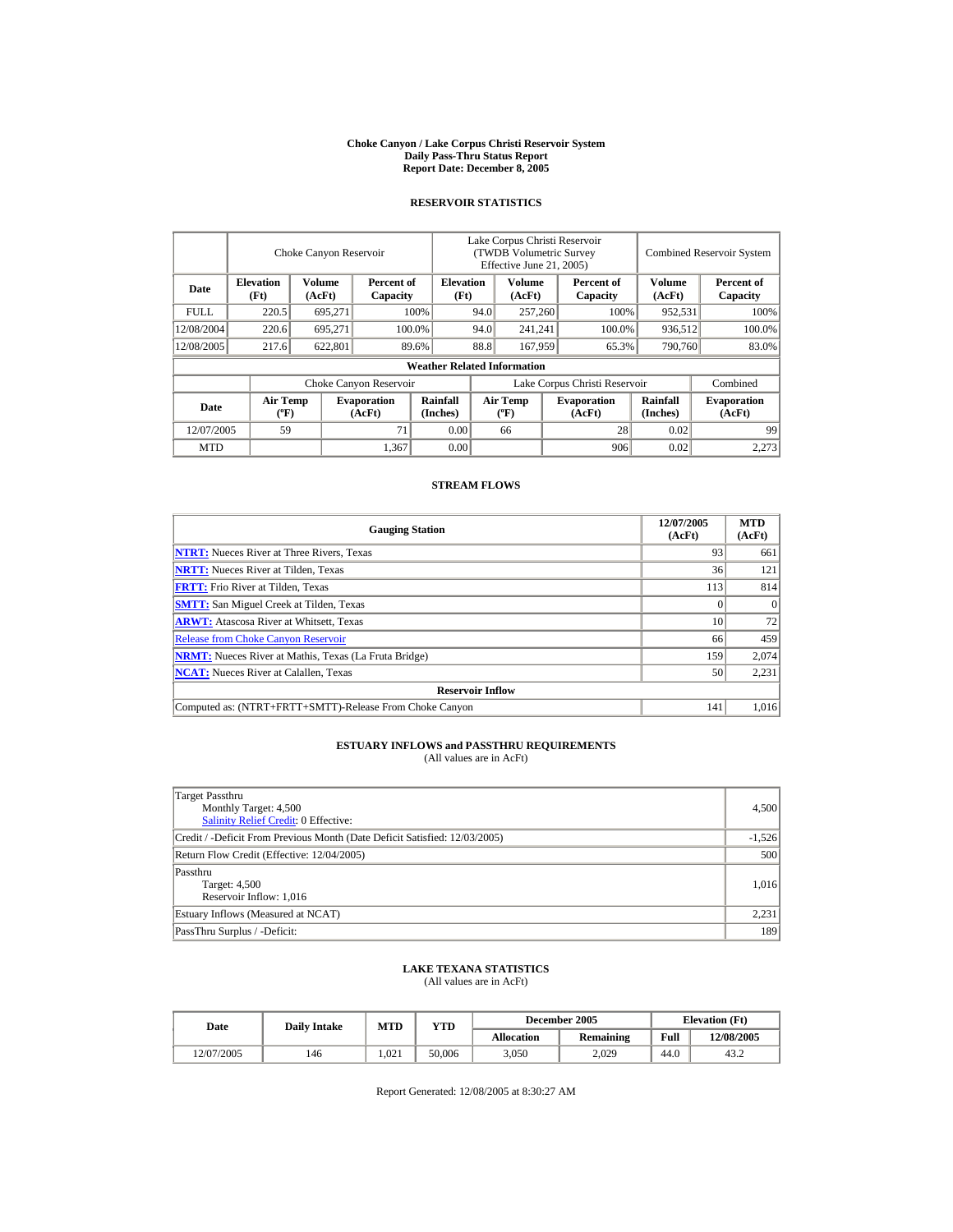#### **Choke Canyon / Lake Corpus Christi Reservoir System Daily Pass-Thru Status Report Report Date: December 9, 2005**

## **RESERVOIR STATISTICS**

|                                                      | Choke Canyon Reservoir |         |                              |                                    | Lake Corpus Christi Reservoir<br>(TWDB Volumetric Survey<br>Effective June 21, 2005) |                                             |     |                              |                             | <b>Combined Reservoir System</b> |  |  |
|------------------------------------------------------|------------------------|---------|------------------------------|------------------------------------|--------------------------------------------------------------------------------------|---------------------------------------------|-----|------------------------------|-----------------------------|----------------------------------|--|--|
| <b>Elevation</b><br>Volume<br>Date<br>(Ft)<br>(AcFt) |                        |         | Percent of<br>Capacity       | <b>Elevation</b><br>(Ft)           |                                                                                      | Volume<br>(AcFt)                            |     | Percent of<br>Capacity       | Volume<br>(AcFt)            | Percent of<br>Capacity           |  |  |
| <b>FULL</b>                                          | 220.5                  | 695,271 |                              | 100%                               | 94.0                                                                                 | 257,260                                     |     | 100%                         | 952,531                     | 100%                             |  |  |
| 12/09/2004                                           | 220.6                  | 695.271 |                              | 100.0%                             | 94.0                                                                                 | 241,241                                     |     | 100.0%                       | 936,512                     | 100.0%                           |  |  |
| 12/09/2005                                           | 217.6                  | 622,314 |                              | 89.5%                              | 88.8                                                                                 | 167.317                                     |     | 65.0%                        | 789,631                     | 82.9%                            |  |  |
|                                                      |                        |         |                              | <b>Weather Related Information</b> |                                                                                      |                                             |     |                              |                             |                                  |  |  |
|                                                      |                        |         | Choke Canyon Reservoir       |                                    | Lake Corpus Christi Reservoir                                                        |                                             |     |                              |                             | Combined                         |  |  |
| <b>Air Temp</b><br>Date<br>$({}^{\circ}\mathrm{F})$  |                        |         | <b>Evaporation</b><br>(AcFt) | Rainfall<br>(Inches)               |                                                                                      | <b>Air Temp</b><br>$({}^{\circ}\mathbf{F})$ |     | <b>Evaporation</b><br>(AcFt) | <b>Rainfall</b><br>(Inches) | <b>Evaporation</b><br>(AcFt)     |  |  |
| 12/08/2005<br>39<br>128                              |                        |         | 0.00                         |                                    | 39                                                                                   |                                             | 112 | 0.00                         | 240                         |                                  |  |  |
| <b>MTD</b>                                           |                        |         | 1,495                        | 0.00                               |                                                                                      |                                             |     | 1,018                        | 0.02                        | 2.513                            |  |  |

## **STREAM FLOWS**

| <b>Gauging Station</b>                                       | 12/08/2005<br>(AcFt) | <b>MTD</b><br>(AcFt) |
|--------------------------------------------------------------|----------------------|----------------------|
| <b>NTRT:</b> Nueces River at Three Rivers, Texas             | 97                   | 758                  |
| <b>NRTT:</b> Nueces River at Tilden, Texas                   |                      | 122                  |
| <b>FRTT:</b> Frio River at Tilden, Texas                     | 111                  | 925                  |
| <b>SMTT:</b> San Miguel Creek at Tilden, Texas               |                      | $\Omega$             |
| <b>ARWT:</b> Atascosa River at Whitsett, Texas               | 16                   | 88                   |
| <b>Release from Choke Canyon Reservoir</b>                   | 66                   | 524                  |
| <b>NRMT:</b> Nueces River at Mathis, Texas (La Fruta Bridge) | 159                  | 2,233                |
| <b>NCAT:</b> Nueces River at Calallen. Texas                 | 36                   | 2,267                |
| <b>Reservoir Inflow</b>                                      |                      |                      |
| Computed as: (NTRT+FRTT+SMTT)-Release From Choke Canyon      | 143                  | 1.159                |

# **ESTUARY INFLOWS and PASSTHRU REQUIREMENTS**<br>(All values are in AcFt)

| Target Passthru<br>Monthly Target: 4,500<br><b>Salinity Relief Credit: 0 Effective:</b> | 4,500    |
|-----------------------------------------------------------------------------------------|----------|
| Credit / -Deficit From Previous Month (Date Deficit Satisfied: 12/03/2005)              | $-1,526$ |
| Return Flow Credit (Effective: 12/04/2005)                                              | 500      |
| Passthru<br>Target: 4,500<br>Reservoir Inflow: 1,159                                    | 1,159    |
| Estuary Inflows (Measured at NCAT)                                                      | 2,267    |
| PassThru Surplus / -Deficit:                                                            | 82       |

## **LAKE TEXANA STATISTICS**

(All values are in AcFt)

| Date       | <b>Daily Intake</b> | MTD  | YTD    |                   | December 2005    | <b>Elevation</b> (Ft) |            |
|------------|---------------------|------|--------|-------------------|------------------|-----------------------|------------|
|            |                     |      |        | <b>Allocation</b> | <b>Remaining</b> | Full                  | 12/09/2005 |
| 12/08/2005 | 145                 | .166 | 50.151 | 3.050             | .884             | 44.0                  | 43.2       |

Report Generated: 12/09/2005 at 9:06:18 AM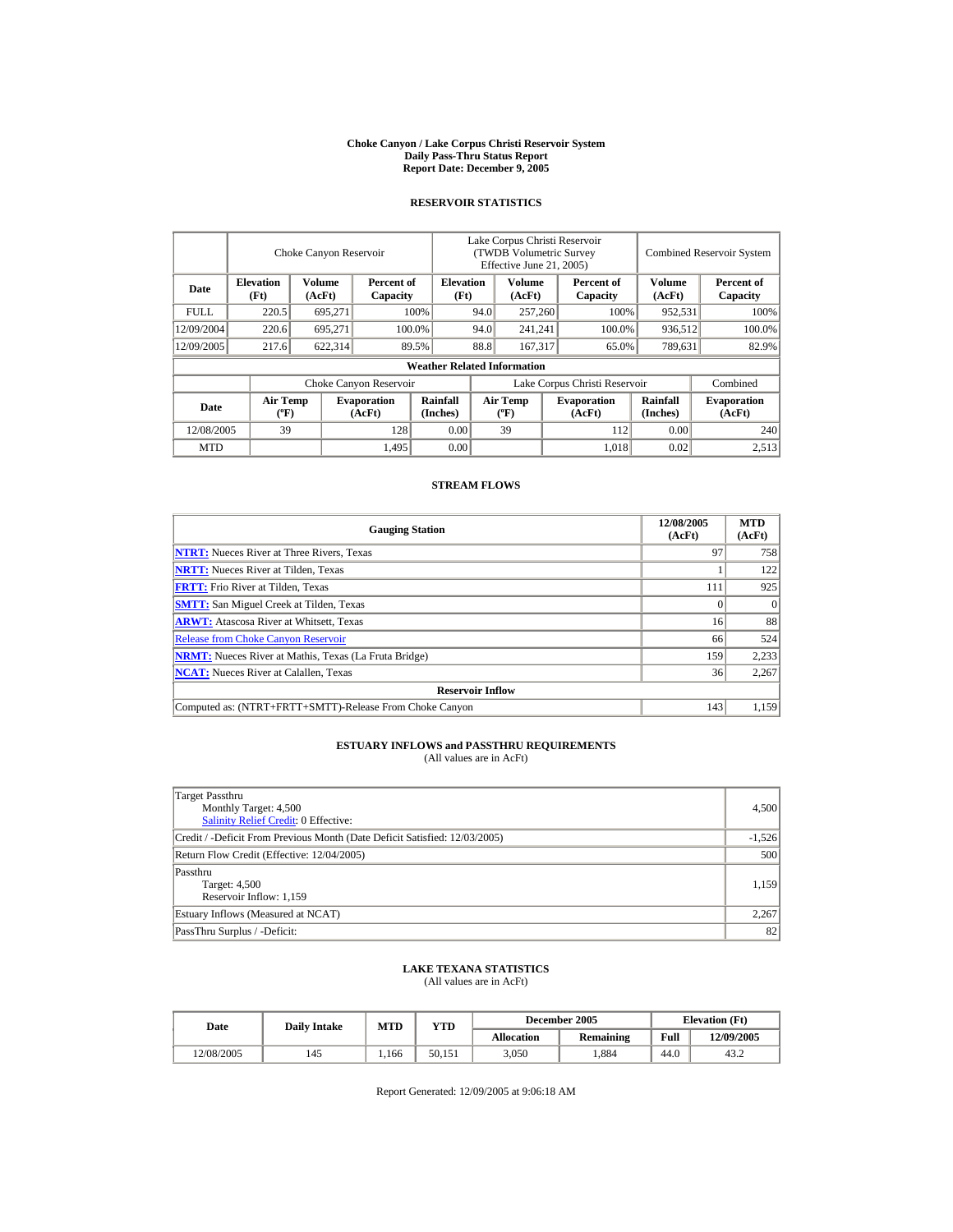#### **Choke Canyon / Lake Corpus Christi Reservoir System Daily Pass-Thru Status Report Report Date: December 10, 2005**

## **RESERVOIR STATISTICS**

|            |                                             | Choke Canyon Reservoir |                              |                                    | Lake Corpus Christi Reservoir<br>(TWDB Volumetric Survey<br>Effective June 21, 2005) |                                             |  |                              |                      | <b>Combined Reservoir System</b> |  |
|------------|---------------------------------------------|------------------------|------------------------------|------------------------------------|--------------------------------------------------------------------------------------|---------------------------------------------|--|------------------------------|----------------------|----------------------------------|--|
| Date       | <b>Elevation</b><br>(Ft)                    | Volume<br>(AcFt)       | Percent of<br>Capacity       | <b>Elevation</b><br>(Ft)           |                                                                                      | Volume<br>(AcFt)                            |  | Percent of<br>Capacity       | Volume<br>(AcFt)     | Percent of<br>Capacity           |  |
| FULL.      | 220.5                                       | 695,271                |                              | 100%                               | 94.0                                                                                 | 257,260                                     |  | 100%                         | 952,531              | 100%                             |  |
| 12/10/2004 | 220.5                                       | 695.271                |                              | 100.0%                             | 94.0                                                                                 | 241,241                                     |  | 100.0%                       | 936,512              | 100.0%                           |  |
| 12/10/2005 | 217.6                                       | 622,071                |                              | 89.5%                              | 88.7                                                                                 | 165,877                                     |  | 64.5%                        | 787,948              | 82.7%                            |  |
|            |                                             |                        |                              | <b>Weather Related Information</b> |                                                                                      |                                             |  |                              |                      |                                  |  |
|            |                                             |                        | Choke Canyon Reservoir       |                                    | Lake Corpus Christi Reservoir                                                        |                                             |  |                              |                      | Combined                         |  |
| Date       | <b>Air Temp</b><br>$({}^{\circ}\mathrm{F})$ |                        | <b>Evaporation</b><br>(AcFt) | Rainfall<br>(Inches)               |                                                                                      | <b>Air Temp</b><br>$({}^{\circ}\mathbf{F})$ |  | <b>Evaporation</b><br>(AcFt) | Rainfall<br>(Inches) | <b>Evaporation</b><br>(AcFt)     |  |
| 12/09/2005 | 47                                          |                        | 142                          | 0.00                               |                                                                                      | 48                                          |  | 65                           | 0.00                 | 207                              |  |
| <b>MTD</b> |                                             |                        | 1,637                        | 0.00                               |                                                                                      |                                             |  | 1.083                        | 0.02                 | 2.720                            |  |

## **STREAM FLOWS**

| <b>Gauging Station</b>                                       | 12/09/2005<br>(AcFt) | <b>MTD</b><br>(AcFt) |
|--------------------------------------------------------------|----------------------|----------------------|
| <b>NTRT:</b> Nueces River at Three Rivers, Texas             | 95                   | 854                  |
| <b>NRTT:</b> Nueces River at Tilden, Texas                   |                      | 122                  |
| <b>FRTT:</b> Frio River at Tilden, Texas                     | 111                  | 1,036                |
| <b>SMTT:</b> San Miguel Creek at Tilden, Texas               |                      | $\Omega$             |
| <b>ARWT:</b> Atascosa River at Whitsett, Texas               | 22                   | 110                  |
| <b>Release from Choke Canyon Reservoir</b>                   | 66                   | 590                  |
| <b>NRMT:</b> Nueces River at Mathis, Texas (La Fruta Bridge) | 161                  | 2,394                |
| <b>NCAT:</b> Nueces River at Calallen. Texas                 | 32                   | 2,299                |
| <b>Reservoir Inflow</b>                                      |                      |                      |
| Computed as: (NTRT+FRTT+SMTT)-Release From Choke Canyon      | 141                  | 1.300                |

# **ESTUARY INFLOWS and PASSTHRU REQUIREMENTS**<br>(All values are in AcFt)

| Target Passthru<br>Monthly Target: 4,500<br><b>Salinity Relief Credit: 0 Effective:</b> | 4,500    |
|-----------------------------------------------------------------------------------------|----------|
| Credit / -Deficit From Previous Month (Date Deficit Satisfied: 12/03/2005)              | $-1,526$ |
| Return Flow Credit (Effective: 12/04/2005)                                              | 500      |
| Passthru<br>Target: 4,500<br>Reservoir Inflow: 1,300                                    | 1,300    |
| Estuary Inflows (Measured at NCAT)                                                      | 2.299    |
| PassThru Surplus / -Deficit:                                                            | $-28$    |

## **LAKE TEXANA STATISTICS**

(All values are in AcFt)

| Date       | <b>Daily Intake</b> | MTD      | YTD    |                   | December 2005    | <b>Elevation</b> (Ft) |            |
|------------|---------------------|----------|--------|-------------------|------------------|-----------------------|------------|
|            |                     |          |        | <b>Allocation</b> | <b>Remaining</b> | Full                  | 12/10/2005 |
| 12/09/2005 | 145                 | 1, J 1 1 | 50.296 | 3.050             | 1.739            | 44.0                  | 43.1       |

Report Generated: 12/10/2005 at 8:33:40 AM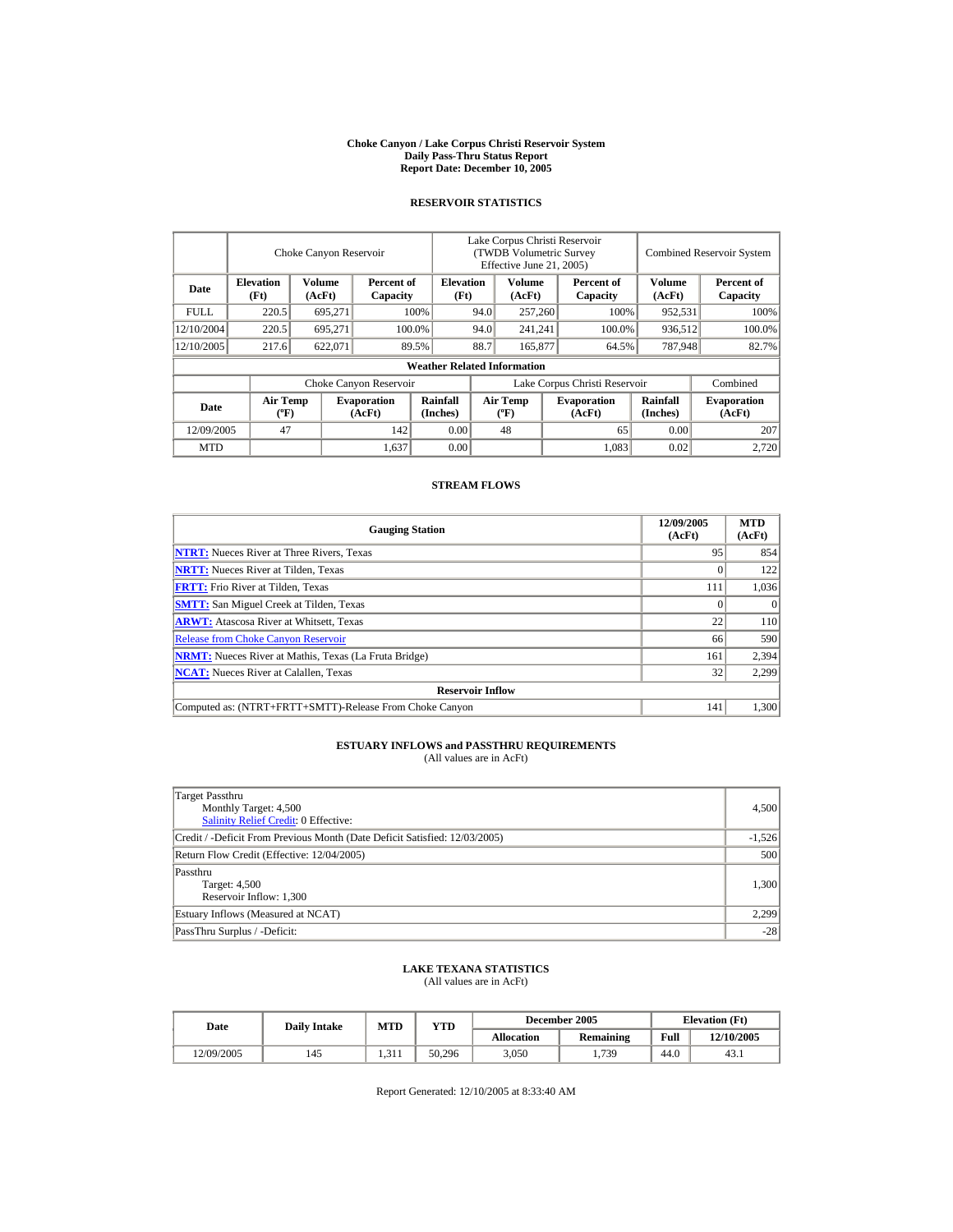#### **Choke Canyon / Lake Corpus Christi Reservoir System Daily Pass-Thru Status Report Report Date: December 11, 2005**

## **RESERVOIR STATISTICS**

|             |                                             | Choke Canyon Reservoir  |                              |                                    | Lake Corpus Christi Reservoir<br><b>(TWDB Volumetric Survey)</b><br>Effective June 21, 2005) |                                             |         |                              |                             | <b>Combined Reservoir System</b> |
|-------------|---------------------------------------------|-------------------------|------------------------------|------------------------------------|----------------------------------------------------------------------------------------------|---------------------------------------------|---------|------------------------------|-----------------------------|----------------------------------|
| Date        | <b>Elevation</b><br>(Ft)                    | <b>Volume</b><br>(AcFt) | Percent of<br>Capacity       | <b>Elevation</b><br>(Ft)           |                                                                                              | <b>Volume</b><br>(AcFt)                     |         | Percent of<br>Capacity       | Volume<br>(AcFt)            | Percent of<br>Capacity           |
| <b>FULL</b> | 220.5                                       | 695,271                 |                              | 100%                               | 94.0                                                                                         | 257,260                                     |         | 100%                         | 952,531                     | 100%                             |
| 12/11/2004  | 220.5                                       | 695.271                 |                              | 100.0%                             | 94.0                                                                                         | 241,241                                     |         | 100.0%                       | 936,512                     | 100.0%                           |
| 12/11/2005  | 217.6                                       | 621,827                 |                              | 89.4%                              | 88.7                                                                                         |                                             | 166,037 | 64.5%                        | 787,864                     | 82.7%                            |
|             |                                             |                         |                              | <b>Weather Related Information</b> |                                                                                              |                                             |         |                              |                             |                                  |
|             |                                             |                         | Choke Canyon Reservoir       |                                    | Lake Corpus Christi Reservoir                                                                |                                             |         |                              |                             | Combined                         |
| Date        | <b>Air Temp</b><br>$({}^{\circ}\mathrm{F})$ |                         | <b>Evaporation</b><br>(AcFt) | Rainfall<br>(Inches)               |                                                                                              | <b>Air Temp</b><br>$({}^{\circ}\mathbf{F})$ |         | <b>Evaporation</b><br>(AcFt) | <b>Rainfall</b><br>(Inches) | <b>Evaporation</b><br>(AcFt)     |
| 12/10/2005  | 60                                          |                         | 128                          | 0.00                               |                                                                                              | 58                                          |         | 56                           | 0.01                        | 184                              |
| <b>MTD</b>  |                                             |                         | 1,765                        | 0.00                               |                                                                                              |                                             |         | 1,139                        | 0.03                        | 2.904                            |

## **STREAM FLOWS**

| <b>Gauging Station</b>                                       | 12/10/2005<br>(AcFt) | <b>MTD</b><br>(AcFt) |
|--------------------------------------------------------------|----------------------|----------------------|
| <b>NTRT:</b> Nueces River at Three Rivers, Texas             | 95                   | 949                  |
| <b>NRTT:</b> Nueces River at Tilden, Texas                   |                      | 122                  |
| <b>FRTT:</b> Frio River at Tilden, Texas                     | 111                  | 1,147                |
| <b>SMTT:</b> San Miguel Creek at Tilden, Texas               |                      | $\Omega$             |
| <b>ARWT:</b> Atascosa River at Whitsett, Texas               | 20                   | 130                  |
| <b>Release from Choke Canyon Reservoir</b>                   | 66                   | 655                  |
| <b>NRMT:</b> Nueces River at Mathis, Texas (La Fruta Bridge) | 161                  | 2,555                |
| <b>NCAT:</b> Nueces River at Calallen, Texas                 | 58                   | 2,356                |
| <b>Reservoir Inflow</b>                                      |                      |                      |
| Computed as: (NTRT+FRTT+SMTT)-Release From Choke Canyon      | 141                  | 1.441                |

# **ESTUARY INFLOWS and PASSTHRU REQUIREMENTS**<br>(All values are in AcFt)

| Target Passthru<br>Monthly Target: 4,500<br><b>Salinity Relief Credit: 0 Effective:</b> | 4,500    |
|-----------------------------------------------------------------------------------------|----------|
| Credit / -Deficit From Previous Month (Date Deficit Satisfied: 12/03/2005)              | $-1,526$ |
| Return Flow Credit (Effective: 12/04/2005)                                              | 500      |
| Passthru<br>Target: 4,500<br>Reservoir Inflow: 1,441                                    | 1.441    |
| Estuary Inflows (Measured at NCAT)                                                      | 2,356    |
| PassThru Surplus / -Deficit:                                                            | $-111$   |

## **LAKE TEXANA STATISTICS**

(All values are in AcFt)

| Date       | <b>Daily Intake</b> | <b>MTD</b> | VTD    |            | December 2005    | <b>Elevation</b> (Ft) |            |
|------------|---------------------|------------|--------|------------|------------------|-----------------------|------------|
|            |                     |            |        | Allocation | <b>Remaining</b> | Full                  | 12/11/2005 |
| 12/10/2005 | 145                 | . 456      | 50.441 | 3,050      | 1,594            | 44.0                  | 43.1       |

Report Generated: 12/11/2005 at 8:29:45 AM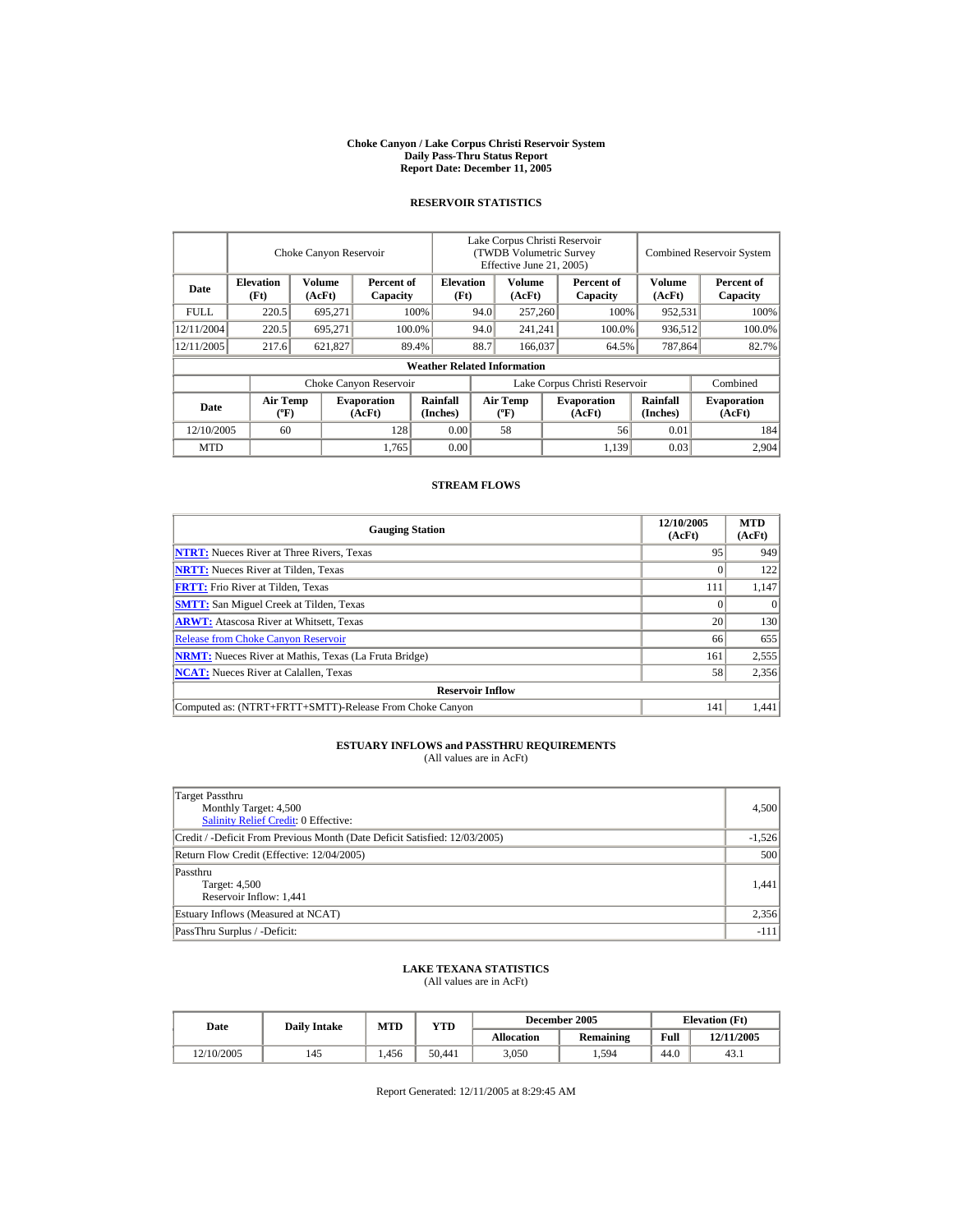#### **Choke Canyon / Lake Corpus Christi Reservoir System Daily Pass-Thru Status Report Report Date: December 12, 2005**

## **RESERVOIR STATISTICS**

|             |                                | Choke Canyon Reservoir |                              |                                    | Lake Corpus Christi Reservoir<br>(TWDB Volumetric Survey<br>Effective June 21, 2005) |                                             |         |                              |                      | <b>Combined Reservoir System</b> |  |  |
|-------------|--------------------------------|------------------------|------------------------------|------------------------------------|--------------------------------------------------------------------------------------|---------------------------------------------|---------|------------------------------|----------------------|----------------------------------|--|--|
| Date        | <b>Elevation</b><br>(Ft)       | Volume<br>(AcFt)       | Percent of<br>Capacity       | <b>Elevation</b><br>(Ft)           |                                                                                      | Volume<br>(AcFt)                            |         | Percent of<br>Capacity       | Volume<br>(AcFt)     | Percent of<br>Capacity           |  |  |
| <b>FULL</b> | 220.5                          | 695,271                |                              | 100%                               | 94.0                                                                                 | 257,260                                     |         | 100%                         | 952,531              | 100%                             |  |  |
| 12/12/2004  | 220.5                          | 695.271                |                              | 100.0%                             | 94.0                                                                                 |                                             | 241.241 | 100.0%                       | 936,512              | 100.0%                           |  |  |
| 12/12/2005  | 217.6                          | 621,341                |                              | 89.4%                              | 88.7<br>165,398                                                                      |                                             |         | 64.3%                        | 786,739              | 82.6%                            |  |  |
|             |                                |                        |                              | <b>Weather Related Information</b> |                                                                                      |                                             |         |                              |                      |                                  |  |  |
|             |                                |                        | Choke Canyon Reservoir       |                                    | Lake Corpus Christi Reservoir                                                        |                                             |         |                              |                      | Combined                         |  |  |
| Date        | Air Temp<br>$({}^o\mathbf{F})$ |                        | <b>Evaporation</b><br>(AcFt) | Rainfall<br>(Inches)               |                                                                                      | <b>Air Temp</b><br>$({}^{\circ}\mathbf{F})$ |         | <b>Evaporation</b><br>(AcFt) | Rainfall<br>(Inches) | <b>Evaporation</b><br>(AcFt)     |  |  |
| 12/11/2005  | 67                             |                        | 213                          | 0.00                               |                                                                                      | 69                                          |         | 112                          | 0.00                 | 325                              |  |  |
| <b>MTD</b>  |                                |                        | 1,978                        | 0.00                               |                                                                                      |                                             |         | 1.251                        | 0.03                 | 3,229                            |  |  |

## **STREAM FLOWS**

| <b>Gauging Station</b>                                       | 12/11/2005<br>(AcFt) | <b>MTD</b><br>(AcFt) |
|--------------------------------------------------------------|----------------------|----------------------|
| <b>NTRT:</b> Nueces River at Three Rivers, Texas             | 97                   | 1,046                |
| <b>NRTT:</b> Nueces River at Tilden, Texas                   |                      | 122                  |
| <b>FRTT:</b> Frio River at Tilden, Texas                     | 111                  | 1,258                |
| <b>SMTT:</b> San Miguel Creek at Tilden, Texas               |                      | $\Omega$             |
| <b>ARWT:</b> Atascosa River at Whitsett, Texas               | 16                   | 146                  |
| <b>Release from Choke Canyon Reservoir</b>                   | 66                   | 721                  |
| <b>NRMT:</b> Nueces River at Mathis, Texas (La Fruta Bridge) | 161                  | 2,715                |
| <b>NCAT:</b> Nueces River at Calallen, Texas                 | 79                   | 2,436                |
| <b>Reservoir Inflow</b>                                      |                      |                      |
| Computed as: (NTRT+FRTT+SMTT)-Release From Choke Canyon      | 143                  | 1,584                |

# **ESTUARY INFLOWS and PASSTHRU REQUIREMENTS**<br>(All values are in AcFt)

| Target Passthru<br>Monthly Target: 4,500<br>Salinity Relief Credit: 1,125 Effective: 12/11/2005 | 3,375    |
|-------------------------------------------------------------------------------------------------|----------|
| Credit / -Deficit From Previous Month (Date Deficit Satisfied: 12/03/2005)                      | $-1,526$ |
| Return Flow Credit (Effective: 12/04/2005)                                                      | 500      |
| Passthru<br>Target: 3,375<br>Reservoir Inflow: 1,584                                            | 1,584    |
| Estuary Inflows (Measured at NCAT)                                                              | 2,436    |
| PassThru Surplus / -Deficit:                                                                    | $-174$   |

## **LAKE TEXANA STATISTICS**

(All values are in AcFt)

| Date       | <b>Daily Intake</b> | <b>MTD</b> | YTD    |                   | December 2005    | <b>Elevation</b> (Ft) |            |
|------------|---------------------|------------|--------|-------------------|------------------|-----------------------|------------|
|            |                     |            |        | <b>Allocation</b> | <b>Remaining</b> | Full                  | 12/12/2005 |
| 12/11/2005 | 145                 | .601       | 50.586 | 3.050             | .449             | 44.0                  | 43.1       |

Report Generated: 12/12/2005 at 8:42:22 AM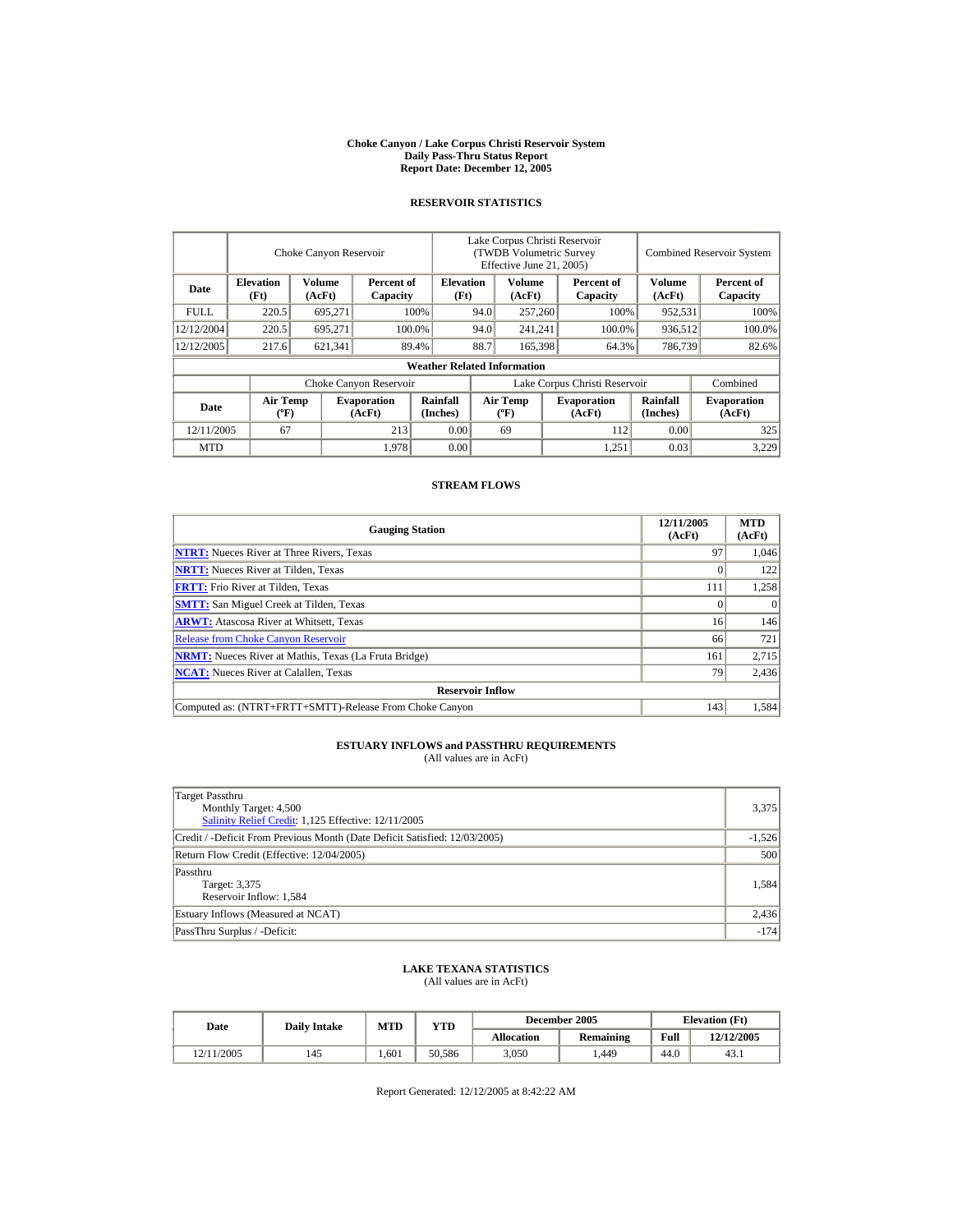#### **Choke Canyon / Lake Corpus Christi Reservoir System Daily Pass-Thru Status Report Report Date: December 13, 2005**

## **RESERVOIR STATISTICS**

|             | Choke Canyon Reservoir                      |                  |                              |                                    | Lake Corpus Christi Reservoir<br>(TWDB Volumetric Survey<br>Effective June 21, 2005) |                                             |  |                              | <b>Combined Reservoir System</b> |                              |  |
|-------------|---------------------------------------------|------------------|------------------------------|------------------------------------|--------------------------------------------------------------------------------------|---------------------------------------------|--|------------------------------|----------------------------------|------------------------------|--|
| Date        | <b>Elevation</b><br>(Ft)                    | Volume<br>(AcFt) | Percent of<br>Capacity       | <b>Elevation</b><br>(Ft)           |                                                                                      | Volume<br>(AcFt)                            |  | Percent of<br>Capacity       | Volume<br>(AcFt)                 | Percent of<br>Capacity       |  |
| <b>FULL</b> | 220.5                                       | 695,271          |                              | 100%                               | 94.0                                                                                 | 257,260                                     |  | 100%                         | 952,531                          | 100%                         |  |
| 12/13/2004  | 220.5                                       | 695,012          |                              | 100.0%                             | 94.0                                                                                 | 241,241                                     |  | 100.0%                       | 936,253                          | 100.0%                       |  |
| 12/13/2005  | 217.6                                       | 621,098          |                              | 89.3%                              | 88.7                                                                                 | 165,398                                     |  | 64.3%                        | 786,496                          | 82.6%                        |  |
|             |                                             |                  |                              | <b>Weather Related Information</b> |                                                                                      |                                             |  |                              |                                  |                              |  |
|             |                                             |                  | Choke Canyon Reservoir       |                                    | Lake Corpus Christi Reservoir                                                        |                                             |  |                              |                                  | Combined                     |  |
| Date        | <b>Air Temp</b><br>$({}^{\circ}\mathrm{F})$ |                  | <b>Evaporation</b><br>(AcFt) | Rainfall<br>(Inches)               |                                                                                      | <b>Air Temp</b><br>$({}^{\circ}\mathbf{F})$ |  | <b>Evaporation</b><br>(AcFt) | Rainfall<br>(Inches)             | <b>Evaporation</b><br>(AcFt) |  |
| 12/12/2005  | 72                                          |                  | 170                          | 0.00                               |                                                                                      | 72                                          |  | 84                           | 0.00                             | 254                          |  |
| <b>MTD</b>  |                                             |                  | 2.148                        | 0.00                               |                                                                                      |                                             |  | 1,335                        | 0.03                             | 3,483                        |  |

### **STREAM FLOWS**

| <b>Gauging Station</b>                                       | 12/12/2005<br>(AcFt) | <b>MTD</b><br>(AcFt) |
|--------------------------------------------------------------|----------------------|----------------------|
| <b>NTRT:</b> Nueces River at Three Rivers, Texas             | 95                   | 1,141                |
| <b>NRTT:</b> Nueces River at Tilden, Texas                   |                      | 122                  |
| <b>FRTT:</b> Frio River at Tilden, Texas                     | 113                  | 1,372                |
| <b>SMTT:</b> San Miguel Creek at Tilden, Texas               |                      | $\Omega$             |
| <b>ARWT:</b> Atascosa River at Whitsett, Texas               | 14                   | 160                  |
| <b>Release from Choke Canyon Reservoir</b>                   | 66                   | 786                  |
| <b>NRMT:</b> Nueces River at Mathis, Texas (La Fruta Bridge) | 161                  | 2,876                |
| <b>NCAT:</b> Nueces River at Calallen, Texas                 | 71                   | 2,507                |
| <b>Reservoir Inflow</b>                                      |                      |                      |
| Computed as: (NTRT+FRTT+SMTT)-Release From Choke Canyon      | 143                  | 1.727                |

# **ESTUARY INFLOWS and PASSTHRU REQUIREMENTS**<br>(All values are in AcFt)

| Target Passthru<br>Monthly Target: 4,500<br>Salinity Relief Credit: 1,125 Effective: 12/11/2005 | 3,375    |
|-------------------------------------------------------------------------------------------------|----------|
| Credit / -Deficit From Previous Month (Date Deficit Satisfied: 12/03/2005)                      | $-1,526$ |
| Return Flow Credit (Effective: 12/04/2005)                                                      | 500      |
| Passthru<br>Target: 3,375<br>Reservoir Inflow: 1,727                                            | 1.727    |
| Estuary Inflows (Measured at NCAT)                                                              | 2,507    |
| PassThru Surplus / -Deficit:                                                                    | $-246$   |

## **LAKE TEXANA STATISTICS**

(All values are in AcFt)

| Date       | <b>Daily Intake</b> | <b>MTD</b> | VTD    |                   | December 2005    | <b>Elevation</b> (Ft) |            |
|------------|---------------------|------------|--------|-------------------|------------------|-----------------------|------------|
|            |                     |            |        | <b>Allocation</b> | <b>Remaining</b> | Full                  | 12/13/2005 |
| 12/12/2005 | 144                 | 1.746      | 50.730 | 3,050             | .304             | 44.0                  | 43.0       |

Report Generated: 12/13/2005 at 9:41:02 AM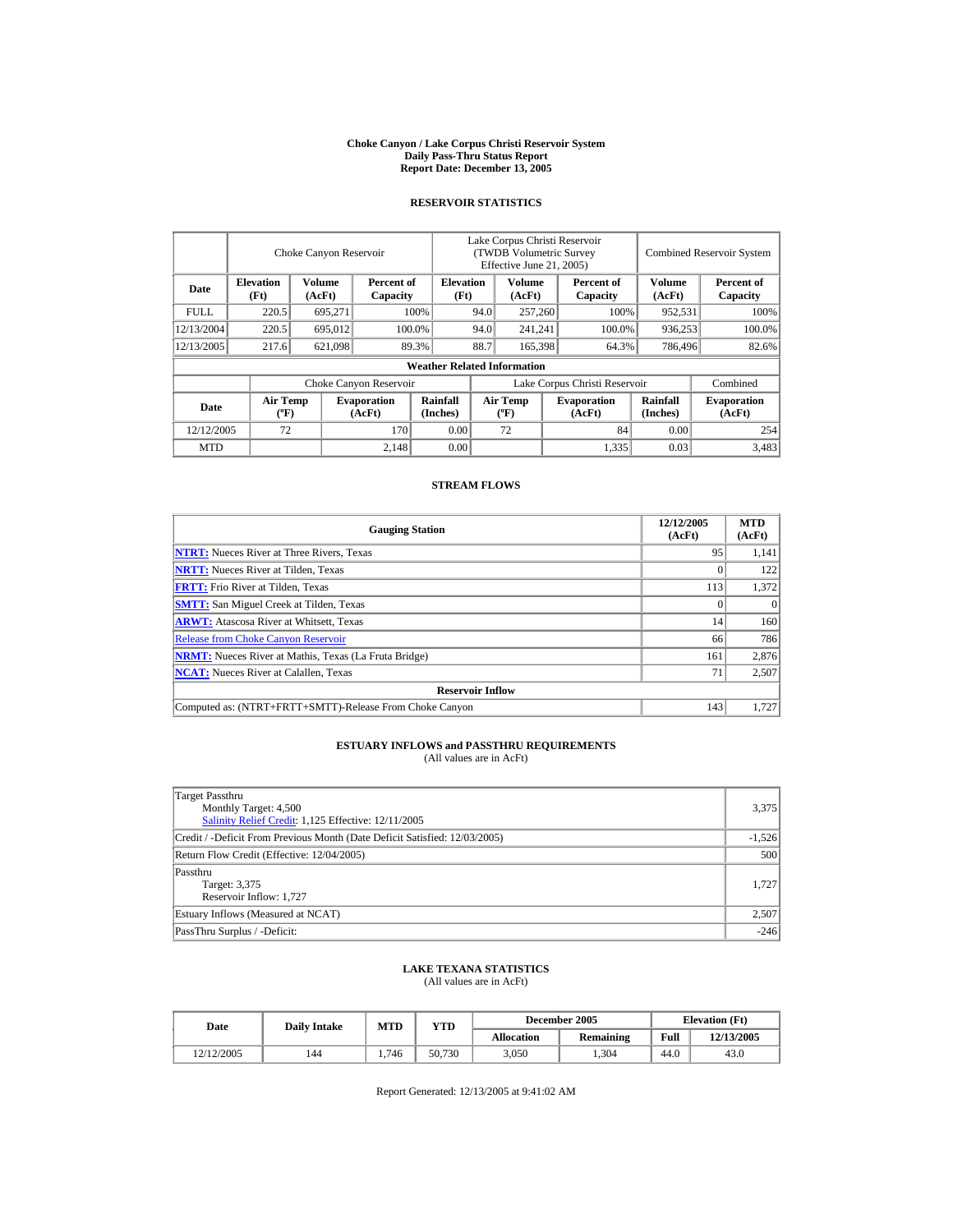#### **Choke Canyon / Lake Corpus Christi Reservoir System Daily Pass-Thru Status Report Report Date: December 14, 2005**

## **RESERVOIR STATISTICS**

|            | Choke Canyon Reservoir      |                  |                              |                                    | Lake Corpus Christi Reservoir<br>(TWDB Volumetric Survey<br>Effective June 21, 2005) |                                      |      |                              |                      | <b>Combined Reservoir System</b> |  |  |
|------------|-----------------------------|------------------|------------------------------|------------------------------------|--------------------------------------------------------------------------------------|--------------------------------------|------|------------------------------|----------------------|----------------------------------|--|--|
| Date       | <b>Elevation</b><br>(Ft)    | Volume<br>(AcFt) | Percent of<br>Capacity       | <b>Elevation</b><br>(Ft)           |                                                                                      | Volume<br>(AcFt)                     |      | Percent of<br>Capacity       | Volume<br>(AcFt)     | Percent of<br>Capacity           |  |  |
| FULL.      | 220.5                       | 695,271          |                              | 100%                               | 94.0                                                                                 | 257,260                              | 100% |                              | 952,531              | 100%                             |  |  |
| 12/14/2004 | 220.5                       | 694,752          |                              | 94.0<br>99.9%                      |                                                                                      | 241,241                              |      | 100.0%                       | 935,993              | 99.9%                            |  |  |
| 12/14/2005 | 217.6                       | 621,098          |                              | 89.3%                              | 88.7                                                                                 | 165,239                              |      | 64.2%                        | 786,337              | 82.6%                            |  |  |
|            |                             |                  |                              | <b>Weather Related Information</b> |                                                                                      |                                      |      |                              |                      |                                  |  |  |
|            |                             |                  | Choke Canyon Reservoir       |                                    | Lake Corpus Christi Reservoir                                                        |                                      |      |                              |                      | Combined                         |  |  |
| Date       | Air Temp<br>$({}^{\circ}F)$ |                  | <b>Evaporation</b><br>(AcFt) | <b>Rainfall</b><br>(Inches)        |                                                                                      | Air Temp<br>$({}^{\circ}\mathrm{F})$ |      | <b>Evaporation</b><br>(AcFt) | Rainfall<br>(Inches) | <b>Evaporation</b><br>(AcFt)     |  |  |
| 12/13/2005 | 76                          |                  | 114                          | 0.00                               |                                                                                      | 78                                   |      | 112                          | 0.00                 | 226                              |  |  |
| <b>MTD</b> |                             |                  | 2,262                        | 0.00                               |                                                                                      |                                      |      | 1.447                        | 0.03                 | 3,709                            |  |  |

## **STREAM FLOWS**

| <b>Gauging Station</b>                                       | 12/13/2005<br>(AcFt) | <b>MTD</b><br>(AcFt) |
|--------------------------------------------------------------|----------------------|----------------------|
| <b>NTRT:</b> Nueces River at Three Rivers, Texas             | 93                   | 1,235                |
| <b>NRTT:</b> Nueces River at Tilden, Texas                   |                      | 123                  |
| <b>FRTT:</b> Frio River at Tilden, Texas                     | 115                  | 1,487                |
| <b>SMTT:</b> San Miguel Creek at Tilden, Texas               |                      | $\Omega$             |
| <b>ARWT:</b> Atascosa River at Whitsett, Texas               | 14                   | 173                  |
| <b>Release from Choke Canyon Reservoir</b>                   | 66                   | 852                  |
| <b>NRMT:</b> Nueces River at Mathis, Texas (La Fruta Bridge) | 161                  | 3,037                |
| <b>NCAT:</b> Nueces River at Calallen, Texas                 | 50                   | 2,557                |
| <b>Reservoir Inflow</b>                                      |                      |                      |
| Computed as: (NTRT+FRTT+SMTT)-Release From Choke Canyon      | 143                  | 1,870                |

# **ESTUARY INFLOWS and PASSTHRU REQUIREMENTS**<br>(All values are in AcFt)

| Target Passthru<br>Monthly Target: 4,500<br>Salinity Relief Credit: 1,125 Effective: 12/11/2005 | 3,375    |
|-------------------------------------------------------------------------------------------------|----------|
| Credit / -Deficit From Previous Month (Date Deficit Satisfied: 12/03/2005)                      | $-1,526$ |
| Return Flow Credit (Effective: 12/04/2005)                                                      | 500      |
| Passthru<br>Target: 3,375<br>Reservoir Inflow: 1,870                                            | 1,870    |
| Estuary Inflows (Measured at NCAT)                                                              | 2,557    |
| PassThru Surplus / -Deficit:                                                                    | $-339$   |

## **LAKE TEXANA STATISTICS**

(All values are in AcFt)

| Date       | <b>Daily Intake</b> | <b>MTD</b> | YTD    |                   | December 2005    | <b>Elevation</b> (Ft) |            |
|------------|---------------------|------------|--------|-------------------|------------------|-----------------------|------------|
|            |                     |            |        | <b>Allocation</b> | <b>Remaining</b> | Full                  | 12/14/2005 |
| 12/13/2005 | 145                 | 1.891      | 50.875 | 3.050             | 1.159            | 44.0                  | 42.9       |

Report Generated: 12/14/2005 at 9:07:48 AM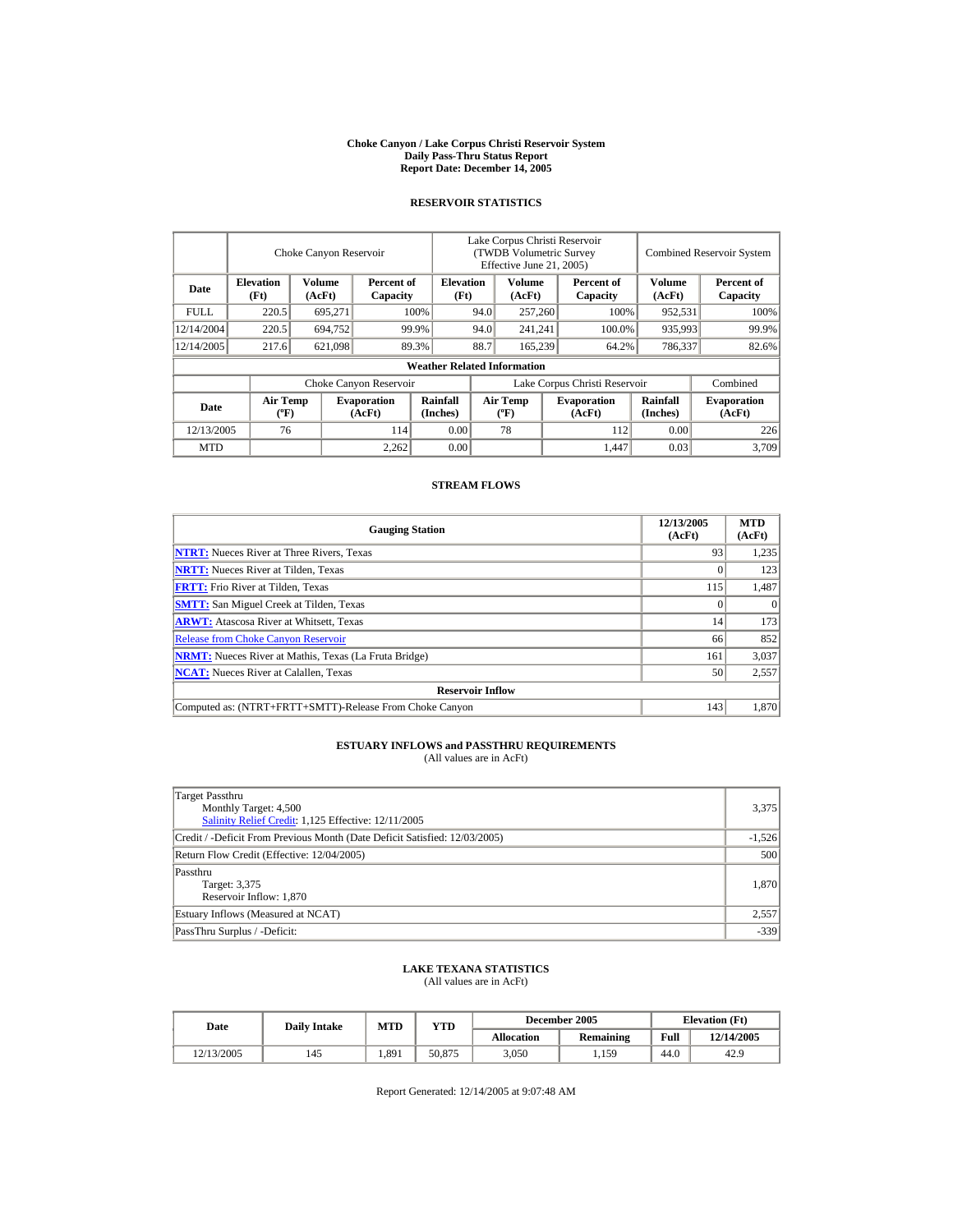#### **Choke Canyon / Lake Corpus Christi Reservoir System Daily Pass-Thru Status Report Report Date: December 15, 2005**

## **RESERVOIR STATISTICS**

|            | Choke Canyon Reservoir      |                  |                              |                                    | Lake Corpus Christi Reservoir<br>(TWDB Volumetric Survey<br>Effective June 21, 2005) |                                      |                 |                              |                      | <b>Combined Reservoir System</b> |  |  |
|------------|-----------------------------|------------------|------------------------------|------------------------------------|--------------------------------------------------------------------------------------|--------------------------------------|-----------------|------------------------------|----------------------|----------------------------------|--|--|
| Date       | <b>Elevation</b><br>(Ft)    | Volume<br>(AcFt) | Percent of<br>Capacity       | <b>Elevation</b><br>(Ft)           |                                                                                      | Volume<br>(AcFt)                     |                 | Percent of<br>Capacity       | Volume<br>(AcFt)     | Percent of<br>Capacity           |  |  |
| FULL.      | 220.5                       | 695,271          |                              | 100%                               | 94.0                                                                                 |                                      | 257,260<br>100% |                              | 952,531              | 100%                             |  |  |
| 12/15/2004 | 220.5                       | 693,974          |                              | 99.8%                              | 94.0                                                                                 |                                      | 241,241         | 100.0%                       | 935,215              | 99.9%                            |  |  |
| 12/15/2005 | 217.5                       | 620,854          |                              | 89.3%                              | 88.7                                                                                 | 165,558                              |                 | 64.4%                        | 786,412              | 82.6%                            |  |  |
|            |                             |                  |                              | <b>Weather Related Information</b> |                                                                                      |                                      |                 |                              |                      |                                  |  |  |
|            |                             |                  | Choke Canyon Reservoir       |                                    | Lake Corpus Christi Reservoir                                                        |                                      |                 |                              |                      | Combined                         |  |  |
| Date       | Air Temp<br>$({}^{\circ}F)$ |                  | <b>Evaporation</b><br>(AcFt) | <b>Rainfall</b><br>(Inches)        |                                                                                      | Air Temp<br>$({}^{\circ}\mathrm{F})$ |                 | <b>Evaporation</b><br>(AcFt) | Rainfall<br>(Inches) | <b>Evaporation</b><br>(AcFt)     |  |  |
| 12/14/2005 | 72                          |                  | 114                          | 0.00                               |                                                                                      | 76                                   |                 | 84                           | 0.00                 | 198                              |  |  |
| <b>MTD</b> |                             |                  | 2,376                        | 0.00                               |                                                                                      |                                      |                 | 1,531                        | 0.03                 | 3.907                            |  |  |

## **STREAM FLOWS**

| <b>Gauging Station</b>                                       | 12/14/2005<br>(AcFt) | <b>MTD</b><br>(AcFt) |  |  |  |  |  |
|--------------------------------------------------------------|----------------------|----------------------|--|--|--|--|--|
| <b>NTRT:</b> Nueces River at Three Rivers, Texas             | 91                   | 1,326                |  |  |  |  |  |
| <b>NRTT:</b> Nueces River at Tilden, Texas                   |                      | 123                  |  |  |  |  |  |
| <b>FRTT:</b> Frio River at Tilden, Texas                     | 119                  | 1,606                |  |  |  |  |  |
| <b>SMTT:</b> San Miguel Creek at Tilden, Texas               |                      | $\Omega$             |  |  |  |  |  |
| <b>ARWT:</b> Atascosa River at Whitsett, Texas               | 14                   | 187                  |  |  |  |  |  |
| <b>Release from Choke Canyon Reservoir</b>                   | 66                   | 917                  |  |  |  |  |  |
| <b>NRMT:</b> Nueces River at Mathis, Texas (La Fruta Bridge) | 161                  | 3,198                |  |  |  |  |  |
| <b>NCAT:</b> Nueces River at Calallen, Texas                 | 46                   | 2,602                |  |  |  |  |  |
| <b>Reservoir Inflow</b>                                      |                      |                      |  |  |  |  |  |
| Computed as: (NTRT+FRTT+SMTT)-Release From Choke Canyon      | 145                  | 2.015                |  |  |  |  |  |

# **ESTUARY INFLOWS and PASSTHRU REQUIREMENTS**<br>(All values are in AcFt)

| Target Passthru<br>Monthly Target: 4,500<br>Salinity Relief Credit: 1,125 Effective: 12/11/2005 | 3,375    |
|-------------------------------------------------------------------------------------------------|----------|
| Credit / -Deficit From Previous Month (Date Deficit Satisfied: 12/03/2005)                      | $-1,526$ |
| Return Flow Credit (Effective: 12/04/2005)                                                      | 500      |
| Passthru<br>Target: 3,375<br>Reservoir Inflow: 2,015                                            | 2.015    |
| Estuary Inflows (Measured at NCAT)                                                              | 2,602    |
| PassThru Surplus / -Deficit:                                                                    | $-438$   |

## **LAKE TEXANA STATISTICS**

(All values are in AcFt)

| Date       | <b>Daily Intake</b> | <b>MTD</b> | VTD    |                   | December 2005    | <b>Elevation</b> (Ft) |            |
|------------|---------------------|------------|--------|-------------------|------------------|-----------------------|------------|
|            |                     |            |        | <b>Allocation</b> | <b>Remaining</b> | Full                  | 12/15/2005 |
| 12/14/2005 | 145                 | 2.036      | 51.020 | 3,050             | .014             | 44.0                  | 42.9       |

Report Generated: 12/15/2005 at 10:18:41 AM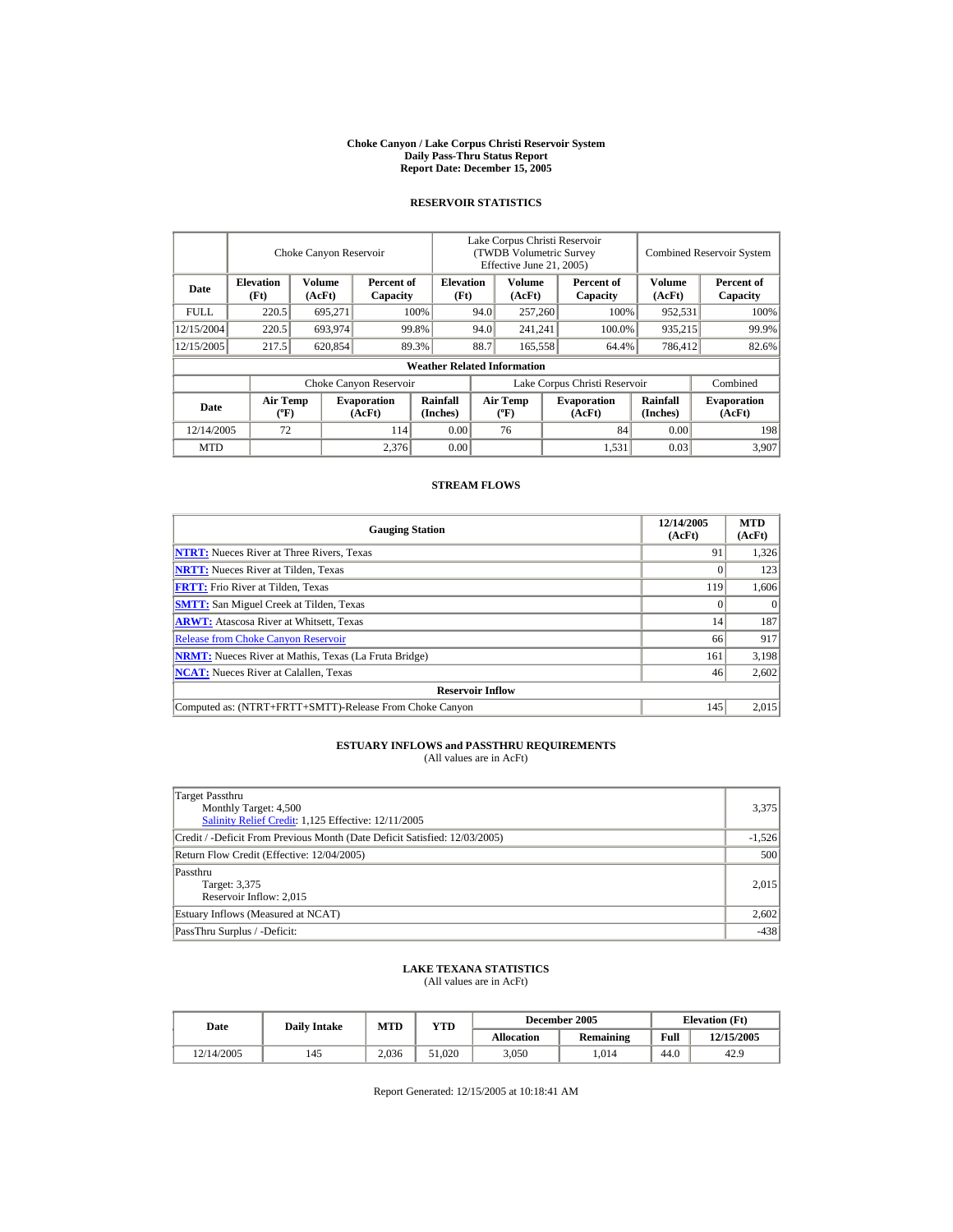#### **Choke Canyon / Lake Corpus Christi Reservoir System Daily Pass-Thru Status Report Report Date: December 16, 2005**

## **RESERVOIR STATISTICS**

|            | Choke Canyon Reservoir             |                  |                              |                                    | Lake Corpus Christi Reservoir<br>(TWDB Volumetric Survey<br>Effective June 21, 2005) |                                      |  |                              | <b>Combined Reservoir System</b> |                              |  |
|------------|------------------------------------|------------------|------------------------------|------------------------------------|--------------------------------------------------------------------------------------|--------------------------------------|--|------------------------------|----------------------------------|------------------------------|--|
| Date       | <b>Elevation</b><br>(Ft)           | Volume<br>(AcFt) | Percent of<br>Capacity       | <b>Elevation</b><br>(Ft)           |                                                                                      | Volume<br>(AcFt)                     |  | Percent of<br>Capacity       | Volume<br>(AcFt)                 | Percent of<br>Capacity       |  |
| FULL.      | 220.5                              | 695,271          |                              | 100%                               | 94.0                                                                                 | 257,260                              |  | 100%                         | 952,531                          | 100%                         |  |
| 12/16/2004 | 220.4                              | 693,715          |                              | 99.8%                              | 94.0                                                                                 | 241,241                              |  | 100.0%                       | 934,956                          | 99.8%                        |  |
| 12/16/2005 | 217.5                              | 620,854          |                              | 89.3%                              | 88.6                                                                                 | 165,079                              |  | 64.2%                        | 785,933                          | 82.5%                        |  |
|            |                                    |                  |                              | <b>Weather Related Information</b> |                                                                                      |                                      |  |                              |                                  |                              |  |
|            |                                    |                  | Choke Canyon Reservoir       |                                    | Lake Corpus Christi Reservoir                                                        |                                      |  |                              |                                  | Combined                     |  |
| Date       | <b>Air Temp</b><br>$({}^{\circ}F)$ |                  | <b>Evaporation</b><br>(AcFt) | <b>Rainfall</b><br>(Inches)        |                                                                                      | Air Temp<br>$({}^{\circ}\mathrm{F})$ |  | <b>Evaporation</b><br>(AcFt) | Rainfall<br>(Inches)             | <b>Evaporation</b><br>(AcFt) |  |
| 12/15/2005 | 63                                 |                  | 241                          | 0.02                               |                                                                                      | 62                                   |  | 158                          | 0.00                             | 399                          |  |
| <b>MTD</b> |                                    |                  | 2,617                        | 0.02                               |                                                                                      |                                      |  | 1.689                        | 0.03                             | 4,306                        |  |

### **STREAM FLOWS**

| <b>Gauging Station</b>                                       | 12/15/2005<br>(AcFt) | <b>MTD</b><br>(AcFt) |
|--------------------------------------------------------------|----------------------|----------------------|
| <b>NTRT:</b> Nueces River at Three Rivers, Texas             | 93                   | 1,419                |
| <b>NRTT:</b> Nueces River at Tilden, Texas                   |                      | 123                  |
| <b>FRTT:</b> Frio River at Tilden, Texas                     | 123                  | 1,729                |
| <b>SMTT:</b> San Miguel Creek at Tilden, Texas               |                      | $\Omega$             |
| <b>ARWT:</b> Atascosa River at Whitsett, Texas               | 15                   | 202                  |
| <b>Release from Choke Canyon Reservoir</b>                   | 66                   | 983                  |
| <b>NRMT:</b> Nueces River at Mathis, Texas (La Fruta Bridge) | 161                  | 3,359                |
| <b>NCAT:</b> Nueces River at Calallen, Texas                 | 50                   | 2,652                |
| <b>Reservoir Inflow</b>                                      |                      |                      |
| Computed as: (NTRT+FRTT+SMTT)-Release From Choke Canyon      | 151                  | 2,166                |

# **ESTUARY INFLOWS and PASSTHRU REQUIREMENTS**<br>(All values are in AcFt)

| Target Passthru<br>Monthly Target: 4,500<br>Salinity Relief Credit: 1,125 Effective: 12/11/2005 | 3,375    |
|-------------------------------------------------------------------------------------------------|----------|
| Credit / -Deficit From Previous Month (Date Deficit Satisfied: 12/03/2005)                      | $-1,526$ |
| Return Flow Credit (Effective: 12/04/2005)                                                      | 500      |
| Passthru<br>Target: 3,375<br>Reservoir Inflow: 2,166                                            | 2.166    |
| Estuary Inflows (Measured at NCAT)                                                              | 2,652    |
| PassThru Surplus / -Deficit:                                                                    | $-540$   |

## **LAKE TEXANA STATISTICS**

(All values are in AcFt)

| Date       | <b>Daily Intake</b> | <b>MTD</b> | YTD    |                   | December 2005    | <b>Elevation</b> (Ft) |            |
|------------|---------------------|------------|--------|-------------------|------------------|-----------------------|------------|
|            |                     |            |        | <b>Allocation</b> | <b>Remaining</b> | Full                  | 12/16/2005 |
| 12/15/2005 | 144                 | 2.180      | 51.165 | 3.050             | 870              | 44.0                  | 42.9       |

Report Generated: 12/16/2005 at 9:52:23 AM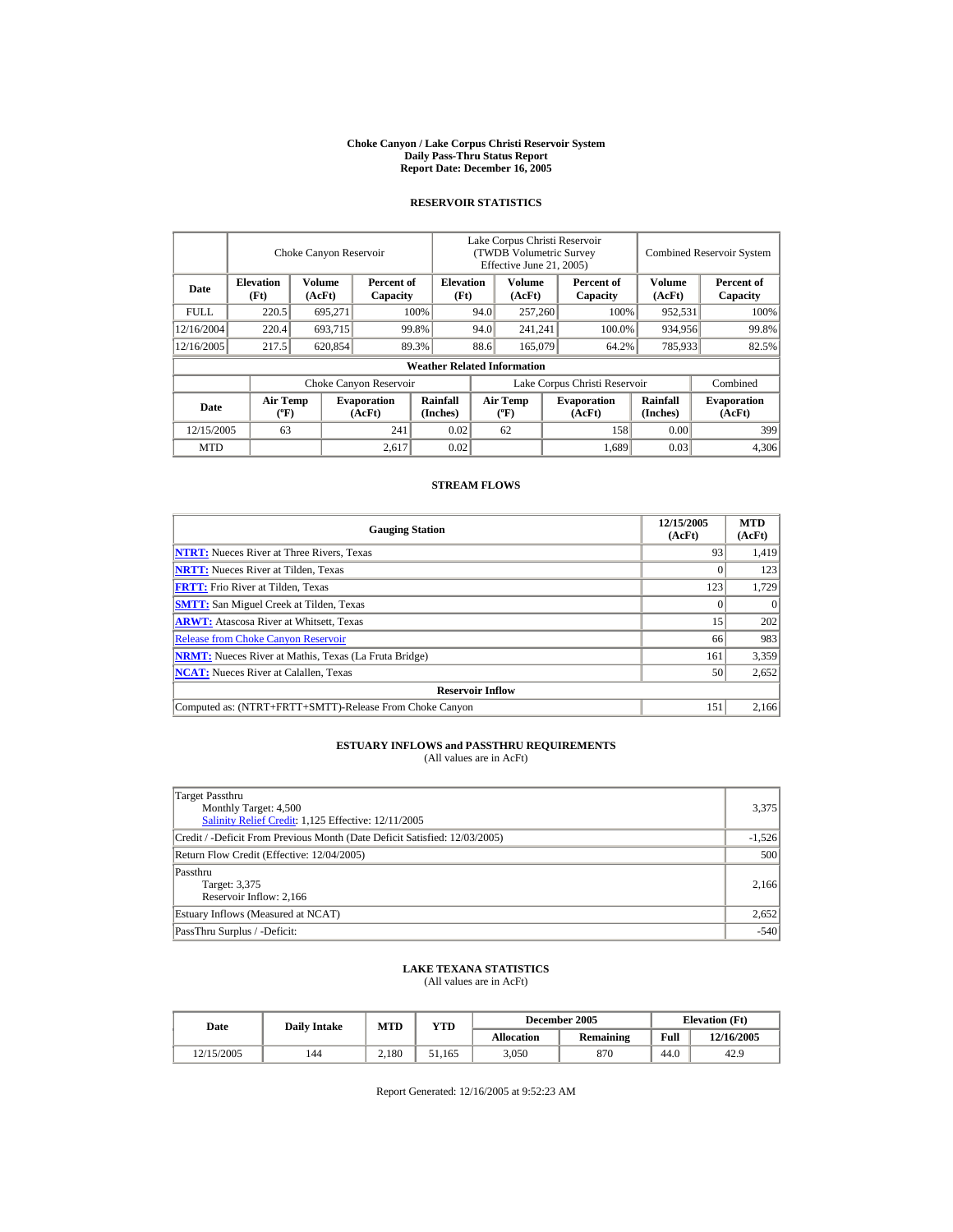#### **Choke Canyon / Lake Corpus Christi Reservoir System Daily Pass-Thru Status Report Report Date: December 17, 2005**

## **RESERVOIR STATISTICS**

|            | Choke Canyon Reservoir             |                  |                              |                                    | Lake Corpus Christi Reservoir<br>(TWDB Volumetric Survey<br>Effective June 21, 2005) |                                      |  |                              |                      | <b>Combined Reservoir System</b> |  |  |
|------------|------------------------------------|------------------|------------------------------|------------------------------------|--------------------------------------------------------------------------------------|--------------------------------------|--|------------------------------|----------------------|----------------------------------|--|--|
| Date       | <b>Elevation</b><br>(Ft)           | Volume<br>(AcFt) | Percent of<br>Capacity       | <b>Elevation</b><br>(Ft)           |                                                                                      | Volume<br>(AcFt)                     |  | Percent of<br>Capacity       | Volume<br>(AcFt)     | Percent of<br>Capacity           |  |  |
| FULL.      | 220.5                              | 695,271          |                              | 100%                               | 94.0<br>257,260                                                                      |                                      |  | 100%                         | 952,531              | 100%                             |  |  |
| 12/17/2004 | 220.5                              | 693,974          |                              | 99.8%                              | 94.0                                                                                 | 241,241                              |  | 100.0%                       | 935,215              | 99.9%                            |  |  |
| 12/17/2005 | 217.5                              | 620,368          |                              | 89.2%                              | 88.7                                                                                 | 165,398                              |  | 64.3%                        | 785,766              | 82.5%                            |  |  |
|            |                                    |                  |                              | <b>Weather Related Information</b> |                                                                                      |                                      |  |                              |                      |                                  |  |  |
|            |                                    |                  | Choke Canyon Reservoir       |                                    | Lake Corpus Christi Reservoir                                                        |                                      |  |                              |                      | Combined                         |  |  |
| Date       | <b>Air Temp</b><br>$({}^{\circ}F)$ |                  | <b>Evaporation</b><br>(AcFt) | <b>Rainfall</b><br>(Inches)        |                                                                                      | Air Temp<br>$({}^{\circ}\mathrm{F})$ |  | <b>Evaporation</b><br>(AcFt) | Rainfall<br>(Inches) | <b>Evaporation</b><br>(AcFt)     |  |  |
| 12/16/2005 | 51                                 |                  | 114                          | 0.26                               |                                                                                      | 53                                   |  | 121                          | 0.07                 | 235                              |  |  |
| <b>MTD</b> |                                    |                  | 2.731                        | 0.28                               |                                                                                      |                                      |  | 1,810                        | 0.10                 | 4,541                            |  |  |

## **STREAM FLOWS**

| <b>Gauging Station</b>                                       | 12/16/2005<br>(AcFt) | <b>MTD</b><br>(AcFt) |
|--------------------------------------------------------------|----------------------|----------------------|
| <b>NTRT:</b> Nueces River at Three Rivers, Texas             | 95                   | 1,515                |
| <b>NRTT:</b> Nueces River at Tilden, Texas                   |                      | 123                  |
| <b>FRTT:</b> Frio River at Tilden, Texas                     | 125                  | 1,854                |
| <b>SMTT:</b> San Miguel Creek at Tilden, Texas               |                      | $\Omega$             |
| <b>ARWT:</b> Atascosa River at Whitsett, Texas               | 15                   | 218                  |
| <b>Release from Choke Canyon Reservoir</b>                   | 66                   | 1.048                |
| <b>NRMT:</b> Nueces River at Mathis, Texas (La Fruta Bridge) | 161                  | 3,519                |
| <b>NCAT:</b> Nueces River at Calallen, Texas                 | 58                   | 2,710                |
| <b>Reservoir Inflow</b>                                      |                      |                      |
| Computed as: (NTRT+FRTT+SMTT)-Release From Choke Canyon      | 155                  | 2,320                |

# **ESTUARY INFLOWS and PASSTHRU REQUIREMENTS**<br>(All values are in AcFt)

| Target Passthru<br>Monthly Target: 4,500<br>Salinity Relief Credit: 1,125 Effective: 12/11/2005 | 3,375    |
|-------------------------------------------------------------------------------------------------|----------|
| Credit / -Deficit From Previous Month (Date Deficit Satisfied: 12/03/2005)                      | $-1,526$ |
| Return Flow Credit (Effective: 12/04/2005)                                                      | 500      |
| Passthru<br>Target: 3,375<br>Reservoir Inflow: 2,320                                            | 2.320    |
| Estuary Inflows (Measured at NCAT)                                                              | 2,710    |
| PassThru Surplus / -Deficit:                                                                    | $-637$   |

## **LAKE TEXANA STATISTICS**

(All values are in AcFt)

| Date       | <b>Daily Intake</b> | <b>MTD</b> | YTD    |                   | December 2005    | <b>Elevation</b> (Ft) |            |
|------------|---------------------|------------|--------|-------------------|------------------|-----------------------|------------|
|            |                     |            |        | <b>Allocation</b> | <b>Remaining</b> | Full                  | 12/17/2005 |
| 12/16/2005 | 144                 | 2.324      | 51.309 | 3.050             | 726              | 44.0                  | 42.9       |

Report Generated: 12/17/2005 at 8:39:16 AM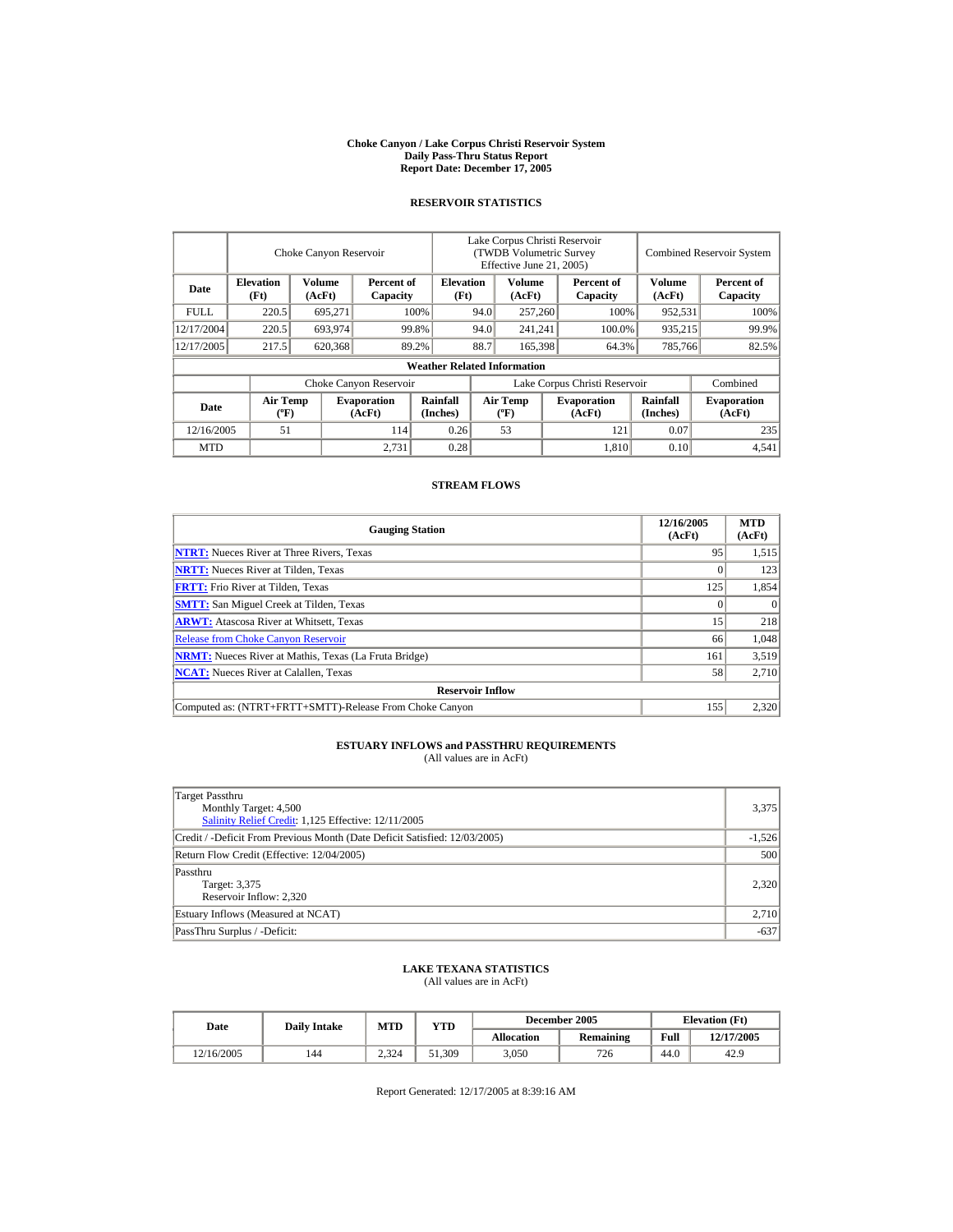#### **Choke Canyon / Lake Corpus Christi Reservoir System Daily Pass-Thru Status Report Report Date: December 18, 2005**

## **RESERVOIR STATISTICS**

|            |                                       | Choke Canyon Reservoir |                              | Lake Corpus Christi Reservoir<br>(TWDB Volumetric Survey<br>Effective June 21, 2005) |                               |                           |  | <b>Combined Reservoir System</b> |                      |                              |
|------------|---------------------------------------|------------------------|------------------------------|--------------------------------------------------------------------------------------|-------------------------------|---------------------------|--|----------------------------------|----------------------|------------------------------|
| Date       | <b>Elevation</b><br>(Ft)              | Volume<br>(AcFt)       | Percent of<br>Capacity       | <b>Elevation</b><br>(Ft)                                                             |                               | Volume<br>(AcFt)          |  | Percent of<br>Capacity           | Volume<br>(AcFt)     | Percent of<br>Capacity       |
| FULL.      | 220.5                                 | 695,271                |                              | 100%                                                                                 | 94.0                          | 257,260                   |  | 100%                             | 952,531              | 100%                         |
| 12/18/2004 | 220.4                                 | 693,715                |                              | 99.8%                                                                                | 94.0                          | 241,241                   |  | 100.0%                           | 934,956              | 99.8%                        |
| 12/18/2005 | 217.5                                 | 620,124                |                              | 89.2%                                                                                | 88.6                          | 164,601                   |  | 64.0%                            | 784,725              | 82.4%                        |
|            |                                       |                        |                              | <b>Weather Related Information</b>                                                   |                               |                           |  |                                  |                      |                              |
|            |                                       |                        | Choke Canyon Reservoir       |                                                                                      | Lake Corpus Christi Reservoir |                           |  |                                  |                      | Combined                     |
| Date       | <b>Air Temp</b><br>$({}^o\mathrm{F})$ |                        | <b>Evaporation</b><br>(AcFt) | <b>Rainfall</b><br>(Inches)                                                          |                               | Air Temp<br>$(^{\circ}F)$ |  | <b>Evaporation</b><br>(AcFt)     | Rainfall<br>(Inches) | <b>Evaporation</b><br>(AcFt) |
| 12/17/2005 | 50                                    |                        | 57                           | 0.00                                                                                 |                               | 51                        |  | 19                               | 0.00                 | 76                           |
| <b>MTD</b> |                                       |                        | 2.788                        | 0.28                                                                                 |                               |                           |  | 1,829                            | 0.10                 | 4.617                        |

## **STREAM FLOWS**

| <b>Gauging Station</b>                                       | 12/17/2005<br>(AcFt) | <b>MTD</b><br>(AcFt) |
|--------------------------------------------------------------|----------------------|----------------------|
| <b>NTRT:</b> Nueces River at Three Rivers, Texas             | 97                   | 1,612                |
| <b>NRTT:</b> Nueces River at Tilden, Texas                   | 0                    | 123                  |
| <b>FRTT:</b> Frio River at Tilden, Texas                     | 127                  | 1,981                |
| <b>SMTT:</b> San Miguel Creek at Tilden, Texas               |                      |                      |
| <b>ARWT:</b> Atascosa River at Whitsett, Texas               | 15                   | 233                  |
| <b>Release from Choke Canyon Reservoir</b>                   | 66                   | 1,114                |
| <b>NRMT:</b> Nueces River at Mathis, Texas (La Fruta Bridge) | 161                  | 3,680                |
| <b>NCAT:</b> Nueces River at Calallen, Texas                 | 107                  | 2,817                |
| <b>Reservoir Inflow</b>                                      |                      |                      |
| Computed as: (NTRT+FRTT+SMTT)-Release From Choke Canyon      | 159                  | 2.479                |

# **ESTUARY INFLOWS and PASSTHRU REQUIREMENTS**<br>(All values are in AcFt)

| Target Passthru<br>Monthly Target: 4,500<br>Salinity Relief Credit: 1,125 Effective: 12/11/2005 | 3,375    |
|-------------------------------------------------------------------------------------------------|----------|
| Credit / -Deficit From Previous Month (Date Deficit Satisfied: 12/03/2005)                      | $-1,526$ |
| Return Flow Credit (Effective: 12/04/2005)                                                      | 500      |
| Passthru<br>Target: 3,375<br>Reservoir Inflow: 2,479                                            | 2.479    |
| Estuary Inflows (Measured at NCAT)                                                              | 2,817    |
| PassThru Surplus / -Deficit:                                                                    | $-689$   |

## **LAKE TEXANA STATISTICS**

(All values are in AcFt)

| Date       | <b>Daily Intake</b> | <b>MTD</b> | VTD    |                   | December 2005    | <b>Elevation</b> (Ft) |            |
|------------|---------------------|------------|--------|-------------------|------------------|-----------------------|------------|
|            |                     |            |        | <b>Allocation</b> | <b>Remaining</b> | Full                  | 12/18/2005 |
| 12/17/2005 | 144                 | 2.469      | 51.453 | 3,050             | 581              | 44.0                  | 42.9       |

Report Generated: 12/18/2005 at 8:31:53 AM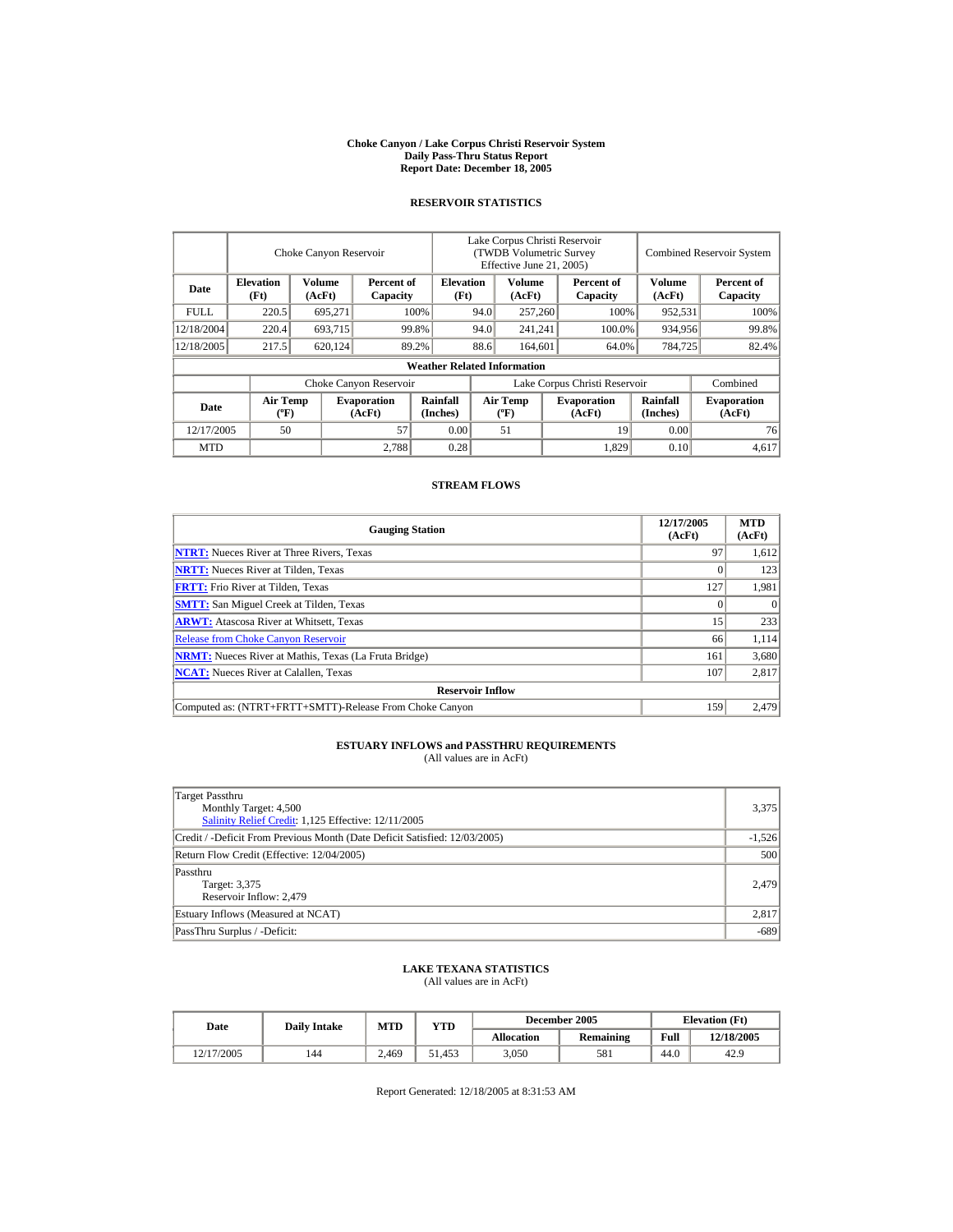#### **Choke Canyon / Lake Corpus Christi Reservoir System Daily Pass-Thru Status Report Report Date: December 19, 2005**

## **RESERVOIR STATISTICS**

|            |                                             | Choke Canyon Reservoir |                              |                                    | Lake Corpus Christi Reservoir<br>(TWDB Volumetric Survey<br>Effective June 21, 2005) |                                  |  |                              | <b>Combined Reservoir System</b> |                              |
|------------|---------------------------------------------|------------------------|------------------------------|------------------------------------|--------------------------------------------------------------------------------------|----------------------------------|--|------------------------------|----------------------------------|------------------------------|
| Date       | <b>Elevation</b><br>(Ft)                    | Volume<br>(AcFt)       | Percent of<br>Capacity       | <b>Elevation</b><br>(Ft)           |                                                                                      | Volume<br>(AcFt)                 |  | Percent of<br>Capacity       | Volume<br>(AcFt)                 | Percent of<br>Capacity       |
| FULL.      | 220.5                                       | 695,271                |                              | 100%                               | 94.0                                                                                 | 257,260                          |  | 100%                         | 952,531                          | 100%                         |
| 12/19/2004 | 220.5                                       | 693,974                |                              | 99.8%                              | 94.0                                                                                 | 241,241                          |  | 100.0%                       | 935,215                          | 99.9%                        |
| 12/19/2005 | 217.5                                       | 619,881                |                              | 89.2%                              | 88.6                                                                                 | 164,283                          |  | 63.9%                        | 784,164                          | 82.3%                        |
|            |                                             |                        |                              | <b>Weather Related Information</b> |                                                                                      |                                  |  |                              |                                  |                              |
|            |                                             |                        | Choke Canyon Reservoir       |                                    | Lake Corpus Christi Reservoir                                                        |                                  |  |                              |                                  | Combined                     |
| Date       | <b>Air Temp</b><br>$({}^{\circ}\mathrm{F})$ |                        | <b>Evaporation</b><br>(AcFt) | Rainfall<br>(Inches)               |                                                                                      | <b>Air Temp</b><br>$(^{\circ}F)$ |  | <b>Evaporation</b><br>(AcFt) | Rainfall<br>(Inches)             | <b>Evaporation</b><br>(AcFt) |
| 12/18/2005 | 57                                          |                        | 71                           | 0.00                               |                                                                                      | 60                               |  | 121                          | 0.01                             | 192                          |
| <b>MTD</b> |                                             |                        | 2,859                        | 0.28                               |                                                                                      |                                  |  | 1.950                        | 0.11                             | 4,809                        |

## **STREAM FLOWS**

| <b>Gauging Station</b>                                       | 12/18/2005<br>(AcFt) | <b>MTD</b><br>(AcFt) |
|--------------------------------------------------------------|----------------------|----------------------|
| <b>NTRT:</b> Nueces River at Three Rivers, Texas             | 95                   | 1,707                |
| <b>NRTT:</b> Nueces River at Tilden, Texas                   |                      | 123                  |
| <b>FRTT:</b> Frio River at Tilden, Texas                     | 125                  | 2,106                |
| <b>SMTT:</b> San Miguel Creek at Tilden, Texas               |                      | $\Omega$             |
| <b>ARWT:</b> Atascosa River at Whitsett, Texas               | 15                   | 247                  |
| <b>Release from Choke Canyon Reservoir</b>                   | 66                   | 1,179                |
| <b>NRMT:</b> Nueces River at Mathis, Texas (La Fruta Bridge) | 161                  | 3,841                |
| <b>NCAT:</b> Nueces River at Calallen, Texas                 | 58                   | 2,874                |
| <b>Reservoir Inflow</b>                                      |                      |                      |
| Computed as: (NTRT+FRTT+SMTT)-Release From Choke Canyon      | 155                  | 2.634                |

# **ESTUARY INFLOWS and PASSTHRU REQUIREMENTS**<br>(All values are in AcFt)

| Target Passthru<br>Monthly Target: 4,500<br>Salinity Relief Credit: 1,125 Effective: 12/11/2005 | 3,375    |
|-------------------------------------------------------------------------------------------------|----------|
| Credit / -Deficit From Previous Month (Date Deficit Satisfied: 12/03/2005)                      | $-1,526$ |
| Return Flow Credit (Effective: 12/04/2005)                                                      | 500      |
| Passthru<br>Target: 3,375<br>Reservoir Inflow: 2,634                                            | 2.634    |
| Estuary Inflows (Measured at NCAT)                                                              | 2,874    |
| PassThru Surplus / -Deficit:                                                                    | $-786$   |

## **LAKE TEXANA STATISTICS**

(All values are in AcFt)

| Date       | <b>Daily Intake</b> | <b>MTD</b>   | VTD    |                   | December 2005    |      | <b>Elevation</b> (Ft) |
|------------|---------------------|--------------|--------|-------------------|------------------|------|-----------------------|
|            |                     |              |        | <b>Allocation</b> | <b>Remaining</b> | Full | 12/19/2005            |
| 12/18/2005 | 141                 | $\angle 609$ | 51.594 | 3,050             | 441              | 44.0 | 42.9                  |

Report Generated: 12/19/2005 at 10:23:54 AM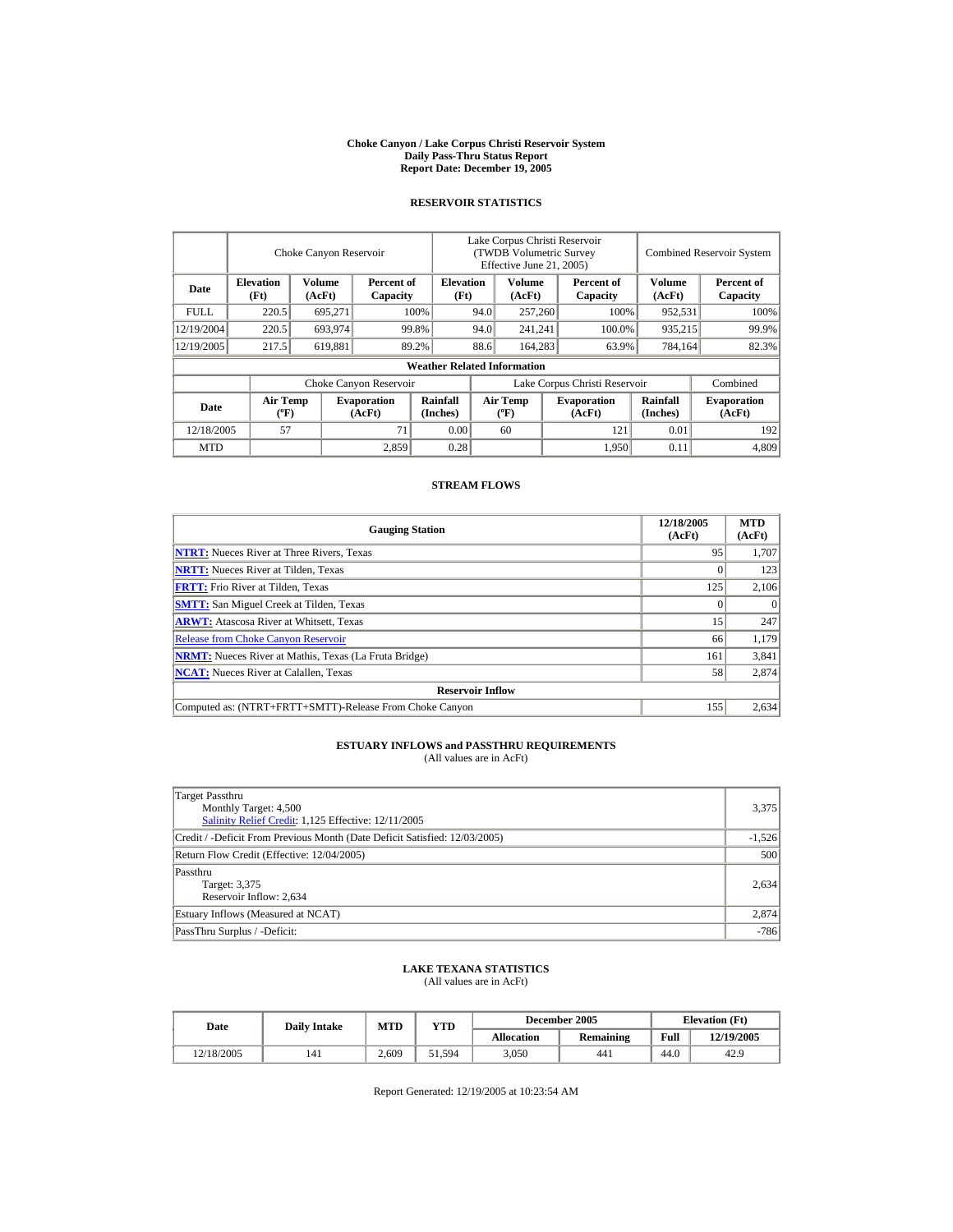#### **Choke Canyon / Lake Corpus Christi Reservoir System Daily Pass-Thru Status Report Report Date: December 20, 2005**

## **RESERVOIR STATISTICS**

|            |                                             | Choke Canyon Reservoir |                              |                                    |      | Lake Corpus Christi Reservoir<br>(TWDB Volumetric Survey<br>Effective June 21, 2005) |        |                               |                      | <b>Combined Reservoir System</b> |
|------------|---------------------------------------------|------------------------|------------------------------|------------------------------------|------|--------------------------------------------------------------------------------------|--------|-------------------------------|----------------------|----------------------------------|
| Date       | <b>Elevation</b><br>(Ft)                    | Volume<br>(AcFt)       | Percent of<br>Capacity       | <b>Elevation</b><br>(Ft)           |      | Volume<br>(AcFt)                                                                     |        | Percent of<br>Capacity        | Volume<br>(AcFt)     | Percent of<br>Capacity           |
| FULL.      | 220.5                                       | 695,271                |                              | 100%                               | 94.0 | 257,260                                                                              |        | 100%                          | 952,531              | 100%                             |
| 12/20/2004 | 220.5                                       | 694,233                |                              | 99.9%                              | 94.0 | 241,241                                                                              | 100.0% |                               | 935,474              | 99.9%                            |
| 12/20/2005 | 217.5                                       | 619,638                |                              | 89.1%                              | 88.6 | 163,806                                                                              |        | 63.7%                         | 783,444              | 82.2%                            |
|            |                                             |                        |                              | <b>Weather Related Information</b> |      |                                                                                      |        |                               |                      |                                  |
|            |                                             |                        | Choke Canyon Reservoir       |                                    |      |                                                                                      |        | Lake Corpus Christi Reservoir |                      | Combined                         |
| Date       | <b>Air Temp</b><br>$({}^{\circ}\mathrm{F})$ |                        | <b>Evaporation</b><br>(AcFt) | Rainfall<br>(Inches)               |      | <b>Air Temp</b><br>$(^{\circ}F)$                                                     |        | <b>Evaporation</b><br>(AcFt)  | Rainfall<br>(Inches) | <b>Evaporation</b><br>(AcFt)     |
| 12/19/2005 | 62                                          |                        | 156                          | 0.00                               |      | 58                                                                                   |        | 102                           | 0.00                 | 258                              |
| <b>MTD</b> |                                             |                        | 3,015                        | 0.28                               |      |                                                                                      |        | 2.052                         | 0.11                 | 5.067                            |

## **STREAM FLOWS**

| <b>Gauging Station</b>                                       | 12/19/2005<br>(AcFt) | <b>MTD</b><br>(AcFt) |  |  |  |  |  |
|--------------------------------------------------------------|----------------------|----------------------|--|--|--|--|--|
| <b>NTRT:</b> Nueces River at Three Rivers, Texas             | 95                   | 1,802                |  |  |  |  |  |
| <b>NRTT:</b> Nueces River at Tilden, Texas                   |                      | 123                  |  |  |  |  |  |
| <b>FRTT:</b> Frio River at Tilden, Texas                     | 129                  | 2,235                |  |  |  |  |  |
| <b>SMTT:</b> San Miguel Creek at Tilden, Texas               |                      | $\theta$             |  |  |  |  |  |
| <b>ARWT:</b> Atascosa River at Whitsett, Texas               | 16                   | 263                  |  |  |  |  |  |
| <b>Release from Choke Canyon Reservoir</b>                   | 66                   | 1,245                |  |  |  |  |  |
| <b>NRMT:</b> Nueces River at Mathis, Texas (La Fruta Bridge) | 206                  | 4,047                |  |  |  |  |  |
| <b>NCAT:</b> Nueces River at Calallen, Texas                 | 30                   | 2,904                |  |  |  |  |  |
| <b>Reservoir Inflow</b>                                      |                      |                      |  |  |  |  |  |
| Computed as: (NTRT+FRTT+SMTT)-Release From Choke Canyon      | 159                  | 2.793                |  |  |  |  |  |

# **ESTUARY INFLOWS and PASSTHRU REQUIREMENTS**<br>(All values are in AcFt)

| Target Passthru<br>Monthly Target: 4,500<br>Salinity Relief Credit: 1,125 Effective: 12/11/2005 | 3,375    |
|-------------------------------------------------------------------------------------------------|----------|
| Credit / -Deficit From Previous Month (Date Deficit Satisfied: 12/03/2005)                      | $-1,526$ |
| Return Flow Credit (Effective: 12/04/2005)                                                      | 500      |
| Passthru<br>Target: 3,375<br>Reservoir Inflow: 2,793                                            | 2.793    |
| Estuary Inflows (Measured at NCAT)                                                              | 2,904    |
| PassThru Surplus / -Deficit:                                                                    | $-915$   |

## **LAKE TEXANA STATISTICS**

(All values are in AcFt)

| Date       | <b>Daily Intake</b> | <b>MTD</b>    | VTD    |                   | December 2005    | <b>Elevation</b> (Ft) |            |
|------------|---------------------|---------------|--------|-------------------|------------------|-----------------------|------------|
|            |                     |               |        | <b>Allocation</b> | <b>Remaining</b> | Full                  | 12/20/2005 |
| 12/19/2005 | 146                 | 2755<br>2.IJJ | 51.740 | 3,050             | 295              | 44.0                  | 43.0       |

Report Generated: 12/20/2005 at 9:02:05 AM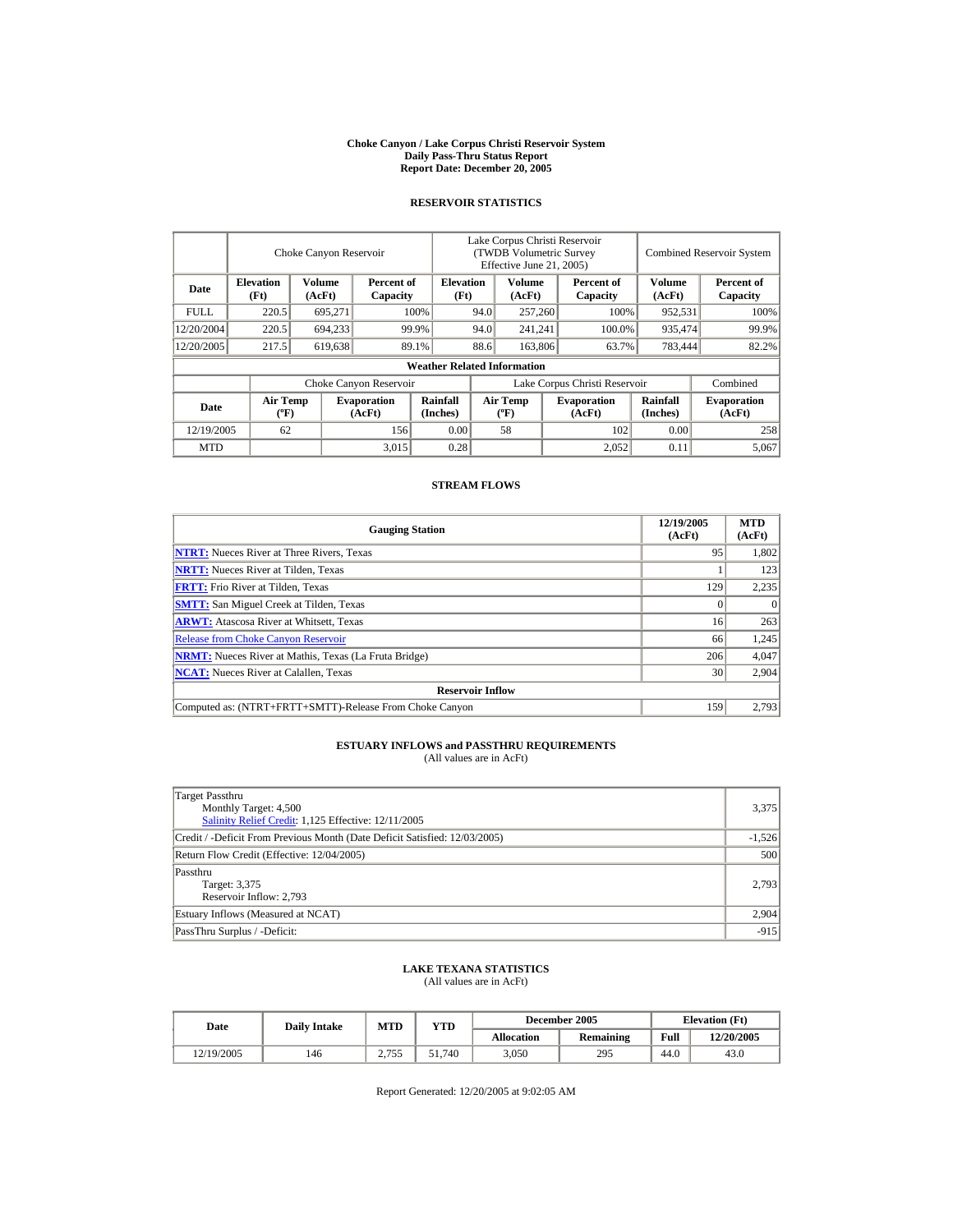#### **Choke Canyon / Lake Corpus Christi Reservoir System Daily Pass-Thru Status Report Report Date: December 21, 2005**

## **RESERVOIR STATISTICS**

|             |                                       | Choke Canyon Reservoir |                              |                                    | Lake Corpus Christi Reservoir<br>(TWDB Volumetric Survey<br>Effective June 21, 2005) |                           |  |                              |                      | <b>Combined Reservoir System</b> |
|-------------|---------------------------------------|------------------------|------------------------------|------------------------------------|--------------------------------------------------------------------------------------|---------------------------|--|------------------------------|----------------------|----------------------------------|
| Date        | <b>Elevation</b><br>(Ft)              | Volume<br>(AcFt)       | Percent of<br>Capacity       | <b>Elevation</b><br>(Ft)           |                                                                                      | Volume<br>(AcFt)          |  | Percent of<br>Capacity       | Volume<br>(AcFt)     | Percent of<br>Capacity           |
| <b>FULL</b> | 220.5                                 | 695,271                |                              | 100%                               | 94.0                                                                                 | 257,260                   |  | 100%                         | 952,531              | 100%                             |
| 12/21/2004  | 220.5                                 | 693,974                |                              | 99.8%                              | 94.0                                                                                 | 241,241                   |  | 100.0%                       | 935,215              | 99.9%                            |
| 12/21/2005  | 217.5                                 | 619,394                |                              | 89.1%                              | 88.6                                                                                 | 163,806                   |  | 63.7%                        | 783,200              | 82.2%                            |
|             |                                       |                        |                              | <b>Weather Related Information</b> |                                                                                      |                           |  |                              |                      |                                  |
|             |                                       |                        | Choke Canyon Reservoir       |                                    | Lake Corpus Christi Reservoir                                                        |                           |  |                              |                      | Combined                         |
| Date        | <b>Air Temp</b><br>$({}^o\mathrm{F})$ |                        | <b>Evaporation</b><br>(AcFt) | <b>Rainfall</b><br>(Inches)        |                                                                                      | Air Temp<br>$(^{\circ}F)$ |  | <b>Evaporation</b><br>(AcFt) | Rainfall<br>(Inches) | <b>Evaporation</b><br>(AcFt)     |
| 12/20/2005  | 57                                    |                        | 85                           | 0.00                               |                                                                                      | 58                        |  | 65                           | 0.00                 | 150                              |
| <b>MTD</b>  |                                       |                        | 3,100                        | 0.28                               |                                                                                      |                           |  | 2,117                        | 0.11                 | 5.217                            |

## **STREAM FLOWS**

| <b>Gauging Station</b>                                       | 12/20/2005<br>(AcFt) | <b>MTD</b><br>(AcFt) |
|--------------------------------------------------------------|----------------------|----------------------|
| <b>NTRT:</b> Nueces River at Three Rivers, Texas             | 93                   | 1,896                |
| <b>NRTT:</b> Nueces River at Tilden, Texas                   |                      | 124                  |
| <b>FRTT:</b> Frio River at Tilden, Texas                     | 127                  | 2,362                |
| <b>SMTT:</b> San Miguel Creek at Tilden, Texas               |                      | $\Omega$             |
| <b>ARWT:</b> Atascosa River at Whitsett, Texas               | 16                   | 279                  |
| <b>Release from Choke Canyon Reservoir</b>                   | 66                   | 1,310                |
| <b>NRMT:</b> Nueces River at Mathis, Texas (La Fruta Bridge) | 292                  | 4,339                |
| <b>NCAT:</b> Nueces River at Calallen, Texas                 | 54                   | 2,958                |
| <b>Reservoir Inflow</b>                                      |                      |                      |
| Computed as: (NTRT+FRTT+SMTT)-Release From Choke Canyon      | 155                  | 2,948                |

# **ESTUARY INFLOWS and PASSTHRU REQUIREMENTS**<br>(All values are in AcFt)

| Target Passthru<br>Monthly Target: 4,500<br>Salinity Relief Credit: 1,125 Effective: 12/11/2005 | 3,375    |
|-------------------------------------------------------------------------------------------------|----------|
| Credit / -Deficit From Previous Month (Date Deficit Satisfied: 12/03/2005)                      | $-1,526$ |
| Return Flow Credit (Effective: 12/04/2005)                                                      | 500      |
| Passthru<br>Target: 3,375<br>Reservoir Inflow: 2,948                                            | 2,948    |
| Estuary Inflows (Measured at NCAT)                                                              | 2,958    |
| PassThru Surplus / -Deficit:                                                                    | $-1,016$ |

## **LAKE TEXANA STATISTICS**

(All values are in AcFt)

| Date       | <b>Daily Intake</b> | <b>MTD</b> | YTD    |                   | December 2005    | <b>Elevation</b> (Ft) |            |
|------------|---------------------|------------|--------|-------------------|------------------|-----------------------|------------|
|            |                     |            |        | <b>Allocation</b> | <b>Remaining</b> | Full                  | 12/21/2005 |
| 12/20/2005 | 145                 | 2.900      | 51.885 | 3.050             | 150              | 44.0                  | 42.9       |

Report Generated: 12/21/2005 at 8:41:32 AM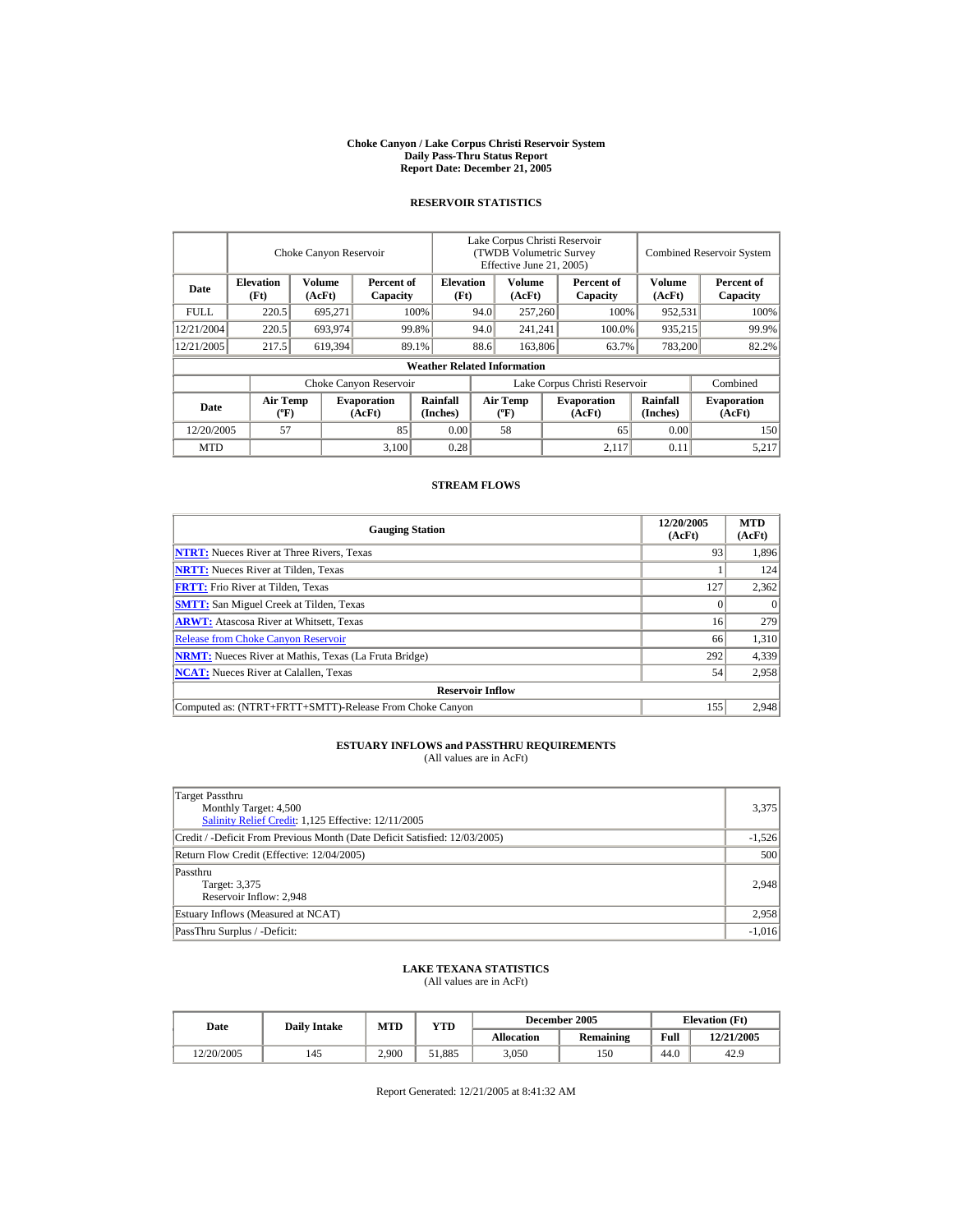#### **Choke Canyon / Lake Corpus Christi Reservoir System Daily Pass-Thru Status Report Report Date: December 22, 2005**

## **RESERVOIR STATISTICS**

|                         | Choke Canyon Reservoir                      |                  |                              |                                    | Lake Corpus Christi Reservoir<br>(TWDB Volumetric Survey<br>Effective June 21, 2005) |                                  |                  |                              |                      | <b>Combined Reservoir System</b> |
|-------------------------|---------------------------------------------|------------------|------------------------------|------------------------------------|--------------------------------------------------------------------------------------|----------------------------------|------------------|------------------------------|----------------------|----------------------------------|
| Date                    | <b>Elevation</b><br>(Ft)                    | Volume<br>(AcFt) | Percent of<br>Capacity       | <b>Elevation</b><br>(Ft)           | Volume<br>Percent of<br>(AcFt)<br>Capacity                                           |                                  | Volume<br>(AcFt) | Percent of<br>Capacity       |                      |                                  |
| <b>FULL</b>             | 220.5                                       | 695,271          |                              | 100%                               | 94.0<br>257,260                                                                      |                                  |                  | 100%                         | 952,531              | 100%                             |
| 12/22/2004              | 220.5                                       | 694,233          |                              | 94.0<br>99.9%                      |                                                                                      | 241,241                          |                  | 100.0%                       | 935,474              | 99.9%                            |
| 12/22/2005              | 217.5                                       | 619,151          |                              | 89.1%                              | 88.5                                                                                 | 163,329                          |                  | 63.5%                        | 782,480              | 82.1%                            |
|                         |                                             |                  |                              | <b>Weather Related Information</b> |                                                                                      |                                  |                  |                              |                      |                                  |
|                         |                                             |                  | Choke Canyon Reservoir       |                                    | Lake Corpus Christi Reservoir                                                        |                                  |                  |                              | Combined             |                                  |
| Date                    | <b>Air Temp</b><br>$({}^{\circ}\mathrm{F})$ |                  | <b>Evaporation</b><br>(AcFt) | Rainfall<br>(Inches)               |                                                                                      | <b>Air Temp</b><br>$(^{\circ}F)$ |                  | <b>Evaporation</b><br>(AcFt) | Rainfall<br>(Inches) | <b>Evaporation</b><br>(AcFt)     |
| 12/21/2005<br>62<br>113 |                                             | 0.00             |                              | 63                                 |                                                                                      | 74                               | 0.00             | 187                          |                      |                                  |
| <b>MTD</b>              |                                             |                  | 3.213                        | 0.28                               |                                                                                      |                                  |                  | 2,191                        | 0.11                 | 5.404                            |

### **STREAM FLOWS**

| <b>Gauging Station</b>                                       | 12/21/2005<br>(AcFt) | <b>MTD</b><br>(AcFt) |
|--------------------------------------------------------------|----------------------|----------------------|
| <b>NTRT:</b> Nueces River at Three Rivers, Texas             | 93                   | 1,989                |
| <b>NRTT:</b> Nueces River at Tilden, Texas                   |                      | 125                  |
| <b>FRTT:</b> Frio River at Tilden, Texas                     | 127                  | 2,489                |
| <b>SMTT:</b> San Miguel Creek at Tilden, Texas               |                      | $\Omega$             |
| <b>ARWT:</b> Atascosa River at Whitsett, Texas               | 16                   | 296                  |
| <b>Release from Choke Canyon Reservoir</b>                   | 66                   | 1,376                |
| <b>NRMT:</b> Nueces River at Mathis, Texas (La Fruta Bridge) | 361                  | 4,700                |
| <b>NCAT:</b> Nueces River at Calallen, Texas                 | 181                  | 3,138                |
| <b>Reservoir Inflow</b>                                      |                      |                      |
| Computed as: (NTRT+FRTT+SMTT)-Release From Choke Canyon      | 155                  | 3.103                |

# **ESTUARY INFLOWS and PASSTHRU REQUIREMENTS**<br>(All values are in AcFt)

| Target Passthru<br>Monthly Target: 4,500<br>Salinity Relief Credit: 1,125 Effective: 12/11/2005 | 3,375    |
|-------------------------------------------------------------------------------------------------|----------|
| Credit / -Deficit From Previous Month (Date Deficit Satisfied: 12/03/2005)                      | $-1,526$ |
| Return Flow Credit (Effective: 12/04/2005)                                                      | 500      |
| Passthru<br>Target: 3,375<br>Reservoir Inflow: 3,103                                            | 3,103    |
| Estuary Inflows (Measured at NCAT)                                                              | 3,138    |
| PassThru Surplus / -Deficit:                                                                    | $-990$   |

## **LAKE TEXANA STATISTICS**

(All values are in AcFt)

| <b>Date</b> | <b>Daily Intake</b> | <b>MTD</b> | <b>YTD</b> |            | December 2005    | <b>Elevation</b> (Ft) |            |
|-------------|---------------------|------------|------------|------------|------------------|-----------------------|------------|
|             |                     |            |            | Allocation | <b>Remaining</b> | Full                  | 12/22/2005 |
| 12/21/2005  | 146                 | 3.046      | 52,031     | 3.050      |                  | 44.0                  | 42.9       |

Report Generated: 12/22/2005 at 8:30:32 AM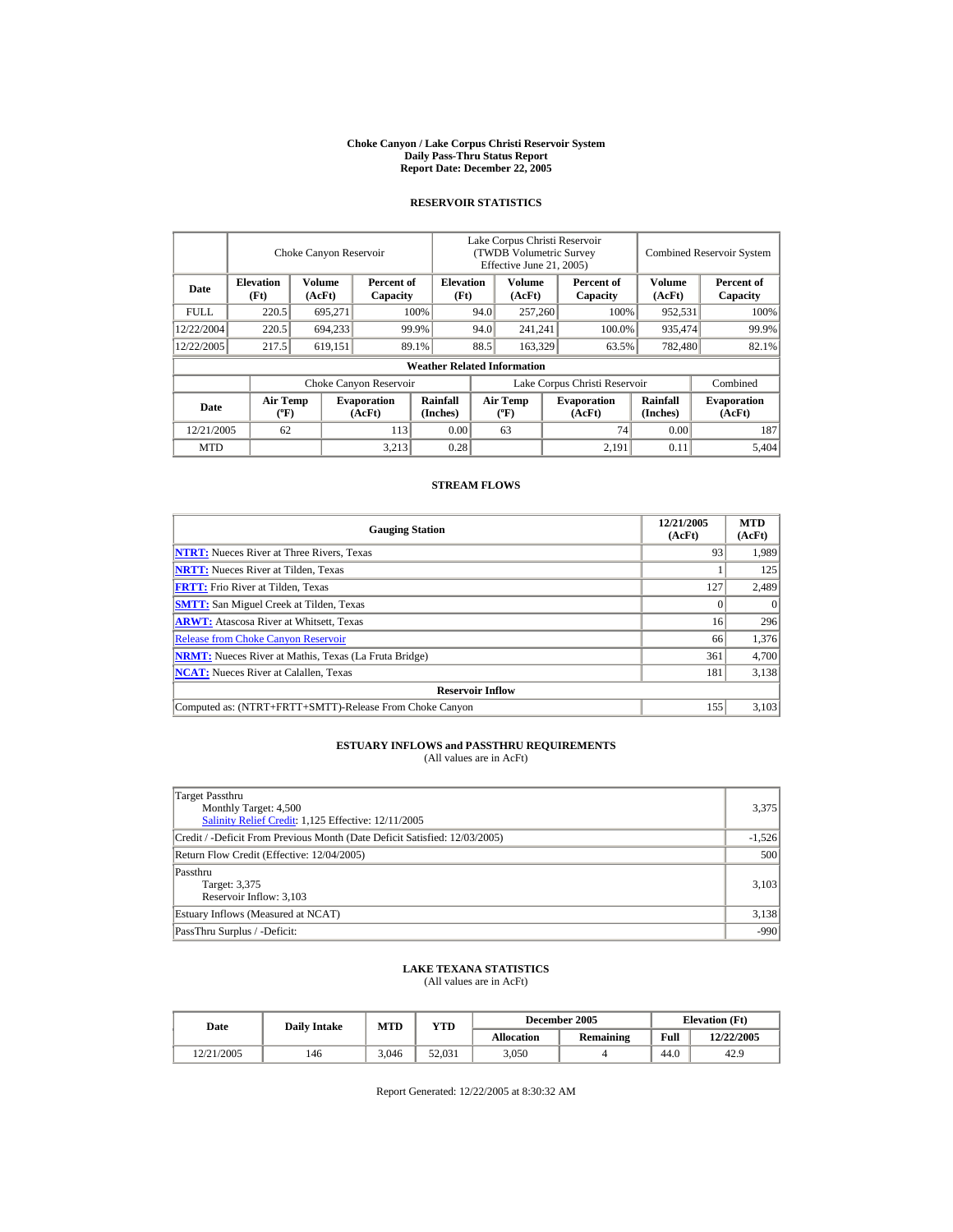#### **Choke Canyon / Lake Corpus Christi Reservoir System Daily Pass-Thru Status Report Report Date: December 23, 2005**

## **RESERVOIR STATISTICS**

|                         | Choke Canyon Reservoir      |                  |                              |                                    | Lake Corpus Christi Reservoir<br>(TWDB Volumetric Survey<br>Effective June 21, 2005) |                                      |         |                              |                      | <b>Combined Reservoir System</b> |
|-------------------------|-----------------------------|------------------|------------------------------|------------------------------------|--------------------------------------------------------------------------------------|--------------------------------------|---------|------------------------------|----------------------|----------------------------------|
| Date                    | <b>Elevation</b><br>(Ft)    | Volume<br>(AcFt) | Percent of<br>Capacity       | <b>Elevation</b><br>(Ft)           |                                                                                      | Volume<br>(AcFt)                     |         | Percent of<br>Capacity       | Volume<br>(AcFt)     | Percent of<br>Capacity           |
| FULL.                   | 220.5                       | 695,271          |                              | 100%                               | 94.0                                                                                 |                                      | 257,260 | 100%                         | 952,531              | 100%                             |
| 12/23/2004              | 220.5                       | 693,974          |                              | 99.8%                              | 94.0                                                                                 | 241,241                              |         | 100.0%                       | 935,215              | 99.9%                            |
| 12/23/2005              | 217.5                       | 618,907          |                              | 89.0%                              | 88.5                                                                                 | 162,695                              |         | 63.2%                        | 781,602              | 82.1%                            |
|                         |                             |                  |                              | <b>Weather Related Information</b> |                                                                                      |                                      |         |                              |                      |                                  |
|                         |                             |                  | Choke Canyon Reservoir       |                                    | Lake Corpus Christi Reservoir                                                        |                                      |         |                              |                      | Combined                         |
| Date                    | Air Temp<br>$({}^{\circ}F)$ |                  | <b>Evaporation</b><br>(AcFt) | <b>Rainfall</b><br>(Inches)        |                                                                                      | Air Temp<br>$({}^{\circ}\mathrm{F})$ |         | <b>Evaporation</b><br>(AcFt) | Rainfall<br>(Inches) | <b>Evaporation</b><br>(AcFt)     |
| 68<br>12/22/2005<br>170 |                             | 0.00             |                              | 67                                 |                                                                                      | 102                                  | 0.00    | 272                          |                      |                                  |
| <b>MTD</b>              |                             |                  | 3,383                        | 0.28                               |                                                                                      |                                      |         | 2,293                        | 0.11                 | 5.676                            |

## **STREAM FLOWS**

| <b>Gauging Station</b>                                       | 12/22/2005<br>(AcFt) | <b>MTD</b><br>(AcFt) |
|--------------------------------------------------------------|----------------------|----------------------|
| <b>NTRT:</b> Nueces River at Three Rivers, Texas             | 95                   | 2,084                |
| <b>NRTT:</b> Nueces River at Tilden, Texas                   |                      | 126                  |
| <b>FRTT:</b> Frio River at Tilden, Texas                     | 125                  | 2,614                |
| <b>SMTT:</b> San Miguel Creek at Tilden, Texas               |                      | $\Omega$             |
| <b>ARWT:</b> Atascosa River at Whitsett, Texas               | 17                   | 313                  |
| <b>Release from Choke Canyon Reservoir</b>                   | 66                   | 1,441                |
| <b>NRMT:</b> Nueces River at Mathis, Texas (La Fruta Bridge) | 361                  | 5,062                |
| <b>NCAT:</b> Nueces River at Calallen, Texas                 | 330                  | 3,468                |
| <b>Reservoir Inflow</b>                                      |                      |                      |
| Computed as: (NTRT+FRTT+SMTT)-Release From Choke Canyon      | 155                  | 3,257                |

# **ESTUARY INFLOWS and PASSTHRU REQUIREMENTS**<br>(All values are in AcFt)

| Target Passthru<br>Monthly Target: 4,500<br>Salinity Relief Credit: 1,125 Effective: 12/11/2005 | 3,375    |
|-------------------------------------------------------------------------------------------------|----------|
| Credit / -Deficit From Previous Month (Date Deficit Satisfied: 12/03/2005)                      | $-1,526$ |
| Return Flow Credit (Effective: 12/04/2005)                                                      | 500      |
| Passthru<br>Target: 3,375<br>Reservoir Inflow: 3,257                                            | 3.257    |
| Estuary Inflows (Measured at NCAT)                                                              | 3,468    |
| PassThru Surplus / -Deficit:                                                                    | $-816$   |

## **LAKE TEXANA STATISTICS**

(All values are in AcFt)

| Date       | <b>Daily Intake</b> | <b>MTD</b> | VTD                |            | December 2005    | <b>Elevation</b> (Ft) |            |
|------------|---------------------|------------|--------------------|------------|------------------|-----------------------|------------|
|            |                     |            |                    | Allocation | <b>Remaining</b> | Full                  | 12/23/2005 |
| 12/22/2005 | 146                 | 3.192      | 177<br>52<br>JL.II | 3,050      | $-142$           | 44.0                  | 42.8       |

Report Generated: 12/23/2005 at 8:27:29 AM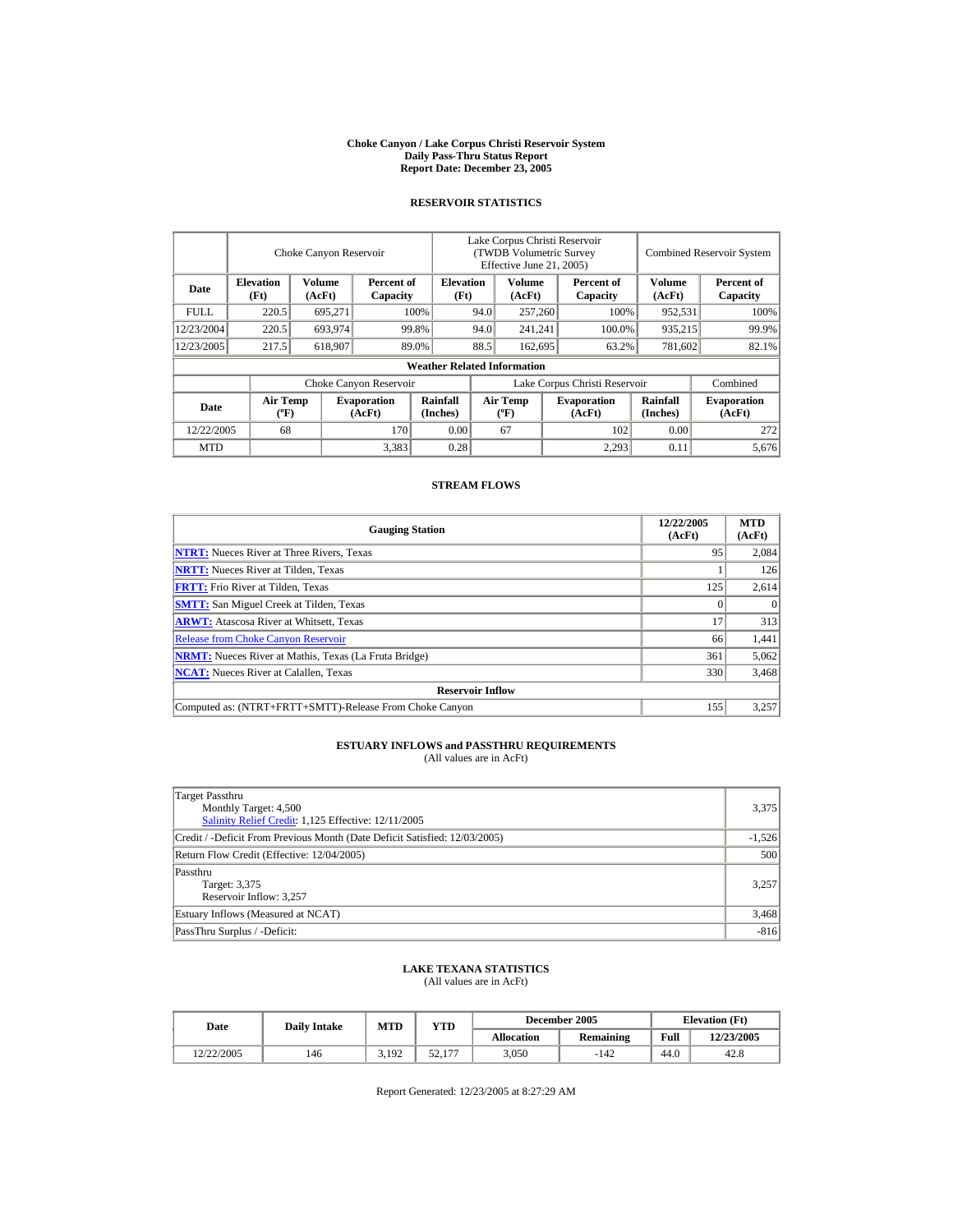#### **Choke Canyon / Lake Corpus Christi Reservoir System Daily Pass-Thru Status Report Report Date: December 24, 2005**

## **RESERVOIR STATISTICS**

|                         | Choke Canyon Reservoir                      |                  |                              |                                    | Lake Corpus Christi Reservoir<br>(TWDB Volumetric Survey<br>Effective June 21, 2005) |                                  |         |                              |                             | <b>Combined Reservoir System</b> |
|-------------------------|---------------------------------------------|------------------|------------------------------|------------------------------------|--------------------------------------------------------------------------------------|----------------------------------|---------|------------------------------|-----------------------------|----------------------------------|
| Date                    | <b>Elevation</b><br>(Ft)                    | Volume<br>(AcFt) | Percent of<br>Capacity       | <b>Elevation</b><br>(Ft)           |                                                                                      | Volume<br>(AcFt)                 |         | Percent of<br>Capacity       | Volume<br>(AcFt)            | Percent of<br>Capacity           |
| <b>FULL</b>             | 220.5                                       | 695,271          |                              | 100%                               | 94.0                                                                                 |                                  | 257,260 | 100%                         | 952,531                     | 100%                             |
| 12/24/2004              | 220.4                                       | 693,715          |                              | 94.0<br>99.8%                      |                                                                                      | 241,241                          |         | 100.0%                       | 934,956                     | 99.8%                            |
| 12/24/2005              | 217.5                                       | 619,881          |                              | 89.2%                              | 88.5                                                                                 | 162,378                          |         | 63.1%                        | 782,259                     | 82.1%                            |
|                         |                                             |                  |                              | <b>Weather Related Information</b> |                                                                                      |                                  |         |                              |                             |                                  |
|                         |                                             |                  | Choke Canyon Reservoir       |                                    | Lake Corpus Christi Reservoir                                                        |                                  |         |                              | Combined                    |                                  |
| Date                    | <b>Air Temp</b><br>$({}^{\circ}\mathrm{F})$ |                  | <b>Evaporation</b><br>(AcFt) | Rainfall<br>(Inches)               |                                                                                      | <b>Air Temp</b><br>$(^{\circ}F)$ |         | <b>Evaporation</b><br>(AcFt) | <b>Rainfall</b><br>(Inches) | <b>Evaporation</b><br>(AcFt)     |
| 78<br>12/23/2005<br>114 |                                             | 0.00             |                              | 78                                 |                                                                                      | 194                              | 0.00    | 308                          |                             |                                  |
| <b>MTD</b>              |                                             |                  | 3,497                        | 0.28                               |                                                                                      |                                  |         | 2.487                        | 0.11                        | 5,984                            |

## **STREAM FLOWS**

| <b>Gauging Station</b>                                       | 12/23/2005<br>(AcFt) | <b>MTD</b><br>(AcFt) |
|--------------------------------------------------------------|----------------------|----------------------|
| <b>NTRT:</b> Nueces River at Three Rivers, Texas             | 97                   | 2,182                |
| <b>NRTT:</b> Nueces River at Tilden, Texas                   |                      | 126                  |
| <b>FRTT:</b> Frio River at Tilden, Texas                     | 125                  | 2,739                |
| <b>SMTT:</b> San Miguel Creek at Tilden, Texas               |                      | $\Omega$             |
| <b>ARWT:</b> Atascosa River at Whitsett, Texas               | 17                   | 330                  |
| <b>Release from Choke Canyon Reservoir</b>                   | 66                   | 1,507                |
| <b>NRMT:</b> Nueces River at Mathis, Texas (La Fruta Bridge) | 361                  | 5,423                |
| <b>NCAT:</b> Nueces River at Calallen, Texas                 | 282                  | 3,750                |
| <b>Reservoir Inflow</b>                                      |                      |                      |
| Computed as: (NTRT+FRTT+SMTT)-Release From Choke Canyon      | 157                  | 3.414                |

# **ESTUARY INFLOWS and PASSTHRU REQUIREMENTS**<br>(All values are in AcFt)

| Target Passthru<br>Monthly Target: 4,500<br>Salinity Relief Credit: 1,125 Effective: 12/11/2005 | 3,375    |
|-------------------------------------------------------------------------------------------------|----------|
| Credit / -Deficit From Previous Month (Date Deficit Satisfied: 12/03/2005)                      | $-1,526$ |
| Return Flow Credit (Effective: 12/04/2005)                                                      | 500      |
| Passthru<br>Target: 3,375<br>Reservoir Inflow: 3,414                                            | 3,375    |
| Estuary Inflows (Measured at NCAT)                                                              | 3,750    |
| PassThru Surplus / -Deficit:                                                                    | $-651$   |

## **LAKE TEXANA STATISTICS**

(All values are in AcFt)

| Date       | <b>Daily Intake</b> | <b>MTD</b> | YTD    |                   | December 2005    | <b>Elevation</b> (Ft) |            |
|------------|---------------------|------------|--------|-------------------|------------------|-----------------------|------------|
|            |                     |            |        | <b>Allocation</b> | <b>Remaining</b> | Full                  | 12/24/2005 |
| 12/23/2005 | 146                 | 3.338      | 52.322 | 3.050             | $-288$           | 44.0                  | 42.8       |

Report Generated: 12/24/2005 at 8:26:28 AM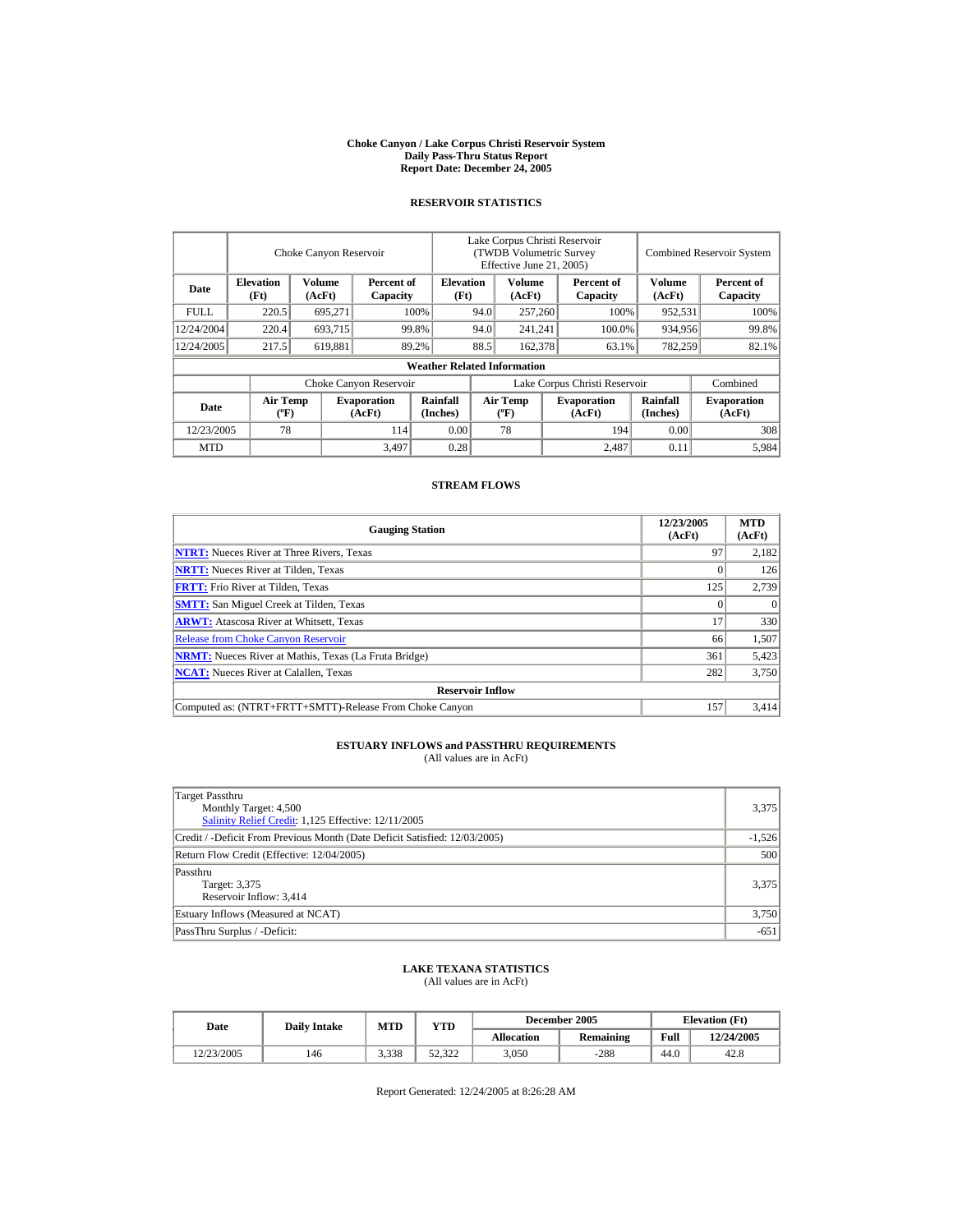#### **Choke Canyon / Lake Corpus Christi Reservoir System Daily Pass-Thru Status Report Report Date: December 25, 2005**

## **RESERVOIR STATISTICS**

|             | Choke Canyon Reservoir         |                         |                              |                                    | Lake Corpus Christi Reservoir<br>(TWDB Volumetric Survey<br>Effective June 21, 2005) |                                |                  |                              | <b>Combined Reservoir System</b> |                              |  |
|-------------|--------------------------------|-------------------------|------------------------------|------------------------------------|--------------------------------------------------------------------------------------|--------------------------------|------------------|------------------------------|----------------------------------|------------------------------|--|
| Date        | <b>Elevation</b><br>(Ft)       | <b>Volume</b><br>(AcFt) | Percent of<br>Capacity       |                                    | Volume<br><b>Elevation</b><br>Percent of<br>(Ft)<br>(AcFt)<br>Capacity               |                                | Volume<br>(AcFt) | Percent of<br>Capacity       |                                  |                              |  |
| <b>FULL</b> | 220.5                          | 695,271                 |                              | 100%                               | 94.0                                                                                 | 257,260                        | 100%             |                              | 952,531                          | 100%                         |  |
| 12/25/2004  | 220.5                          | 694.752                 |                              | 99.9%                              | 94.0                                                                                 | 241.241                        |                  | 100.0%                       | 935,993                          | 99.9%                        |  |
| 12/25/2005  | 217.5                          | 619,394                 |                              | 89.1%                              | 88.5                                                                                 | 162,219                        |                  | 63.1%                        | 781,613                          | 82.1%                        |  |
|             |                                |                         |                              | <b>Weather Related Information</b> |                                                                                      |                                |                  |                              |                                  |                              |  |
|             |                                |                         | Choke Canyon Reservoir       |                                    | Lake Corpus Christi Reservoir                                                        |                                |                  |                              |                                  | Combined                     |  |
| Date        | Air Temp<br>$({}^o\mathbf{F})$ |                         | <b>Evaporation</b><br>(AcFt) | Rainfall<br>(Inches)               |                                                                                      | <b>Air Temp</b><br>$({}^o\!F)$ |                  | <b>Evaporation</b><br>(AcFt) | Rainfall<br>(Inches)             | <b>Evaporation</b><br>(AcFt) |  |
| 12/24/2005  | 75                             |                         | 369                          | 0.00                               |                                                                                      | 73                             |                  | 221                          | 0.00                             | 590                          |  |
| <b>MTD</b>  |                                |                         | 3,866                        | 0.28                               |                                                                                      |                                |                  | 2.708                        | 0.11                             | 6.574                        |  |

## **STREAM FLOWS**

| <b>Gauging Station</b>                                       | 12/24/2005<br>(AcFt) | <b>MTD</b><br>(AcFt) |
|--------------------------------------------------------------|----------------------|----------------------|
| <b>NTRT:</b> Nueces River at Three Rivers, Texas             | 97                   | 2,279                |
| <b>NRTT:</b> Nueces River at Tilden, Texas                   |                      | 126                  |
| <b>FRTT:</b> Frio River at Tilden, Texas                     | 127                  | 2,866                |
| <b>SMTT:</b> San Miguel Creek at Tilden, Texas               | 0                    | $^{(1)}$             |
| <b>ARWT:</b> Atascosa River at Whitsett, Texas               | 16                   | 347                  |
| <b>Release from Choke Canyon Reservoir</b>                   | 66                   | 1,572                |
| <b>NRMT:</b> Nueces River at Mathis, Texas (La Fruta Bridge) | 363                  | 5,786                |
| <b>NCAT:</b> Nueces River at Calallen, Texas                 | 276                  | 4,026                |
| <b>Reservoir Inflow</b>                                      |                      |                      |
| Computed as: (NTRT+FRTT+SMTT)-Release From Choke Canyon      | 159                  | 3,573                |

# **ESTUARY INFLOWS and PASSTHRU REQUIREMENTS**<br>(All values are in AcFt)

| Target Passthru<br>Monthly Target: 4,500<br>Salinity Relief Credit: 1,125 Effective: 12/11/2005 | 3,375    |
|-------------------------------------------------------------------------------------------------|----------|
| Credit / -Deficit From Previous Month (Date Deficit Satisfied: 12/03/2005)                      | $-1,526$ |
| Return Flow Credit (Effective: 12/04/2005)                                                      | 500      |
| Passthru<br>Target: 3,375<br>Reservoir Inflow: 3,573                                            | 3,375    |
| Estuary Inflows (Measured at NCAT)                                                              | 4,026    |
| PassThru Surplus / -Deficit:                                                                    | $-375$   |

## **LAKE TEXANA STATISTICS**

(All values are in AcFt)

| Date       | <b>Daily Intake</b> | <b>MTD</b> | VTD    |                   | December 2005    | <b>Elevation</b> (Ft) |            |
|------------|---------------------|------------|--------|-------------------|------------------|-----------------------|------------|
|            |                     |            |        | <b>Allocation</b> | <b>Remaining</b> | Full                  | 12/25/2005 |
| 12/24/2005 | 146                 | 3.484      | 52.468 | 3,050             | $-434$           | 44.0                  | 42.8       |

Report Generated: 12/25/2005 at 8:35:32 AM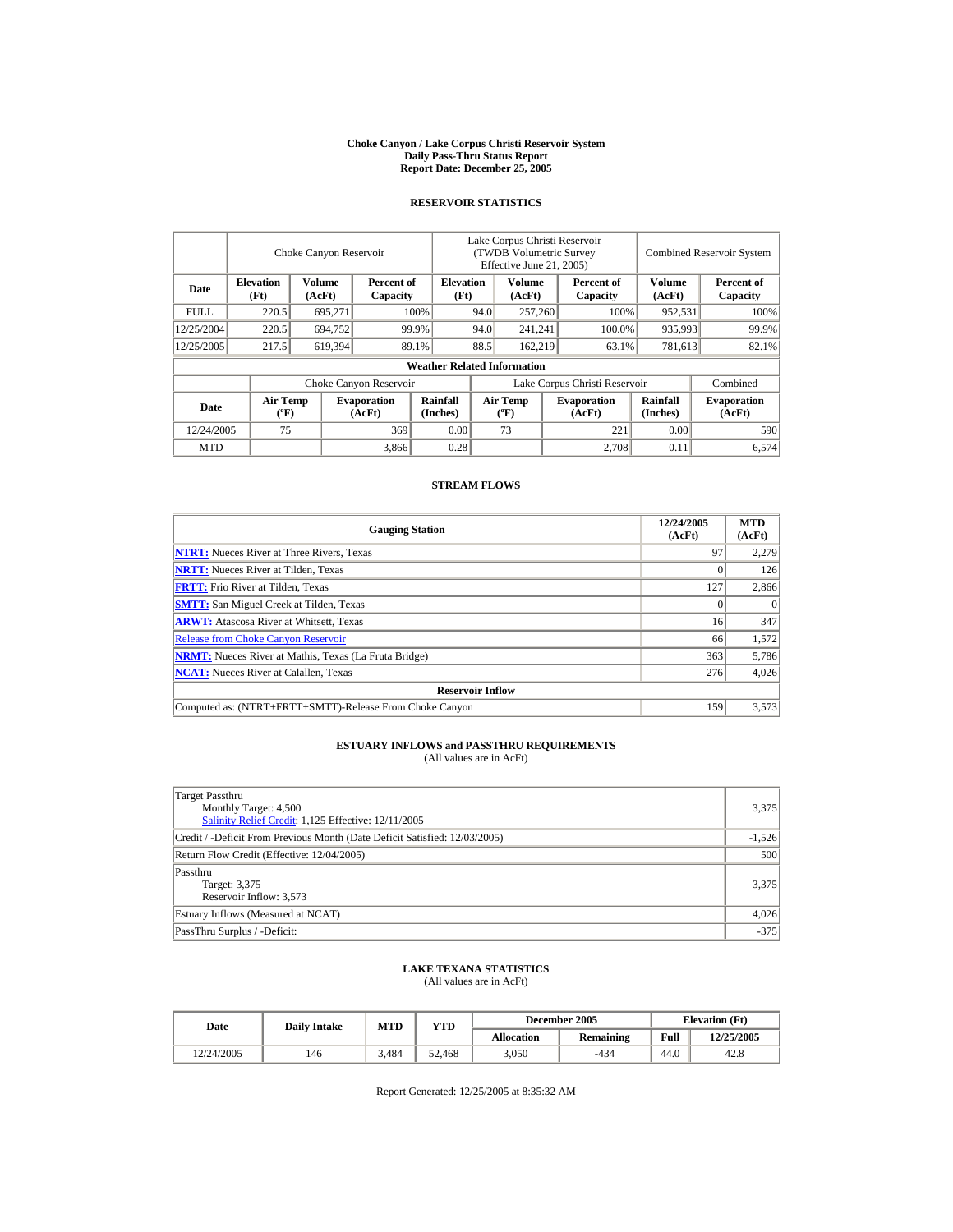#### **Choke Canyon / Lake Corpus Christi Reservoir System Daily Pass-Thru Status Report Report Date: December 26, 2005**

## **RESERVOIR STATISTICS**

|            | Choke Canyon Reservoir                |                  |                              |                                    | Lake Corpus Christi Reservoir<br>(TWDB Volumetric Survey<br>Effective June 21, 2005) |                           |  |                              |                      | <b>Combined Reservoir System</b> |
|------------|---------------------------------------|------------------|------------------------------|------------------------------------|--------------------------------------------------------------------------------------|---------------------------|--|------------------------------|----------------------|----------------------------------|
| Date       | <b>Elevation</b><br>(Ft)              | Volume<br>(AcFt) | Percent of<br>Capacity       |                                    | <b>Elevation</b><br>(Ft)                                                             | Volume<br>(AcFt)          |  | Percent of<br>Capacity       | Volume<br>(AcFt)     | Percent of<br>Capacity           |
| FULL.      | 220.5                                 | 695,271          |                              | 100%                               | 94.0                                                                                 | 257,260                   |  | 100%                         | 952,531              | 100%                             |
| 12/26/2004 | 220.5                                 | 694,233          |                              | 99.9%                              | 94.0                                                                                 | 241,241                   |  | 100.0%                       | 935,474              | 99.9%                            |
| 12/26/2005 | 217.5                                 | 619,151          |                              | 89.1%                              | 88.4                                                                                 | 161.429                   |  | 62.7%                        | 780,580              | 81.9%                            |
|            |                                       |                  |                              | <b>Weather Related Information</b> |                                                                                      |                           |  |                              |                      |                                  |
|            |                                       |                  | Choke Canyon Reservoir       |                                    | Lake Corpus Christi Reservoir                                                        |                           |  |                              |                      | Combined                         |
| Date       | <b>Air Temp</b><br>$({}^o\mathrm{F})$ |                  | <b>Evaporation</b><br>(AcFt) | <b>Rainfall</b><br>(Inches)        |                                                                                      | Air Temp<br>$(^{\circ}F)$ |  | <b>Evaporation</b><br>(AcFt) | Rainfall<br>(Inches) | <b>Evaporation</b><br>(AcFt)     |
| 12/25/2005 | 75                                    |                  | 156                          | 0.00                               |                                                                                      | 79                        |  | 156                          | 0.00                 | 312                              |
| <b>MTD</b> |                                       |                  | 4,022                        | 0.28                               |                                                                                      |                           |  | 2.864                        | 0.11                 | 6,886                            |

## **STREAM FLOWS**

| <b>Gauging Station</b>                                       | 12/25/2005<br>(AcFt) | <b>MTD</b><br>(AcFt) |
|--------------------------------------------------------------|----------------------|----------------------|
| <b>NTRT:</b> Nueces River at Three Rivers, Texas             | 95                   | 2,374                |
| <b>NRTT:</b> Nueces River at Tilden, Texas                   |                      | 127                  |
| <b>FRTT:</b> Frio River at Tilden, Texas                     | 127                  | 2,993                |
| <b>SMTT:</b> San Miguel Creek at Tilden, Texas               |                      | $\theta$             |
| <b>ARWT:</b> Atascosa River at Whitsett, Texas               | 15                   | 362                  |
| <b>Release from Choke Canyon Reservoir</b>                   | 66                   | 1,638                |
| <b>NRMT:</b> Nueces River at Mathis, Texas (La Fruta Bridge) | 365                  | 6,152                |
| <b>NCAT:</b> Nueces River at Calallen, Texas                 | 268                  | 4,294                |
| <b>Reservoir Inflow</b>                                      |                      |                      |
| Computed as: (NTRT+FRTT+SMTT)-Release From Choke Canyon      | 157                  | 3.730                |

# **ESTUARY INFLOWS and PASSTHRU REQUIREMENTS**<br>(All values are in AcFt)

| Target Passthru<br>Monthly Target: 4,500<br>Salinity Relief Credit: 1,125 Effective: 12/11/2005 | 3,375    |
|-------------------------------------------------------------------------------------------------|----------|
| Credit / -Deficit From Previous Month (Date Deficit Satisfied: 12/03/2005)                      | $-1,526$ |
| Return Flow Credit (Effective: 12/04/2005)                                                      | 500      |
| Passthru<br>Target: 3,375<br>Reservoir Inflow: 3,730                                            | 3,375    |
| Estuary Inflows (Measured at NCAT)                                                              | 4,294    |
| PassThru Surplus / -Deficit:                                                                    | $-107$   |

## **LAKE TEXANA STATISTICS**

(All values are in AcFt)

| Date       | <b>Daily Intake</b> | <b>MTD</b> | VTD    |                   | December 2005    | <b>Elevation</b> (Ft) |            |
|------------|---------------------|------------|--------|-------------------|------------------|-----------------------|------------|
|            |                     |            |        | <b>Allocation</b> | <b>Remaining</b> | Full                  | 12/26/2005 |
| 12/25/2005 | 146                 | 3.629      | 52.614 | 3,050             | -579             | 44.0                  | 42.8       |

Report Generated: 12/26/2005 at 8:24:31 AM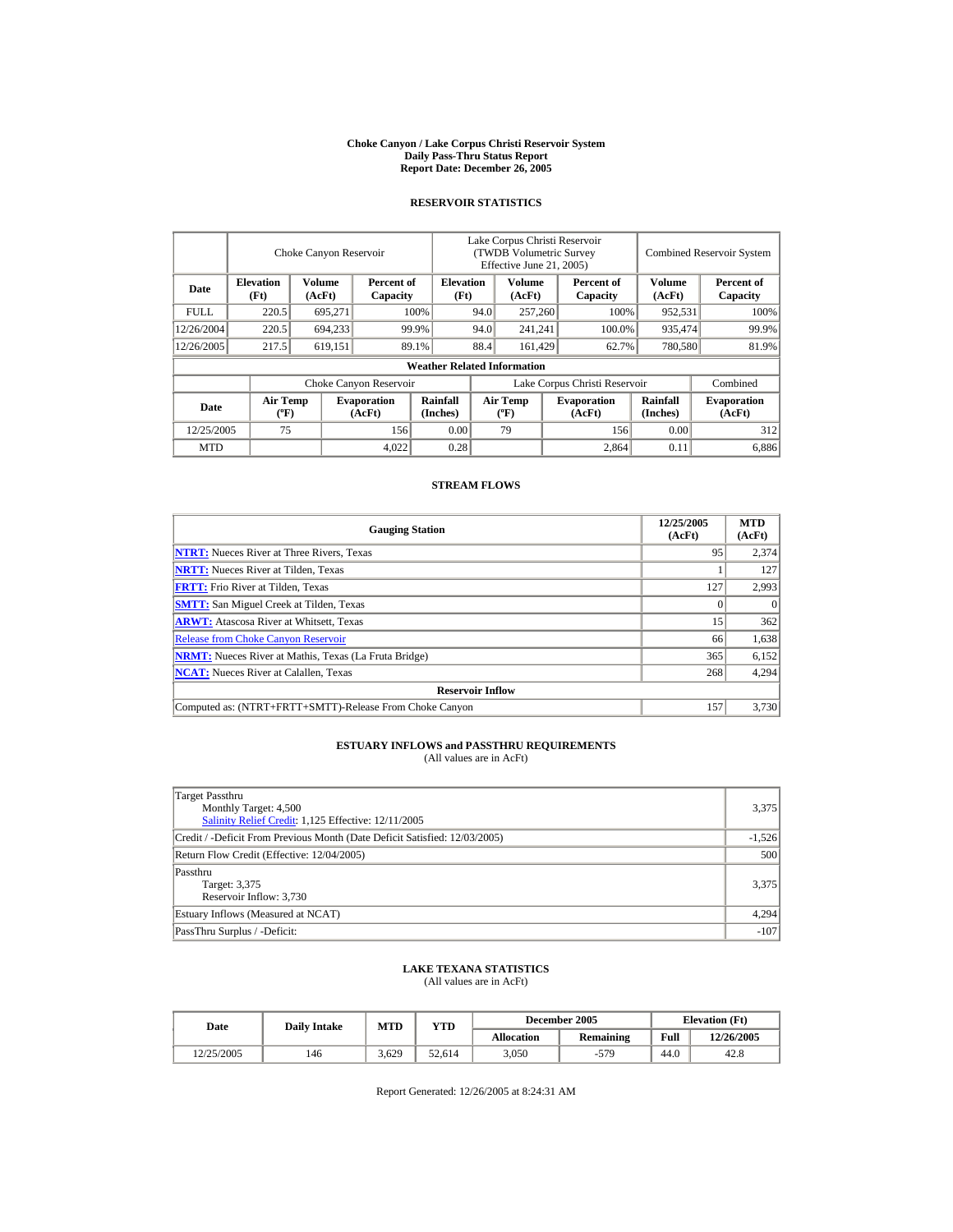#### **Choke Canyon / Lake Corpus Christi Reservoir System Daily Pass-Thru Status Report Report Date: December 27, 2005**

## **RESERVOIR STATISTICS**

|             |                                             | Choke Canyon Reservoir  |                              |                                    | Lake Corpus Christi Reservoir<br>(TWDB Volumetric Survey<br>Effective June 21, 2005) |                                  |         |                              | <b>Combined Reservoir System</b> |                              |  |
|-------------|---------------------------------------------|-------------------------|------------------------------|------------------------------------|--------------------------------------------------------------------------------------|----------------------------------|---------|------------------------------|----------------------------------|------------------------------|--|
| Date        | <b>Elevation</b><br>(Ft)                    | <b>Volume</b><br>(AcFt) | Percent of<br>Capacity       | <b>Elevation</b><br>(Ft)           |                                                                                      | Volume<br>(AcFt)                 |         | Percent of<br>Capacity       | <b>Volume</b><br>(AcFt)          | Percent of<br>Capacity       |  |
| <b>FULL</b> | 220.5                                       | 695,271                 |                              | 100%                               | 94.0<br>257,260                                                                      |                                  |         | 100%                         | 952,531                          | 100%                         |  |
| 12/27/2004  | 220.5                                       | 693,974                 |                              | 99.8%                              | 94.0<br>241.241                                                                      |                                  |         | 100.0%                       | 935,215                          | 99.9%                        |  |
| 12/27/2005  | 217.5                                       | 619,151                 |                              | 89.1%                              | 88.4                                                                                 |                                  | 160,955 |                              | 780,106<br>62.6%                 | 81.9%                        |  |
|             |                                             |                         |                              | <b>Weather Related Information</b> |                                                                                      |                                  |         |                              |                                  |                              |  |
|             |                                             |                         | Choke Canyon Reservoir       |                                    | Lake Corpus Christi Reservoir                                                        |                                  |         |                              |                                  | Combined                     |  |
| <b>Date</b> | <b>Air Temp</b><br>$({}^{\circ}\mathrm{F})$ |                         | <b>Evaporation</b><br>(AcFt) | Rainfall<br>(Inches)               |                                                                                      | <b>Air Temp</b><br>$(^{\circ}F)$ |         | <b>Evaporation</b><br>(AcFt) | <b>Rainfall</b><br>(Inches)      | <b>Evaporation</b><br>(AcFt) |  |
| 12/26/2005  | 84                                          |                         | 255                          | 0.00                               |                                                                                      | 83                               |         | 129                          | 0.00                             | 384                          |  |
| <b>MTD</b>  |                                             |                         | 4,277                        | 0.28                               |                                                                                      |                                  |         | 2.993                        | 0.11                             | 7.270                        |  |

## **STREAM FLOWS**

| <b>Gauging Station</b>                                       | 12/26/2005<br>(AcFt) | <b>MTD</b><br>(AcFt) |
|--------------------------------------------------------------|----------------------|----------------------|
| <b>NTRT:</b> Nueces River at Three Rivers, Texas             | 95                   | 2,469                |
| <b>NRTT:</b> Nueces River at Tilden, Texas                   |                      | 128                  |
| <b>FRTT:</b> Frio River at Tilden, Texas                     | 127                  | 3,120                |
| <b>SMTT:</b> San Miguel Creek at Tilden, Texas               |                      |                      |
| <b>ARWT:</b> Atascosa River at Whitsett, Texas               | 15                   | 377                  |
| <b>Release from Choke Canyon Reservoir</b>                   | 66                   | 1,703                |
| <b>NRMT:</b> Nueces River at Mathis, Texas (La Fruta Bridge) | 365                  | 6,517                |
| <b>NCAT:</b> Nueces River at Calallen, Texas                 | 300                  | 4,593                |
| <b>Reservoir Inflow</b>                                      |                      |                      |
| Computed as: (NTRT+FRTT+SMTT)-Release From Choke Canyon      | 157                  | 3,887                |

## **ESTUARY INFLOWS and PASSTHRU REQUIREMENTS**

(All values are in AcFt)

| Target Passthru<br>Monthly Target: 4,500<br>Salinity Relief Credit: 1,125 Effective: 12/11/2005 | 3,375    |
|-------------------------------------------------------------------------------------------------|----------|
| Credit / -Deficit From Previous Month (Date Deficit Satisfied: 12/03/2005)                      | $-1,526$ |
| Return Flow Credit (Effective: 12/04/2005)                                                      | 500      |
| Passthru<br>Target: 3,375<br>Reservoir Inflow: 3.887                                            | 3,375    |
| Estuary Inflows (Measured at NCAT)                                                              | 4,593    |
| PassThru Surplus / -Deficit:                                                                    | 192      |

### **LAKE TEXANA STATISTICS** (All values are in AcFt)

| Date       | <b>Daily Intake</b> | MTD   | <b>YTD</b> |            | December 2005    |      | <b>Elevation</b> (Ft) |
|------------|---------------------|-------|------------|------------|------------------|------|-----------------------|
|            |                     |       |            | Allocation | <b>Remaining</b> | Full | 12/27/2005            |
| 12/26/2005 | 146                 | 2.775 | 52.759     | 3,050      | 725<br>$-12.$    | 44.0 | 42.8                  |

Report Generated: 12/27/2005 at 10:21:49 AM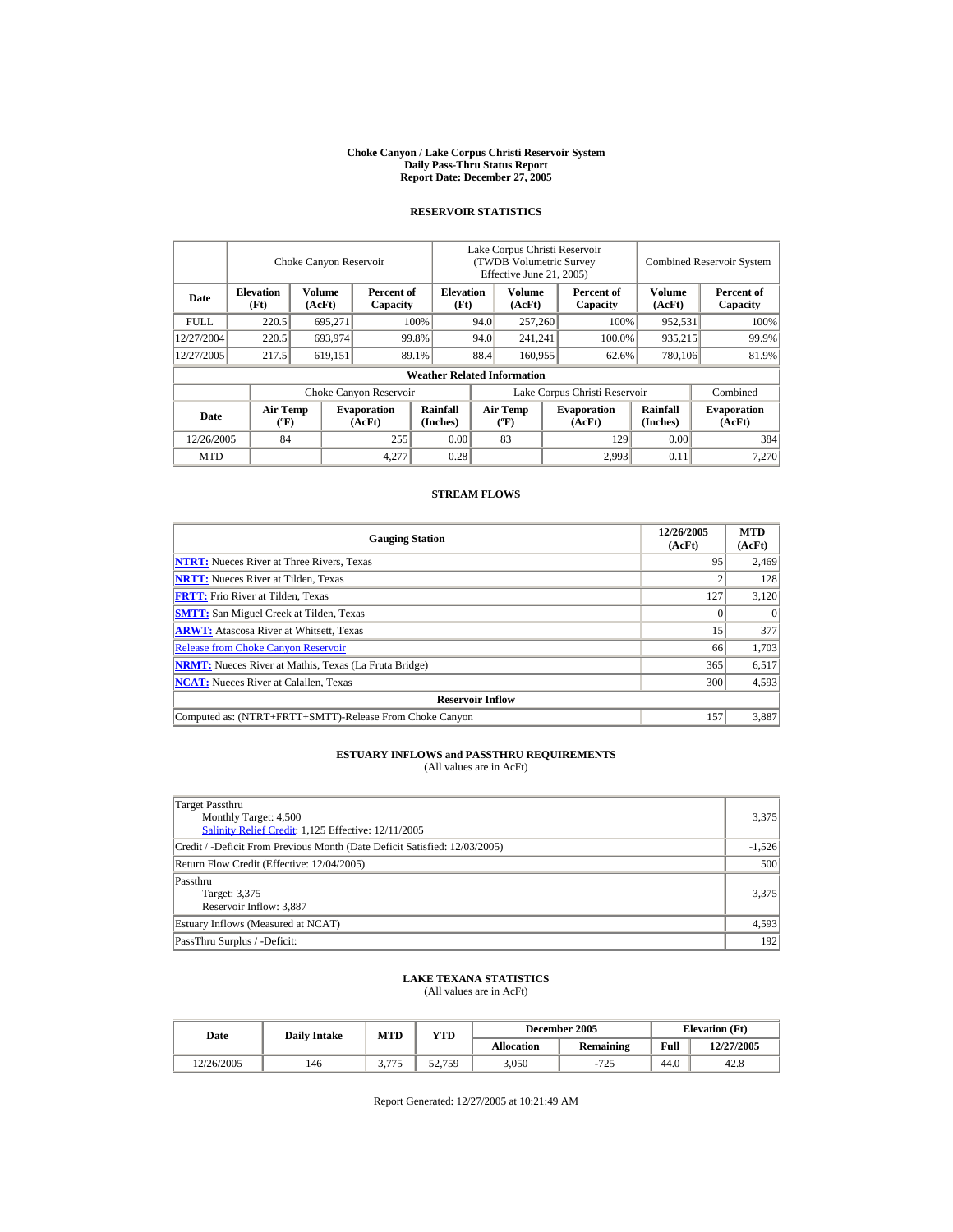#### **Choke Canyon / Lake Corpus Christi Reservoir System Daily Pass-Thru Status Report Report Date: December 28, 2005**

## **RESERVOIR STATISTICS**

|             |                                | Choke Canyon Reservoir |                              |                                    | Lake Corpus Christi Reservoir<br>(TWDB Volumetric Survey<br>Effective June 21, 2005) |                                             |  |                               |                      | <b>Combined Reservoir System</b> |
|-------------|--------------------------------|------------------------|------------------------------|------------------------------------|--------------------------------------------------------------------------------------|---------------------------------------------|--|-------------------------------|----------------------|----------------------------------|
| Date        | <b>Elevation</b><br>(Ft)       | Volume<br>(AcFt)       | Percent of<br>Capacity       | <b>Elevation</b><br>(Ft)           |                                                                                      | Volume<br>(AcFt)                            |  | Percent of<br>Capacity        | Volume<br>(AcFt)     | Percent of<br>Capacity           |
| <b>FULL</b> | 220.5                          | 695,271                |                              | 100%                               | 94.0                                                                                 | 257,260                                     |  | 100%                          | 952,531              | 100%                             |
| 12/28/2004  | 220.5                          | 693,974                |                              | 99.8%                              | 94.0                                                                                 | 241,241                                     |  | 100.0%                        | 935,215              | 99.9%                            |
| 12/28/2005  | 217.5                          | 619,394                |                              | 89.1%                              | 88.4                                                                                 | 161,745                                     |  | 62.9%                         | 781,139              | 82.0%                            |
|             |                                |                        |                              | <b>Weather Related Information</b> |                                                                                      |                                             |  |                               |                      |                                  |
|             |                                |                        | Choke Canyon Reservoir       |                                    |                                                                                      |                                             |  | Lake Corpus Christi Reservoir |                      | Combined                         |
| Date        | Air Temp<br>$({}^o\mathrm{F})$ |                        | <b>Evaporation</b><br>(AcFt) | Rainfall<br>(Inches)               |                                                                                      | <b>Air Temp</b><br>$({}^{\circ}\mathbf{F})$ |  | <b>Evaporation</b><br>(AcFt)  | Rainfall<br>(Inches) | <b>Evaporation</b><br>(AcFt)     |
| 12/27/2005  | 80                             |                        | 170                          | 0.00                               |                                                                                      | 86                                          |  | 175                           | 0.00                 | 345                              |
| <b>MTD</b>  |                                |                        | 4.447                        | 0.28                               |                                                                                      |                                             |  | 3,168                         | 0.11                 | 7.615                            |

## **STREAM FLOWS**

| <b>Gauging Station</b>                                       | 12/27/2005<br>(AcFt) | <b>MTD</b><br>(AcFt) |
|--------------------------------------------------------------|----------------------|----------------------|
| <b>NTRT:</b> Nueces River at Three Rivers, Texas             | 93                   | 2,563                |
| <b>NRTT:</b> Nueces River at Tilden, Texas                   |                      | 132                  |
| <b>FRTT:</b> Frio River at Tilden, Texas                     | 125                  | 3,245                |
| <b>SMTT:</b> San Miguel Creek at Tilden, Texas               |                      | $\theta$             |
| <b>ARWT:</b> Atascosa River at Whitsett, Texas               | 14                   | 391                  |
| <b>Release from Choke Canyon Reservoir</b>                   | 66                   | 1,769                |
| <b>NRMT:</b> Nueces River at Mathis, Texas (La Fruta Bridge) | 262                  | 6,779                |
| <b>NCAT:</b> Nueces River at Calallen, Texas                 | 276                  | 4,869                |
| <b>Reservoir Inflow</b>                                      |                      |                      |
| Computed as: (NTRT+FRTT+SMTT)-Release From Choke Canyon      | 153                  | 4.039                |

# **ESTUARY INFLOWS and PASSTHRU REQUIREMENTS**<br>(All values are in AcFt)

| Target Passthru<br>Monthly Target: 4,500<br>Salinity Relief Credit: 1,125 Effective: 12/11/2005 | 3,375    |
|-------------------------------------------------------------------------------------------------|----------|
| Credit / -Deficit From Previous Month (Date Deficit Satisfied: 12/03/2005)                      | $-1,526$ |
| Return Flow Credit (Effective: 12/04/2005)                                                      | 500      |
| Passthru<br>Target: 3,375<br>Reservoir Inflow: 4,039                                            | 3,375    |
| Estuary Inflows (Measured at NCAT)                                                              | 4,869    |
| PassThru Surplus / -Deficit:                                                                    | 468      |

## **LAKE TEXANA STATISTICS**

(All values are in AcFt)

|  | Date       | <b>Daily Intake</b> | MTD   | YTD    |                   | December 2005    | <b>Elevation</b> (Ft) |            |
|--|------------|---------------------|-------|--------|-------------------|------------------|-----------------------|------------|
|  |            |                     |       |        | <b>Allocation</b> | <b>Remaining</b> | Full                  | 12/28/2005 |
|  | 12/27/2005 | 146                 | 3.921 | 52,905 | 3,050             | $-87$            | 44.0                  | 42.7       |

Report Generated: 12/28/2005 at 9:07:47 AM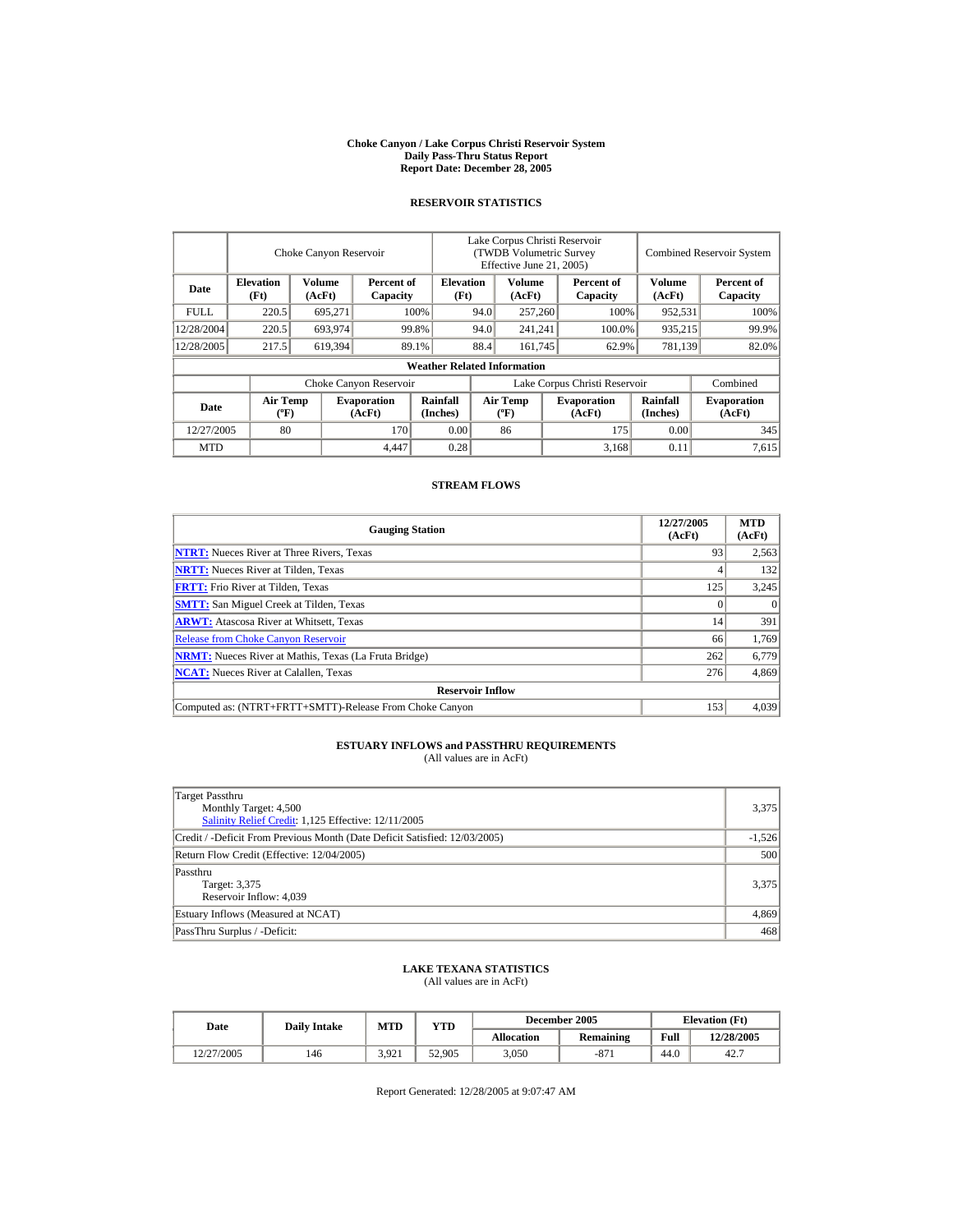#### **Choke Canyon / Lake Corpus Christi Reservoir System Daily Pass-Thru Status Report Report Date: December 29, 2005**

## **RESERVOIR STATISTICS**

|            |                             | Choke Canyon Reservoir |                              |                                    | Lake Corpus Christi Reservoir<br>(TWDB Volumetric Survey<br>Effective June 21, 2005) |                                      |  |                              |                      | <b>Combined Reservoir System</b> |
|------------|-----------------------------|------------------------|------------------------------|------------------------------------|--------------------------------------------------------------------------------------|--------------------------------------|--|------------------------------|----------------------|----------------------------------|
| Date       | <b>Elevation</b><br>(Ft)    | Volume<br>(AcFt)       | Percent of<br>Capacity       | <b>Elevation</b><br>(Ft)           |                                                                                      | Volume<br>(AcFt)                     |  | Percent of<br>Capacity       | Volume<br>(AcFt)     | Percent of<br>Capacity           |
| FULL.      | 220.5                       | 695,271                |                              | 100%                               | 94.0                                                                                 | 257,260                              |  | 100%                         | 952,531              | 100%                             |
| 12/29/2004 | 220.5                       | 694,233                |                              | 99.9%                              | 94.0                                                                                 | 241,241                              |  | 100.0%                       | 935,474              | 99.9%                            |
| 12/29/2005 | 217.5                       | 619,151                |                              | 89.1%                              | 88.4                                                                                 | 160,955                              |  | 62.6%                        | 780,106              | 81.9%                            |
|            |                             |                        |                              | <b>Weather Related Information</b> |                                                                                      |                                      |  |                              |                      |                                  |
|            |                             |                        | Choke Canyon Reservoir       |                                    | Lake Corpus Christi Reservoir                                                        |                                      |  |                              |                      | Combined                         |
| Date       | Air Temp<br>$({}^{\circ}F)$ |                        | <b>Evaporation</b><br>(AcFt) | <b>Rainfall</b><br>(Inches)        |                                                                                      | Air Temp<br>$({}^{\circ}\mathrm{F})$ |  | <b>Evaporation</b><br>(AcFt) | Rainfall<br>(Inches) | <b>Evaporation</b><br>(AcFt)     |
| 12/28/2005 | 80                          |                        | 156                          | 0.00                               |                                                                                      | 81                                   |  | 119                          | 0.00                 | 275                              |
| <b>MTD</b> |                             |                        | 4,603                        | 0.28                               |                                                                                      |                                      |  | 3.287                        | 0.11                 | 7.890                            |

## **STREAM FLOWS**

| <b>Gauging Station</b>                                       | 12/28/2005<br>(AcFt) | <b>MTD</b><br>(AcFt) |
|--------------------------------------------------------------|----------------------|----------------------|
| <b>NTRT:</b> Nueces River at Three Rivers, Texas             | 95                   | 2,658                |
| <b>NRTT:</b> Nueces River at Tilden, Texas                   |                      | 137                  |
| <b>FRTT:</b> Frio River at Tilden, Texas                     | 123                  | 3,369                |
| <b>SMTT:</b> San Miguel Creek at Tilden, Texas               |                      | $\Omega$             |
| <b>ARWT:</b> Atascosa River at Whitsett, Texas               | 14                   | 405                  |
| <b>Release from Choke Canyon Reservoir</b>                   | 66                   | 1,834                |
| <b>NRMT:</b> Nueces River at Mathis, Texas (La Fruta Bridge) | 171                  | 6,949                |
| <b>NCAT:</b> Nueces River at Calallen. Texas                 | 220                  | 5,090                |
| <b>Reservoir Inflow</b>                                      |                      |                      |
| Computed as: (NTRT+FRTT+SMTT)-Release From Choke Canyon      | 153                  | 4.192                |

# **ESTUARY INFLOWS and PASSTHRU REQUIREMENTS**<br>(All values are in AcFt)

| Target Passthru<br>Monthly Target: 4,500<br>Salinity Relief Credit: 1,125 Effective: 12/11/2005 | 3,375    |
|-------------------------------------------------------------------------------------------------|----------|
| Credit / -Deficit From Previous Month (Date Deficit Satisfied: 12/03/2005)                      | $-1,526$ |
| Return Flow Credit (Effective: 12/04/2005)                                                      | 500      |
| Passthru<br>Target: 3,375<br>Reservoir Inflow: 4,192                                            | 3,375    |
| Estuary Inflows (Measured at NCAT)                                                              | 5,090    |
| PassThru Surplus / -Deficit:                                                                    | 689      |

## **LAKE TEXANA STATISTICS**

(All values are in AcFt)

| Date       | <b>Daily Intake</b> | <b>MTD</b> | YTD    |                   | December 2005    | <b>Elevation</b> (Ft) |            |
|------------|---------------------|------------|--------|-------------------|------------------|-----------------------|------------|
|            |                     |            |        | <b>Allocation</b> | <b>Remaining</b> | Full                  | 12/29/2005 |
| 12/28/2005 | 146                 | 4.066      | 53.051 | 3,050             | $-1.016$         | 44.0                  | 42.7       |

Report Generated: 12/29/2005 at 8:53:37 AM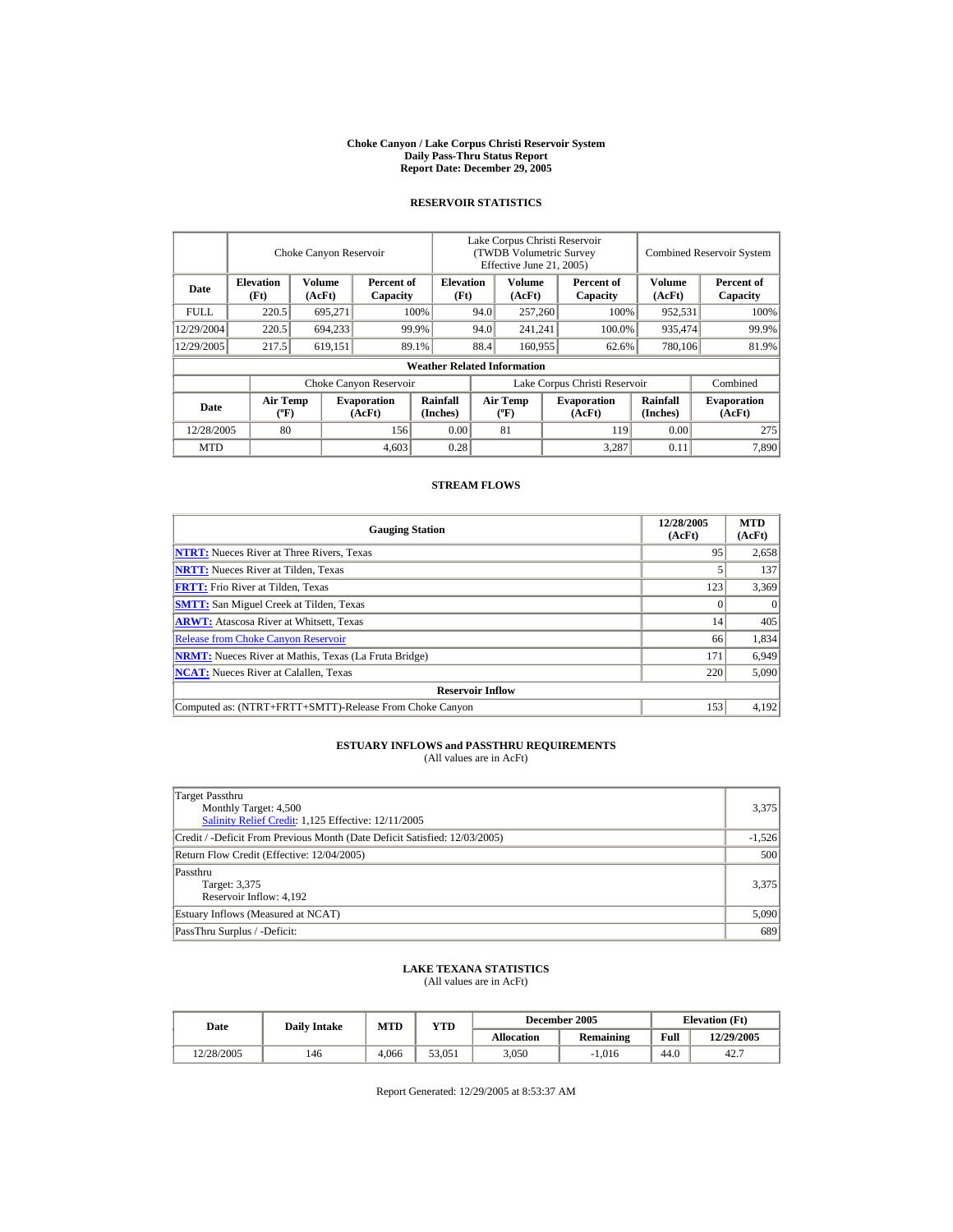#### **Choke Canyon / Lake Corpus Christi Reservoir System Daily Pass-Thru Status Report Report Date: December 30, 2005**

## **RESERVOIR STATISTICS**

|             |                                       | Choke Canyon Reservoir |                              |                                    | Lake Corpus Christi Reservoir<br>(TWDB Volumetric Survey<br>Effective June 21, 2005) |                                      |  |                              |                      | <b>Combined Reservoir System</b> |
|-------------|---------------------------------------|------------------------|------------------------------|------------------------------------|--------------------------------------------------------------------------------------|--------------------------------------|--|------------------------------|----------------------|----------------------------------|
| Date        | <b>Elevation</b><br>(Ft)              | Volume<br>(AcFt)       | Percent of<br>Capacity       | <b>Elevation</b><br>(Ft)           |                                                                                      | Volume<br>(AcFt)                     |  | Percent of<br>Capacity       | Volume<br>(AcFt)     | Percent of<br>Capacity           |
| <b>FULL</b> | 220.5                                 | 695,271                |                              | 100%                               | 94.0                                                                                 | 257,260                              |  | 100%                         | 952,531              | 100%                             |
| 12/30/2004  | 220.5                                 | 694,233                |                              | 99.9%                              | 94.0                                                                                 | 241,241                              |  | 100.0%                       | 935,474              | 99.9%                            |
| 12/30/2005  | 217.5                                 | 619,151                |                              | 89.1%                              | 88.4                                                                                 | 161.113                              |  | 62.6%                        | 780,264              | 81.9%                            |
|             |                                       |                        |                              | <b>Weather Related Information</b> |                                                                                      |                                      |  |                              |                      |                                  |
|             |                                       |                        | Choke Canyon Reservoir       |                                    | Lake Corpus Christi Reservoir                                                        |                                      |  |                              |                      | Combined                         |
| Date        | <b>Air Temp</b><br>$({}^o\mathrm{F})$ |                        | <b>Evaporation</b><br>(AcFt) | <b>Rainfall</b><br>(Inches)        |                                                                                      | Air Temp<br>$({}^{\circ}\mathbf{F})$ |  | <b>Evaporation</b><br>(AcFt) | Rainfall<br>(Inches) | <b>Evaporation</b><br>(AcFt)     |
| 12/29/2005  | 80                                    |                        | 184                          | 0.00                               |                                                                                      | 79                                   |  | 129                          | 0.00                 | 313                              |
| <b>MTD</b>  |                                       |                        | 4,787                        | 0.28                               |                                                                                      |                                      |  | 3,416                        | 0.11                 | 8,203                            |

## **STREAM FLOWS**

| <b>Gauging Station</b>                                       | 12/29/2005<br>(AcFt) | <b>MTD</b><br>(AcFt) |
|--------------------------------------------------------------|----------------------|----------------------|
| <b>NTRT:</b> Nueces River at Three Rivers, Texas             | 93                   | 2,751                |
| <b>NRTT:</b> Nueces River at Tilden, Texas                   | n                    | 143                  |
| <b>FRTT:</b> Frio River at Tilden, Texas                     | 123                  | 3,492                |
| <b>SMTT:</b> San Miguel Creek at Tilden, Texas               |                      | $\Omega$             |
| <b>ARWT:</b> Atascosa River at Whitsett, Texas               | 14                   | 420                  |
| <b>Release from Choke Canyon Reservoir</b>                   | 66                   | 1.900                |
| <b>NRMT:</b> Nueces River at Mathis, Texas (La Fruta Bridge) | 161                  | 7,110                |
| <b>NCAT:</b> Nueces River at Calallen, Texas                 | 85                   | 5,175                |
| <b>Reservoir Inflow</b>                                      |                      |                      |
| Computed as: (NTRT+FRTT+SMTT)-Release From Choke Canyon      | 151                  | 4,343                |

# **ESTUARY INFLOWS and PASSTHRU REQUIREMENTS**<br>(All values are in AcFt)

| Target Passthru<br>Monthly Target: 4,500<br>Salinity Relief Credit: 1,125 Effective: 12/11/2005 | 3,375    |
|-------------------------------------------------------------------------------------------------|----------|
| Credit / -Deficit From Previous Month (Date Deficit Satisfied: 12/03/2005)                      | $-1,526$ |
| Return Flow Credit (Effective: 12/04/2005)                                                      | 500      |
| Passthru<br>Target: 3,375<br>Reservoir Inflow: 4,343                                            | 3,375    |
| Estuary Inflows (Measured at NCAT)                                                              | 5,175    |
| PassThru Surplus / -Deficit:                                                                    | 774      |

## **LAKE TEXANA STATISTICS**

(All values are in AcFt)

| Date       | <b>Daily Intake</b> | <b>MTD</b> | VTD    |                   | December 2005    | <b>Elevation</b> (Ft) |            |
|------------|---------------------|------------|--------|-------------------|------------------|-----------------------|------------|
|            |                     |            |        | <b>Allocation</b> | <b>Remaining</b> | Full                  | 12/30/2005 |
| 12/29/2005 | 146                 | 4.212      | 53,197 | 3,050             | $-1.162$         | 44.0                  | 42.7       |

Report Generated: 12/30/2005 at 8:36:17 AM